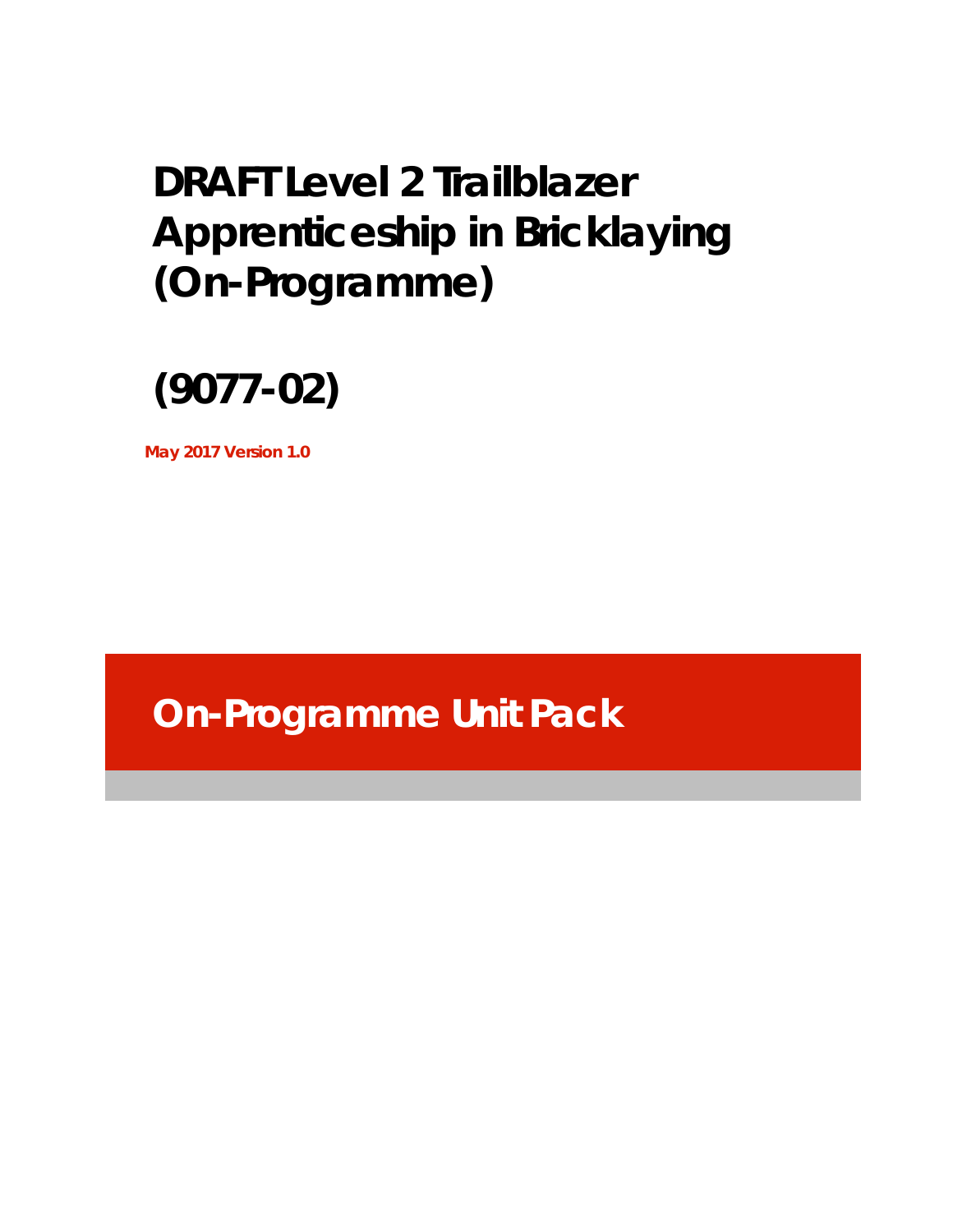## **Qualification at a glance**

| Subject area              | Bricklaying Trailblazer Apprenticeship                                                       |
|---------------------------|----------------------------------------------------------------------------------------------|
| Age group approved        | $16+$                                                                                        |
| <b>Entry requirements</b> | <b>None</b>                                                                                  |
| Assessment                | Multiple-choice test<br>Portfolio of evidence<br>Practical assignment<br>Research assignment |
| <b>Approvals</b>          | Not applicable                                                                               |
| <b>Support materials</b>  | Centre handbook                                                                              |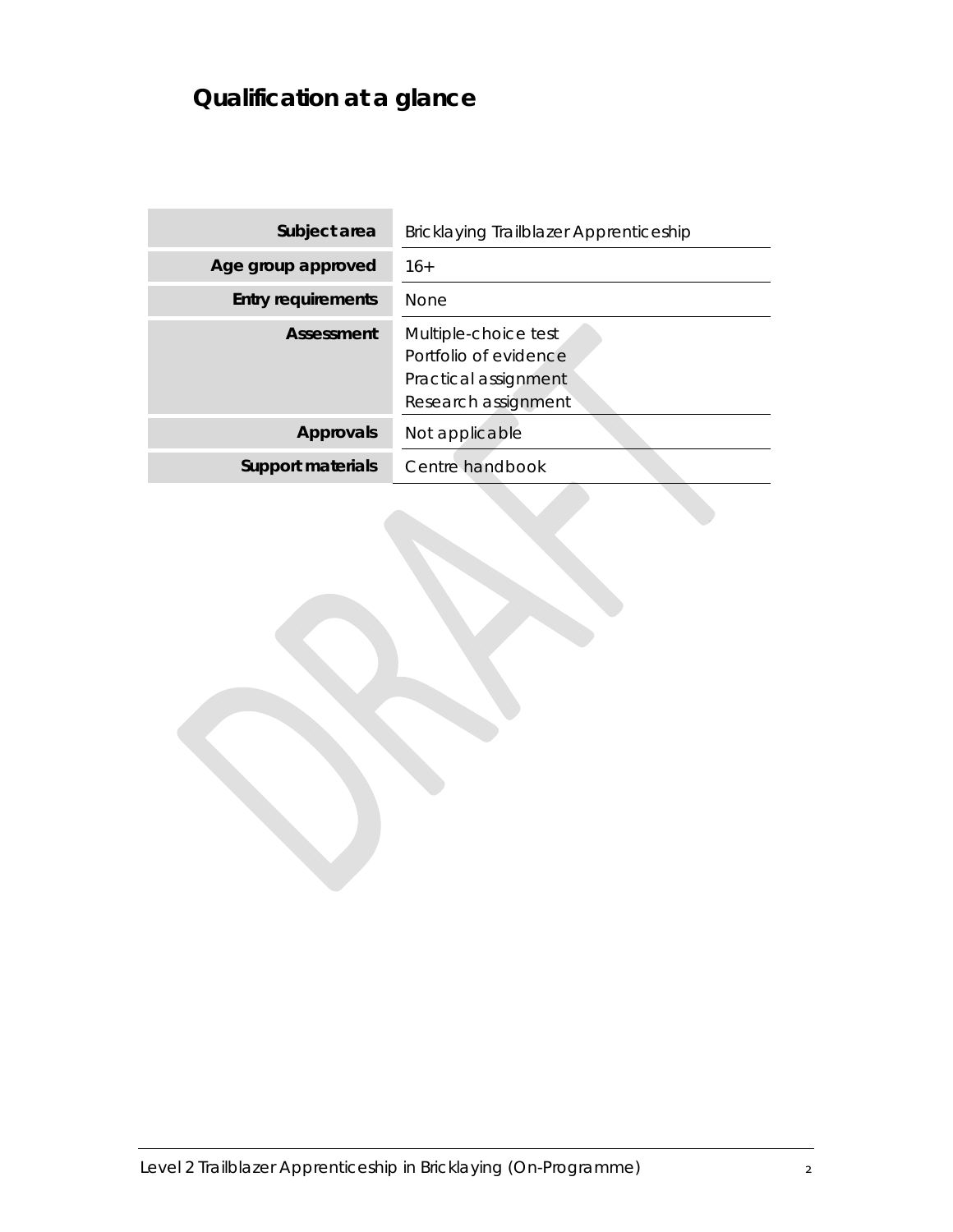## **Contents**

|                 | Qualification at a glance                                                              | 2  |
|-----------------|----------------------------------------------------------------------------------------|----|
| <b>Contents</b> |                                                                                        | 3  |
|                 | <b>Qualification structure</b>                                                         | 4  |
| <b>Unit 201</b> | Basic principles in construction                                                       | 6  |
| <b>Unit 202</b> | Health and safety for Bricklaying                                                      | 9  |
| <b>Unit 203</b> | Communication and customer service in the construction industry                        | 15 |
| <b>Unit 204</b> | Principles of setting out                                                              | 23 |
| <b>Unit 205</b> | <b>Building masonry structures</b>                                                     | 27 |
| <b>Unit 206</b> | Repair and maintenance of masonry structures                                           | 36 |
| <b>Unit 207</b> | Decorative brickwork                                                                   | 45 |
| <b>Unit 208</b> | <b>Chimneys flues and fireplaces</b>                                                   | 52 |
| <b>Unit 209</b> | Maintaining health and Safety when Bricklaying                                         | 57 |
| <b>Unit 210</b> | Providing effective communication and customer service in the<br>construction industry | 61 |
| <b>Unit 211</b> | Setting out                                                                            | 65 |
| <b>Unit 212</b> | <b>Building masonry structures</b>                                                     | 68 |
| <b>Unit 213</b> | Repairs, maintenance and restoration of masonry structures                             | 74 |
| <b>Unit 204</b> | Producing decorative brickwork                                                         | 80 |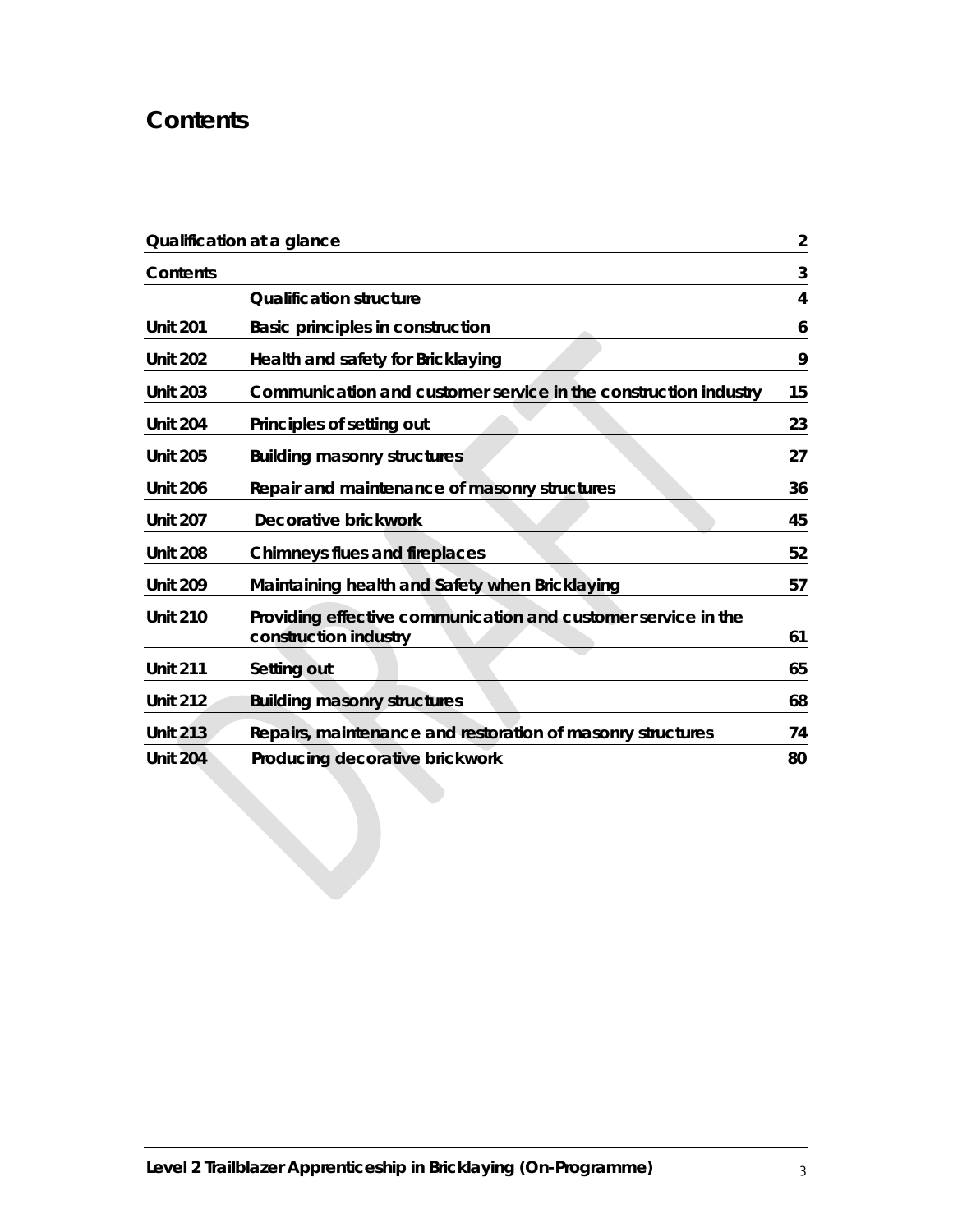## **Qualification structure**

To achieve the **Level 2 Trailblazer Apprenticeship in Bricklaying (On-Programme)**  learners must be achieve all units 201-214.

| Unit<br>number | <b>Unit title</b>                                                                            | Proposed<br><b>GLH</b> | <b>Type</b> | Proposed<br>assessment<br>method                        |
|----------------|----------------------------------------------------------------------------------------------|------------------------|-------------|---------------------------------------------------------|
| 201            | Basic principles in<br>construction                                                          | 40                     | Taught      | Multiple-<br>choice test                                |
| 202            | Health and safety for<br>Bricklaying                                                         | 40                     | Taught      | Multiple-<br>choice test                                |
| 203            | Communication and<br>customer service in the<br>construction industry                        | 50                     | Taught      | Multiple-<br>choice test                                |
| 204            | Principles of setting out                                                                    | 30                     | Taught      | Multiple-<br>choice<br>test/<br>Practical<br>assignment |
| 205            | Principles of building masonry<br>structures                                                 | 60                     | Taught      | Practical<br>assignment                                 |
| 206            | Repair and maintenance of<br>masonry structures                                              | 60                     | Taught      | Multiple-<br>choice<br>test/<br>Research<br>assignment  |
| 207            | Decorative brickwork                                                                         | 30                     | Taught      | Multiple-<br>choice<br>test/<br>Practical<br>assignment |
| 208            | Fireplaces chimneys and flues                                                                | 40                     | Taught      | Multiple-<br>choice<br>test/<br>Research<br>assignment  |
| 209            | Maintaining health and safety<br>when bricklaying                                            | 20                     | Competency  | Portfolio /<br>Project                                  |
| 210            | Providing effective<br>communication and<br>customer service in the<br>construction industry | 20                     | Competency  | Portfolio /<br>Project                                  |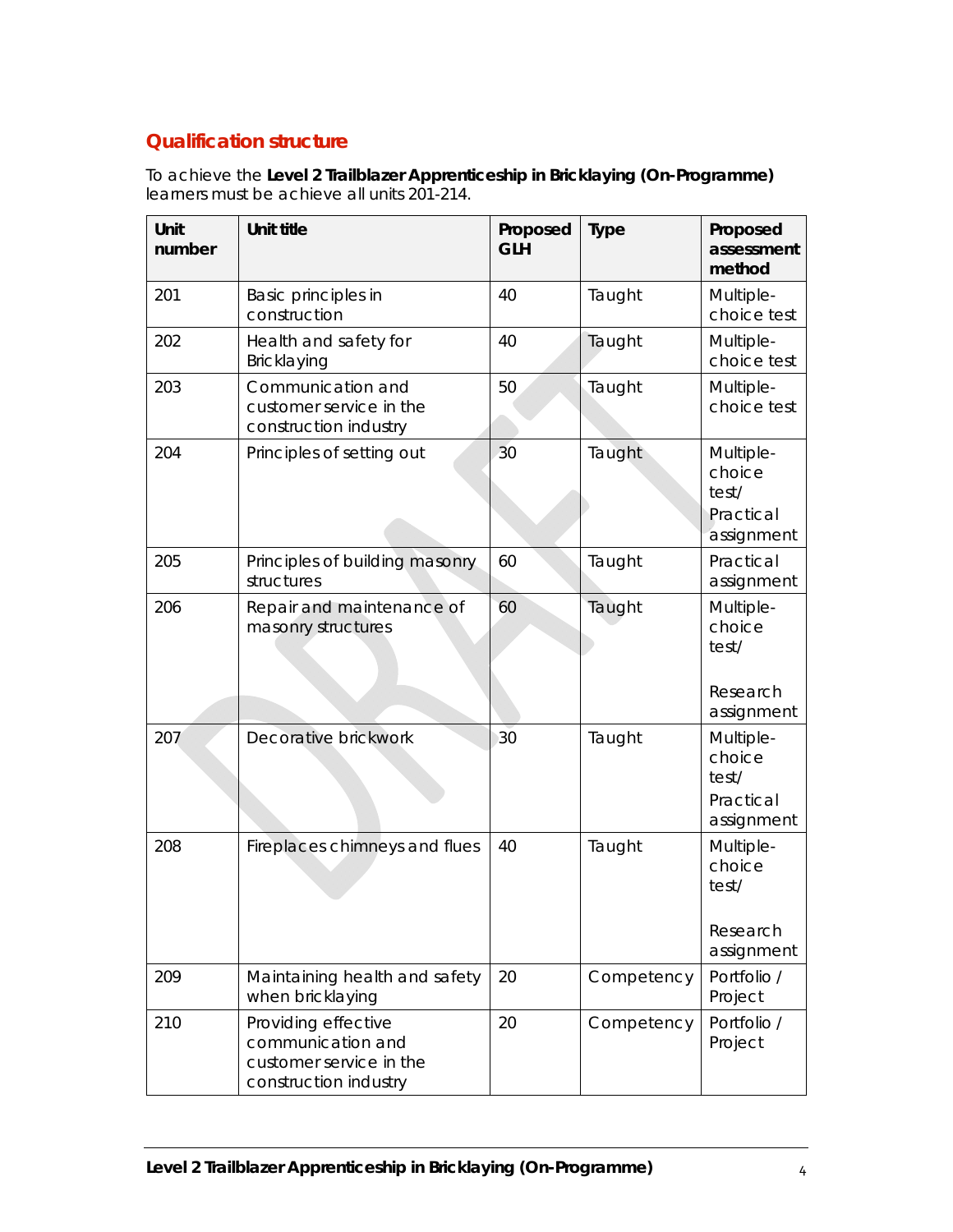| 211 | Setting out                                                      | 15 | Competency | Portfolio /<br>Project |
|-----|------------------------------------------------------------------|----|------------|------------------------|
| 212 | <b>Building masonry structures</b>                               | 60 | Competency | Portfolio /<br>Project |
| 213 | Repairs, maintenance and<br>restoration of masonry<br>structures | 30 | Competency | Portfolio /<br>Project |
| 214 | Producing decorative<br>brickwork                                | 40 | Competency | Portfolio /<br>Project |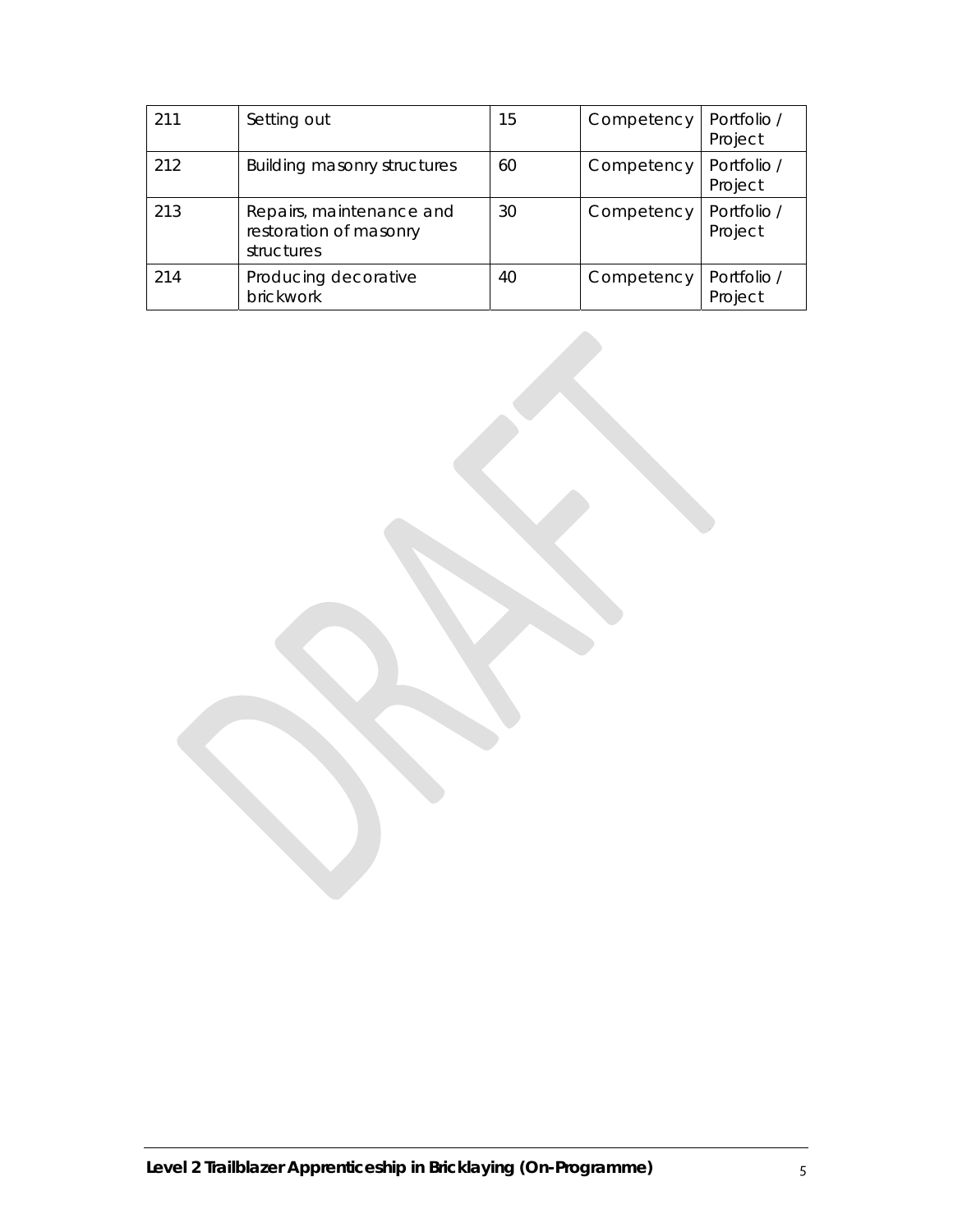| Level: $2$     |                                              |
|----------------|----------------------------------------------|
| <b>GLH: 30</b> |                                              |
|                | Unit type: Taught based unit                 |
|                | <b>Assessment type:</b> Multiple-choice test |

## **What is this unit about?**

The purpose of this unit is for learners to understand the factors that have to be considered when bricklaying work takes place on a property. This includes the types of buildings and materials used and the era the buildings are likely to belong to. This unit also introduces learners to the environmental and sustainability considerations that relate to buildings to ensure that these factors are considered.

Learners should consider the following questions as a starting point to this unit:

- What type of structures are built in the construction industry?
- How to build energy efficient buildings?

## **Learning outcomes**

In this unit, learners will:

- 1. Know the building types
- 2. Understand environmental and sustainability considerations for buildings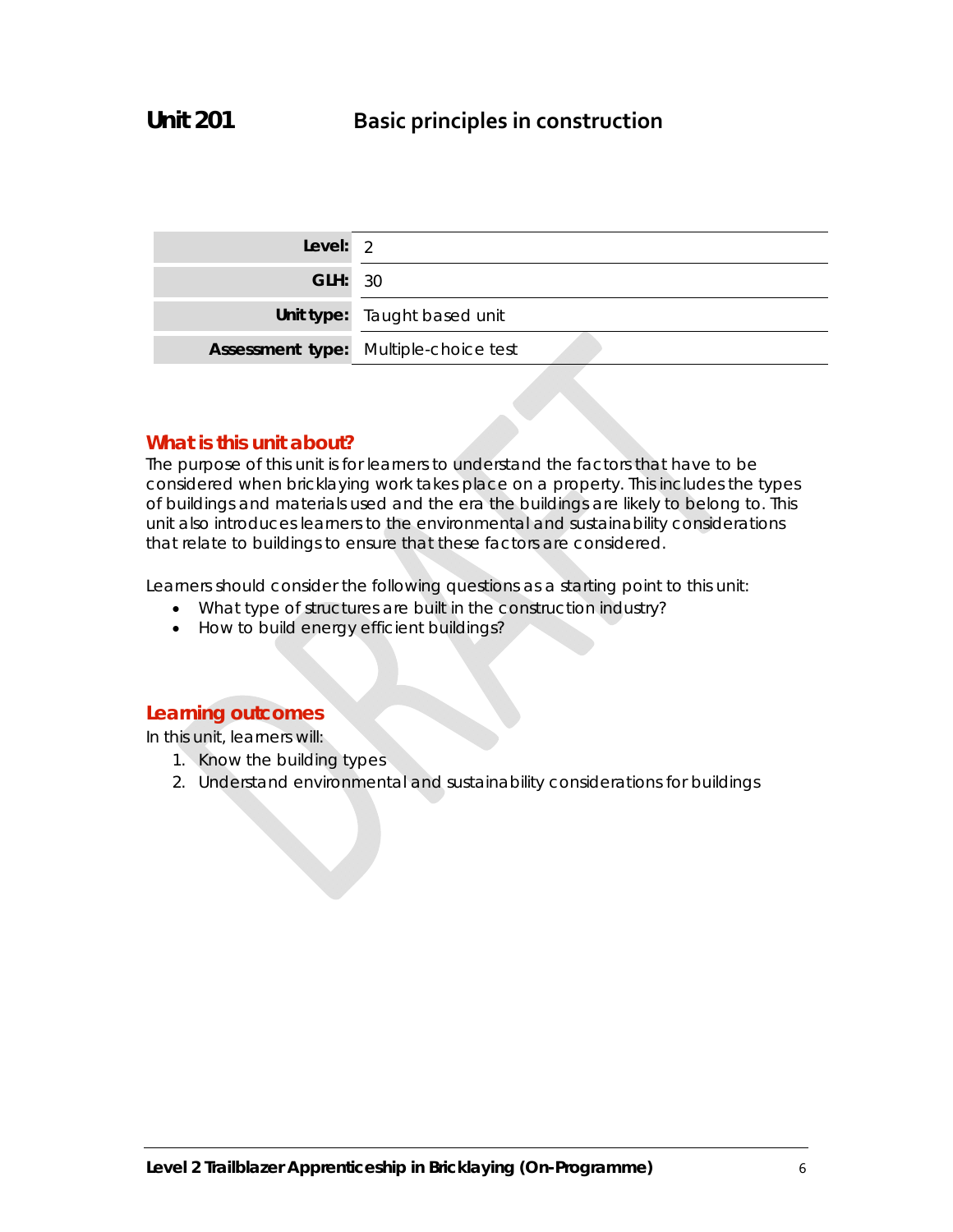1. Know the building types

## **Topics**

- 1.1 Types of building from different eras
- 1.2 Types of construction

## **Topic 1.1**

Types of building eras, and their types of construction methods and wall construction.

- Era building types– Victorian, Georgian, Edwardian, Elizabethan
- Building materials used in each era, eg density of materials used
- Types of buildings, terraced, semi-detached, detached, flats
- Restoration and heritage listed buildings and their grading

## **Topic 1.2**

Types of construction

- Modern methods of construction timber frames, modular, thin-joint, monolithic
- Rapid build technology pod construction, pre-fabricated, monolithic
- Cladding systems steel frames, timber frames

## **Learning outcome:**

2. Understand environmental and sustainability considerations for buildings

## **Topics**

2.1 Environmental considerations

2.2 Sustainability considerations

## **Topic 2.1**

Environmental considerations for buildings

- Water management services, foul and surface water management, grey water systems, soakaways
- Heat loss air tightness, ventilation systems, insulation, material considerations and their energy efficiency
- Waste management recycling, segregation of waste
- Material procurement carbon footprints, locally sourced
- Foundations location of trees and their impact on the types of foundation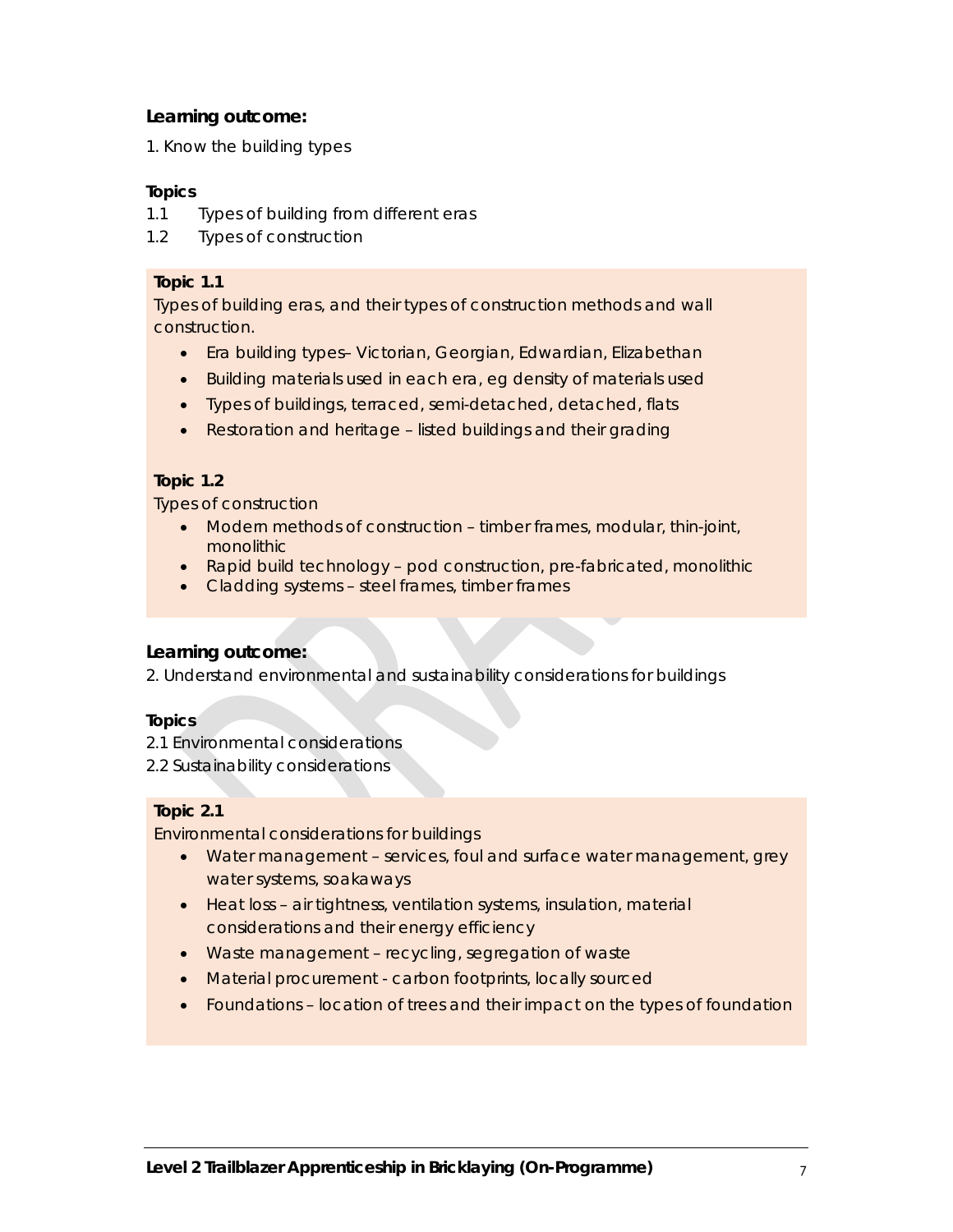## **Guidance for delivery**

#### **Assessment suggestions for the unit**

This unit will be assessed by a multiple choice question test.

#### **Simulation guidance**

 $\bullet$  NA

#### **Ways in which the unit links to maths**

- Heat loss calculations
- Costing of environmentally friendly and sustainable materials

#### **Ways in which the unit links to English**

- Interpreting information required to be communicated to suppliers
- Reading and completion of regulation forms and documentation related to waste transfer

#### **Suggestions for delivery format of content – lesson ideas**

- Providing case studies of different types of building
- SOLA

#### **Links to other units within the qualification**

This unit underpins the college based taught units and links to the competence onsite units.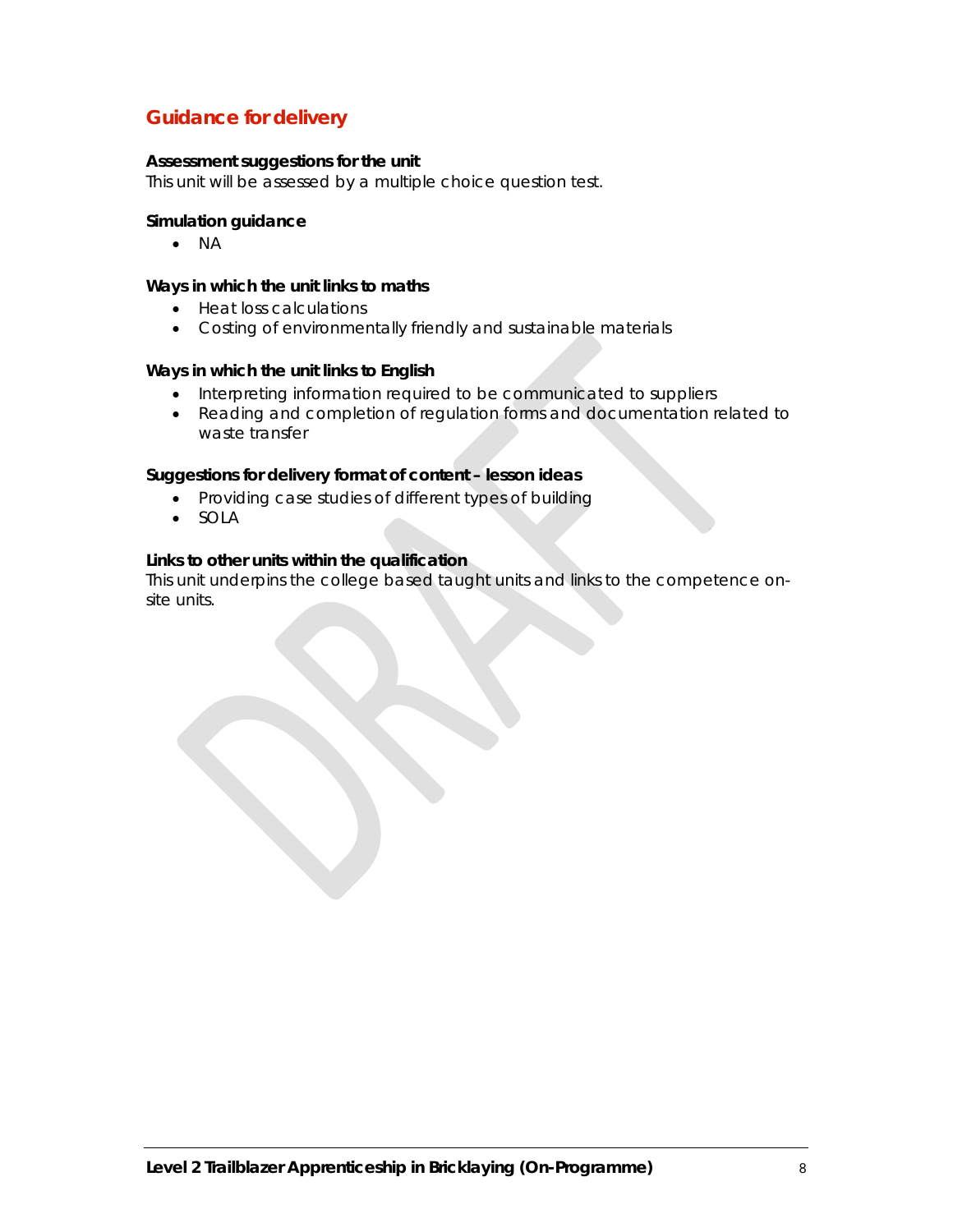| Level: $3$     |                                       |
|----------------|---------------------------------------|
| <b>GLH: 40</b> |                                       |
|                | Unit type: Taught / College based     |
|                | Assessment type: Multiple-choice test |

## **What is this unit about?**

The purpose of this unit is for learners to understand the principles of health and safety and identify how these can be applied in practice within bricklaying or construction related industries. Learners will be able to recognise common health and safety practices and processes which they will encounter within the workplace. Working in a construction environment is fast paced but presents many hazards and can be dangerous. Working in the industry requires essential health and safety knowledge in order to minimise harm to oneself and to improve attitudes and behaviour in the workplace.

This unit also introduces learners to specific legislation, codes of practice and ways of working that can contribute to safety and smooth running of a job. It also covers the specific health and safety considerations for bricklayers and how the risks of the job can be minimised.

Learners should consider the following questions as a starting point to this unit:

- How can working with tools and equipment be made safer?
- Where can details of current health and safety legislation be found?
- What are the specific safety considerations for working in bricklaying?

## **Learning outcomes**

In this unit, learners will:

- 1. know the health and safety regulations affecting bricklaying work
- 2. Understand how site procedures contribute to maintaining health and safety
- 3. Understand specific health and safety considerations relating to bricklaying work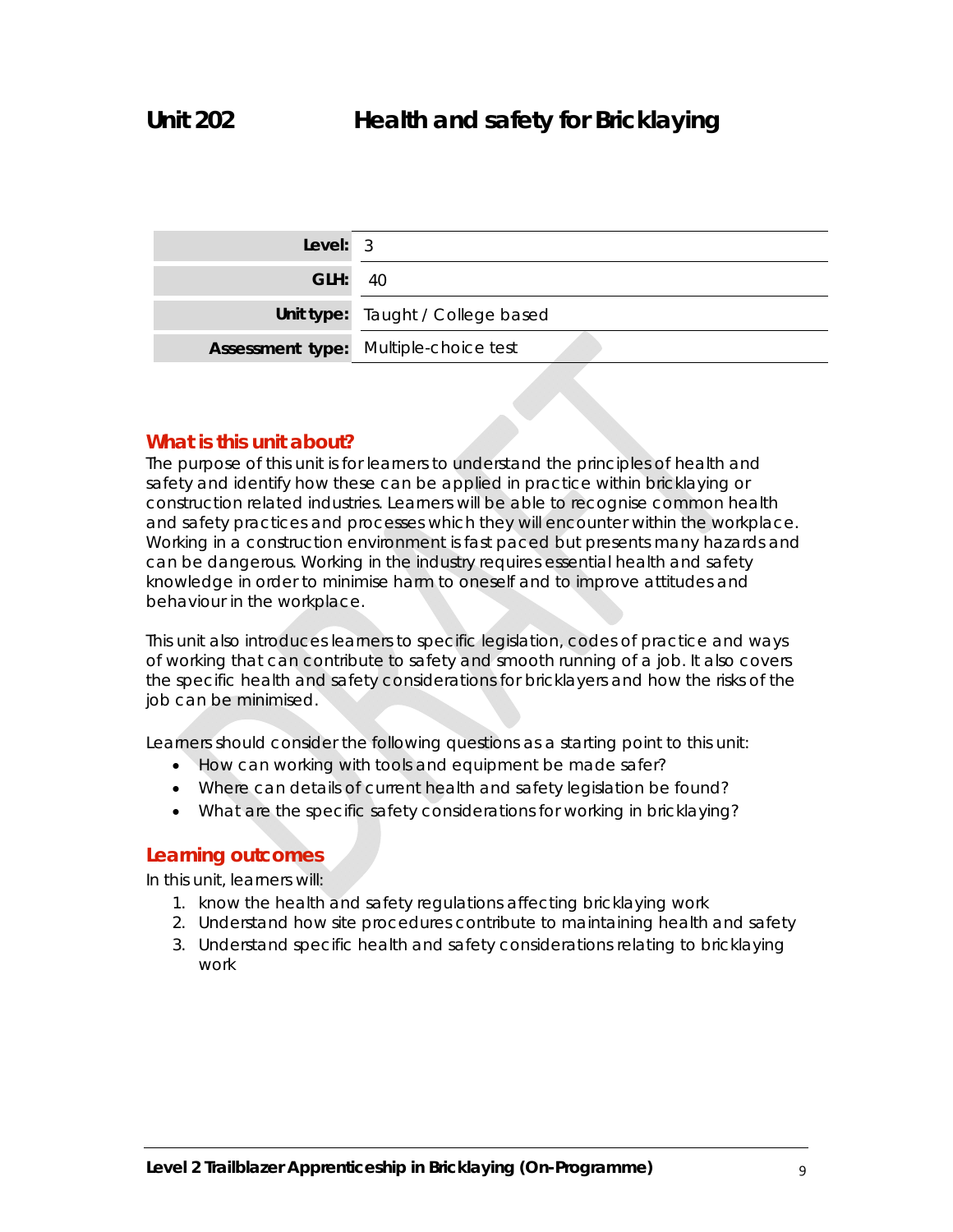1. know the health and safety regulations affecting bricklaying work

#### **Topics**

- 1.1 Health and safety legislation
- 1.2 Risk assessments

## **Topic 1.1**

Learners must be aware of the health and safety regulations that apply to the construction industry. Employee and employer responsibilities under regulations and legislation:

- Health and Safety at Work Act
- Reporting Injuries, Diseases and Dangerous Occurrences Regulations (RIDDOR)
- Control of Substances Hazardous to Health (COSHH)
- Construction (Design and Management) (CDM) regulations
- Provision and Use of Work Equipment Requiations (PUWER)
- **Manual Handling Operations Regulations**
- Personal Protective Equipment (PPE) at Work Regulations
- Work at Height Regulations
- Control of Noise at Work Regulations
- **Control of Vibration at Work Regulations**
- Electricity at Work Regulations
- Lifting Operations and Lifting Equipment Regulations (LOLER)

## **Topic 1.2**

Risk assessment processes and considerations

- Identification of hazards and risks to the environment and individuals
- Recording and reporting requirements
- Legal requirement to carry out suitable and sufficient risk assessments, levels of responsibility

Stages in the risk assessment process

- Identification of the hazards and likelihood of causing harm
- Evaluation of the risks (low, medium, high) and decide how the level of risk may be controlled
- Recording and implementation of the results and communication to others
- Reviewing risk assessments and suggesting when risk assessments should be reviewed

Purpose and requirements of method statements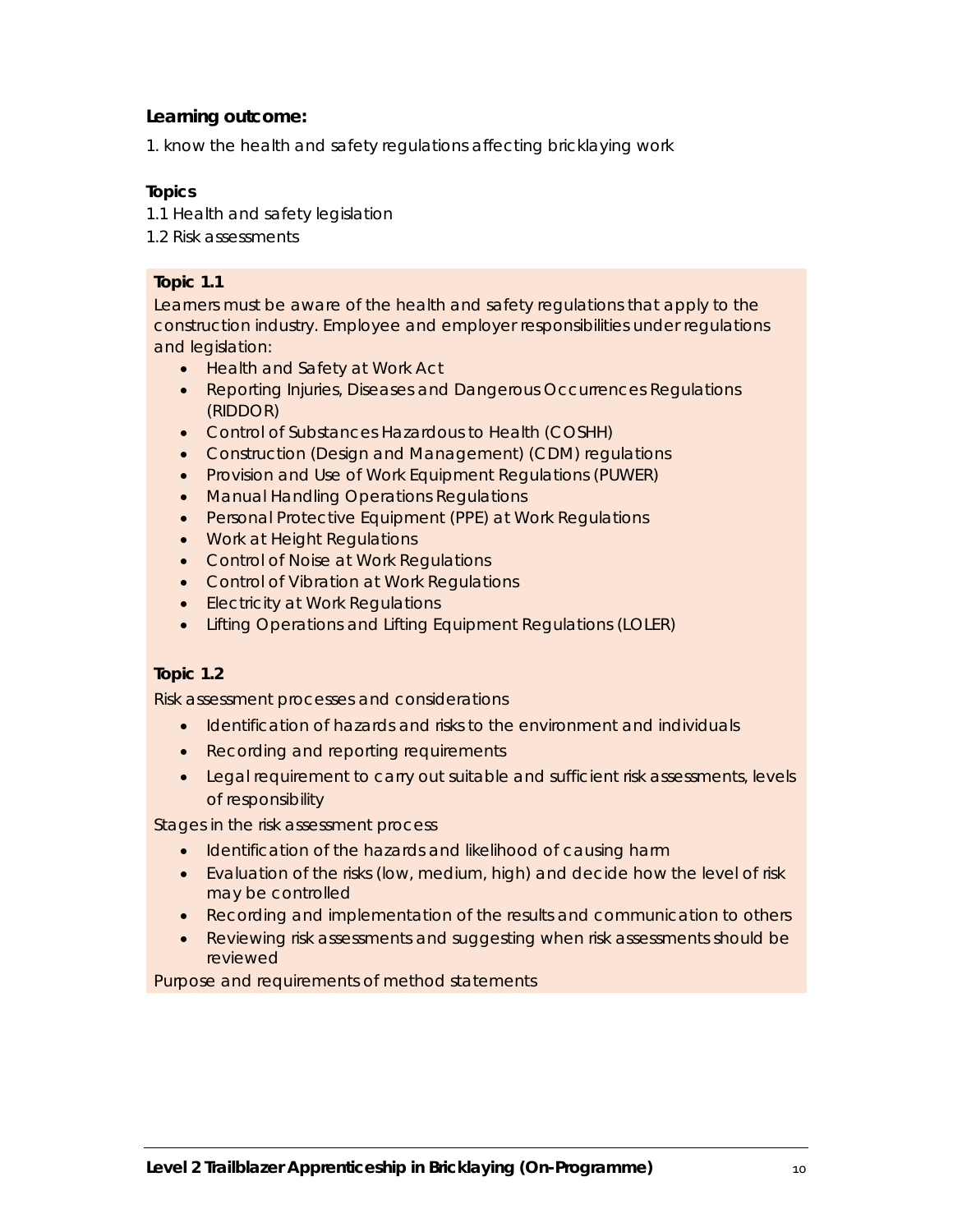2. Understand how site procedures contribute to maintaining health and safety

#### **Topics**

- 2.1 Accidents and emergencies
- 2.2 Site procedures
- 2.3 General welfare on site

## **Topic 2.1**

Employee and employer responsibilities under accident and emergency procedures:

- Types of emergencies
- Emergency procedures first aid, evacuation
- Recording requirements
- First aid regulations levels of response and recording

#### **Topic 2.2**

Principles of site set up to maintain a safe and healthy environment including employee and employer responsibilities for:

- Training Induction, toolbox talks
- Access and site layout
- Site access, security and personnel access signing in and signing out
- Signage warning, prohibition, mandatory, information
- Safe waste disposal
- Safeguarding people (e.g. members of the public, children, clients), the environment

## **Topic 2.3**

Employer responsibilities in the provision of general welfare requirements on site including:

- Toilets and washing facilities
- Rest areas canteen, drying room
- Designated areas smoking, parking, assembly points, site information, site sign in
- $\bullet$  PPE

## **Learning outcome:**

3. Understand specific health and safety considerations relating to bricklaying work

#### **Topics**

3.1 Handling materials manually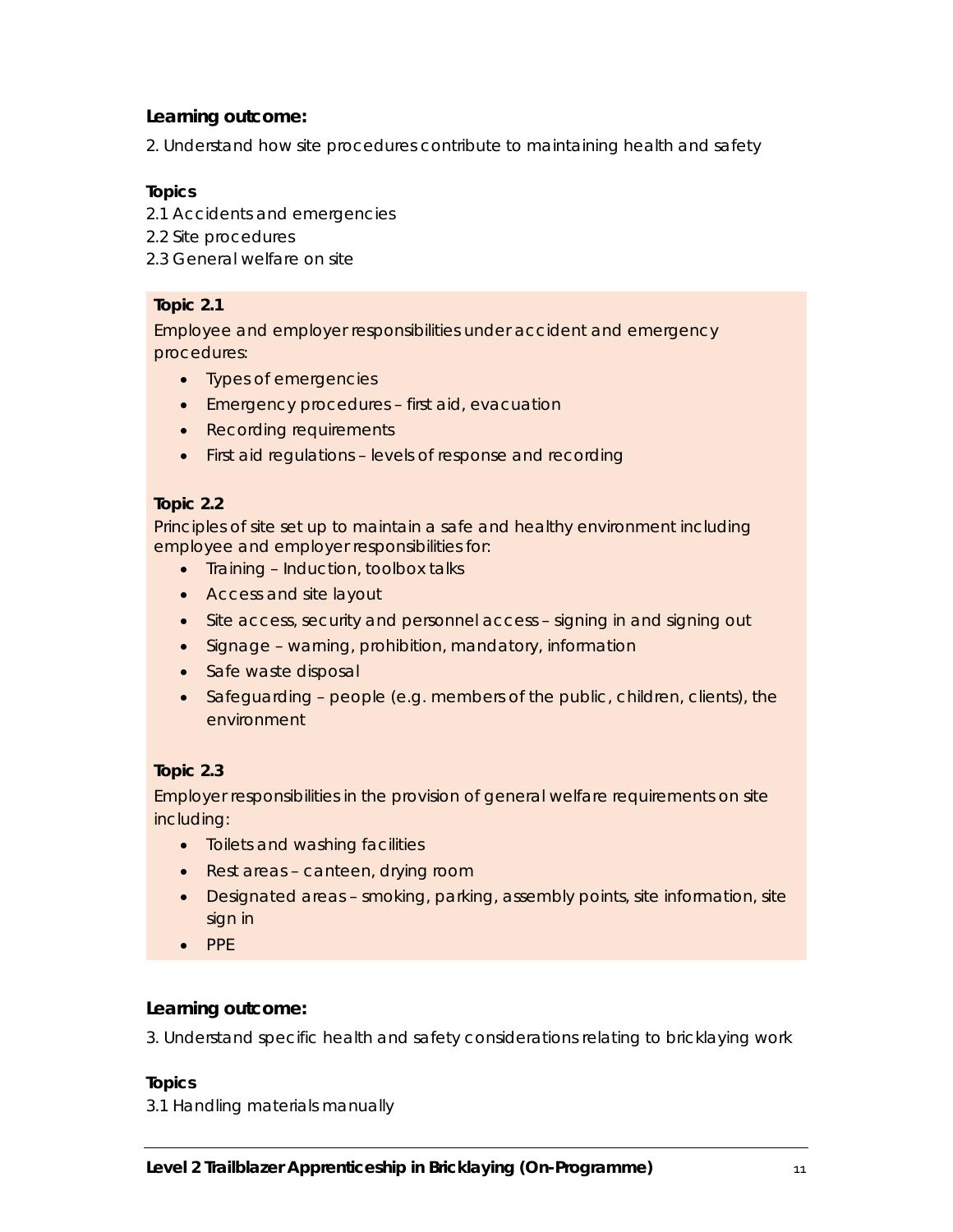- 3.2 Handling materials with machinery
- 3.3 Personal protective equipment
- 3.4 Hazardous working conditions
- 3.5 Working with hazardous substances
- 3.6 Using tools and equipment safely

#### **Topic 3.1**

Safe lifting when handling materials manually

- Weight consideration
- Technique
- Weight limits
- Kinetic methods

Materials that can be handled manually

- Bricks
- Blocks
- Cement
- Mortar

#### **Topic 3.2**

Handling materials with machinery and the considerations when working on site:

- Lifting and transporting techniques
- Mechanical lifting aids such as board trolley, pulleys, forklifts, lifts, hoists

Materials that should be handled with machinery

- Kirbs
- Pallets
- Concrete lintols
- Heavy loads
- Bricks, blocks, mortar

#### **Topic 3.3**

Types and uses of personal protective equipment including employee and employer responsibilities:

- Respirators/dust masks
- Eye and ear protection
- Knee pads
- **•** Gloves
- High visibility clothing
- Hard hats
- Work boots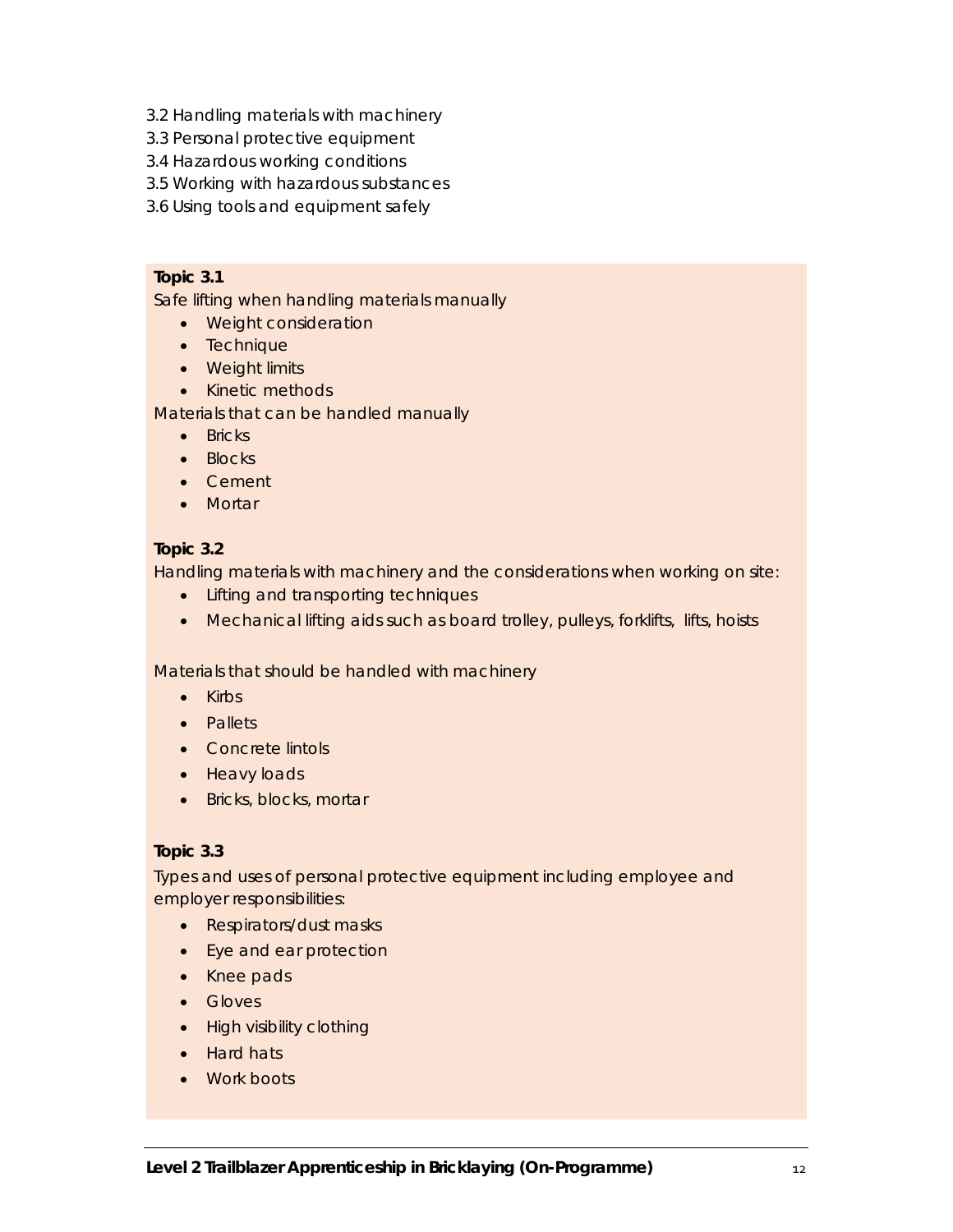## **Topic 3.4**

Considerations when working in potentially hazardous working conditions on site:

- Working at height access equipment, limits of responsibility, checking scaffolding tags, assessing conditions, safety measures and checks
- Slips, trips and falls following good housekeeping when working, not allowing a build-up of waste, clearing away equipment (trailing leads, pipes etc.)
- Awareness of surrounding area other tradesmen and resources
- Noise exposure
- Environmental exposure sun exposure, temperature considerations, dust

## **Topic 3.5**

Responsibilities and considerations when working with hazardous substances on site including:

- COSHH requirements
- Asbestos awareness identification, reporting
- Safe disposal of waste
- Local ventilation extraction systems

## **Topic 3.5**

Considerations for working safely with tools and equipment on site including

- Testing PAT testing requirements
- Safe storage
- Maintenance, repair and replacement limits of responsibility
- Working procedures voltages of electrical equipment, Residual Circuit Breaker (RCB)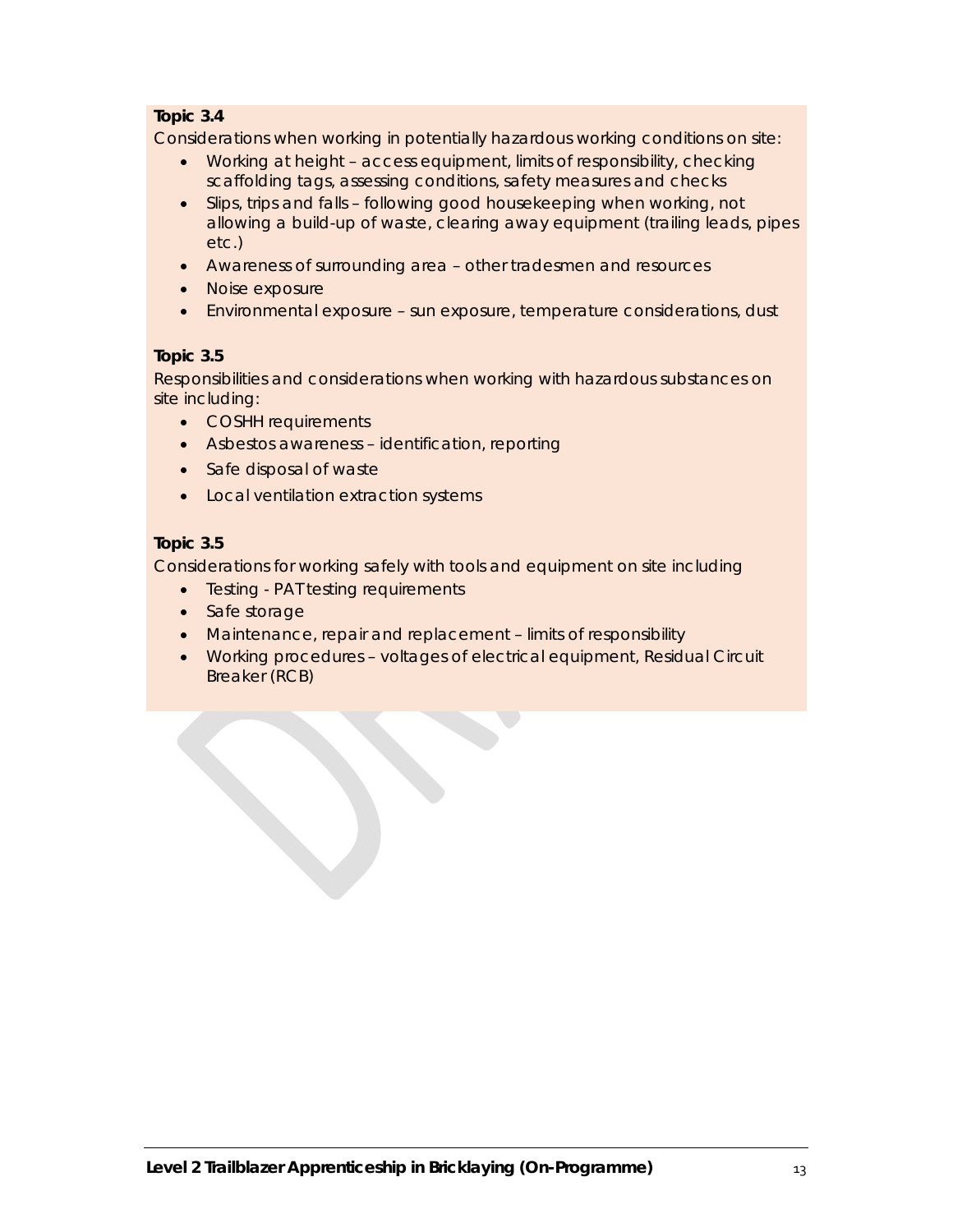## **Guidance for delivery**

#### **Assessment suggestions for the unit**

This unit will be assessed by a multiple-choice question test.

#### **Ways in which the unit links to maths**

Understanding weight and the lifting requirements for individuals Calculation to exposure times e.g noise

#### **Ways in which the unit links to English**

- Reading and understanding legislations
- Reading and understanding signage and evacuation plans
- Recording of accidents, form filling

#### **Suggestions for delivery format of content – lesson ideas**

- Research and comparisons of statistics
- Group work with role play risk assessments
- Filling out sample paperwork

#### **Links to other units within the qualification**

This unit underpins all practical skills within the college based taught units and links to the competence on-site units.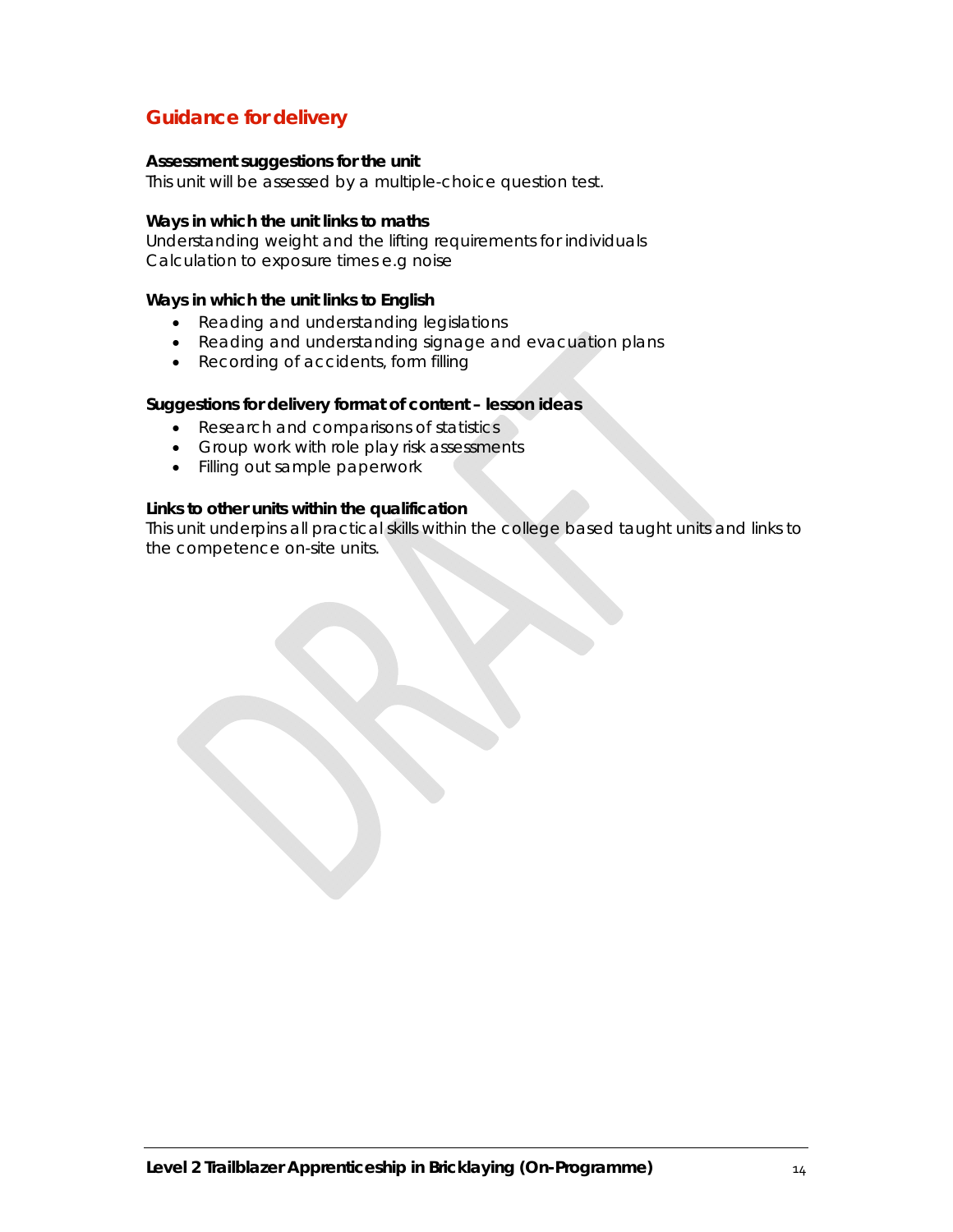## **Unit 203 Communication and customer service in the construction industry**

| Level: $2$     |                                              |
|----------------|----------------------------------------------|
| <b>GLH: 50</b> |                                              |
|                | Unit type: Taught / College based            |
|                | <b>Assessment type:</b> Multiple-choice test |

## **What is this unit about?**

The purpose of this unit is for learners to be able to use recognised communication processes within the construction industry. They will know about communication methods and be able to use the most appropriate method in a range of situations.

Learners should consider the following questions as a starting point to this unit:

- What sources of information are needed to plan effectively?
- What are the types of communications and how these can be effectively used in the workplace?
- Who are the key stakeholders in construction jobs?
- What are the progression routes and where can a career in the industry take you?

## **Learning outcomes**

In this unit, learners will:

- 1. Understand how to communicate with colleagues and customers in the workplace
- 2. Know company structures, professions and progression routes in the industry
- 3. Know the information and documentation required for completing construction projects
- 4. Know methods for construction project planning
- 5. Understand the expectations of the customer
- 6. Know methods of calculating using formulae for construction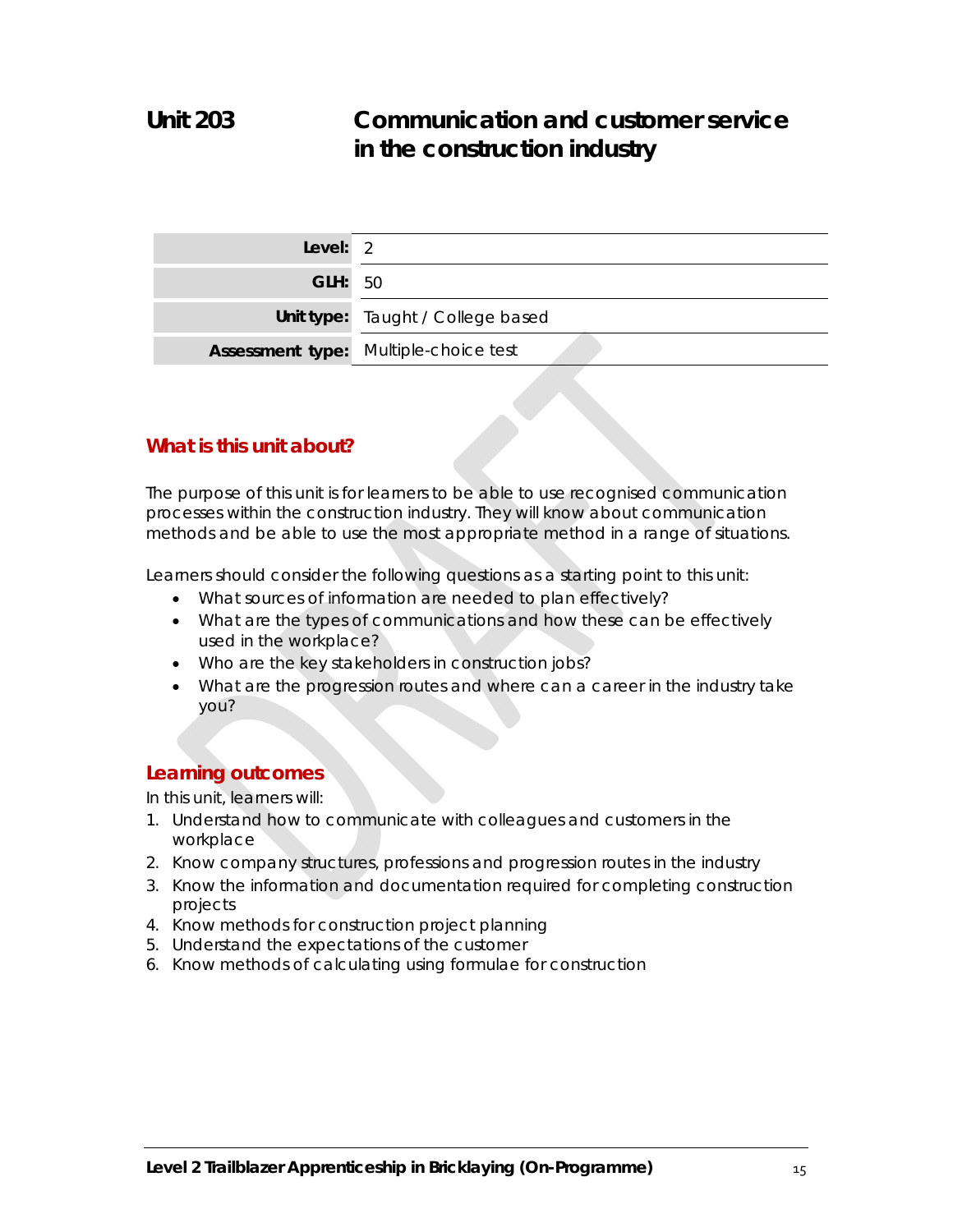1. Understand how to communicate with colleagues and customers in the workplace

#### **Topics**

- 1.1 Communication methods
- 1.2 Importance of clear communication in the work place

#### **Topic 1.1**

Advantages and disadvantages of a range of communication methods and their efficiency depending on the circumstances when liaising with customers and colleagues:

- Verbal and non-verbal communication
- Face to face
- Body language
- Remote communication
- E-platforms
- Written communication synchronous and asynchronous
- Multi-user web based project working platforms
- Signs

## **Topic 1.2**

Importance of clear communication

- Cost efficiency
- Clearly presented
- Avoid mistakes
- **•** Good working relationships

#### **Learning outcome:**

2. Know company structures, professions and progression routes in the industry

## **Topics**

- 2.1 Sectors within construction
- 2.2 Types of companies
- 2.3 types of job roles within the building team
- 2.4 Roles and responsibilities of key personnel within the industry
- 2.5 Progression routes in the industry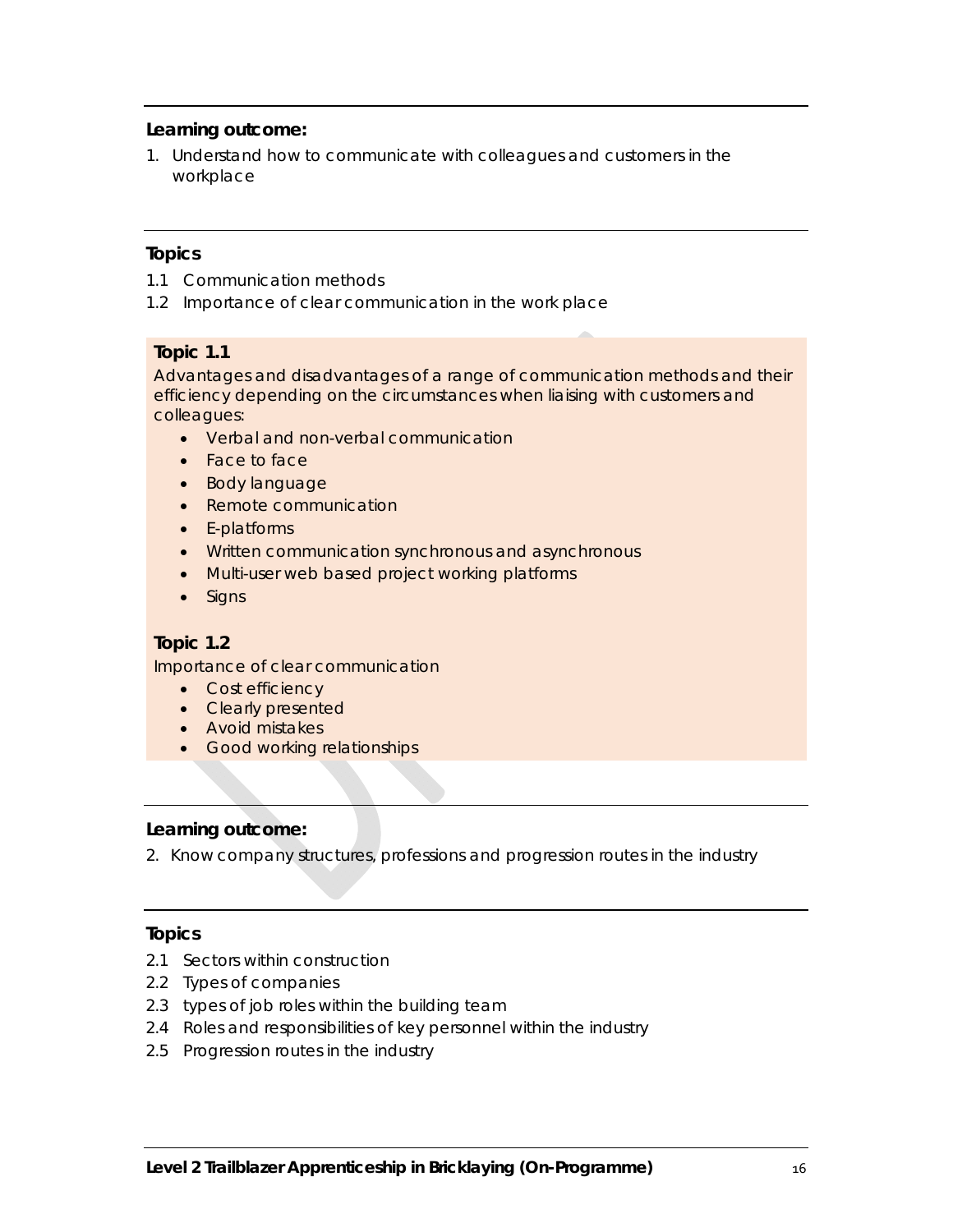## **Topic 2.1**

Types of sectors that fund construction within the industry

- Public
- Private
- Voluntary

## **Topic 2.2**

Range of organisations within the construction industry, including the types and features of companies and the role of those that provide specialist and support services:

- Small, medium and large companies
- Contractors, sub-contractors, sole traders
- Structure

## **Topic 2.3**

Job roles within the building teams including:

- Professionals
- Technicians
- Trade Operatives
- Specialist
- **•** General Operatives

## **Topic 2.4**

The roles and responsibilities, lines of reporting and levels of accountability, of key personnel within the industry:

- Building Control Officer
- Planning Officer
- Clerk of Works
- Civil Engineer
- Site Manager
- Contracts Manager
- Supervisor
- Charge Hand
- Quantity Surveyor
- Surveyor
- **•** Architect

## **Topic 2.5**

The progression routes in the industry

- Further education
- Self-employment
- Other roles within the industry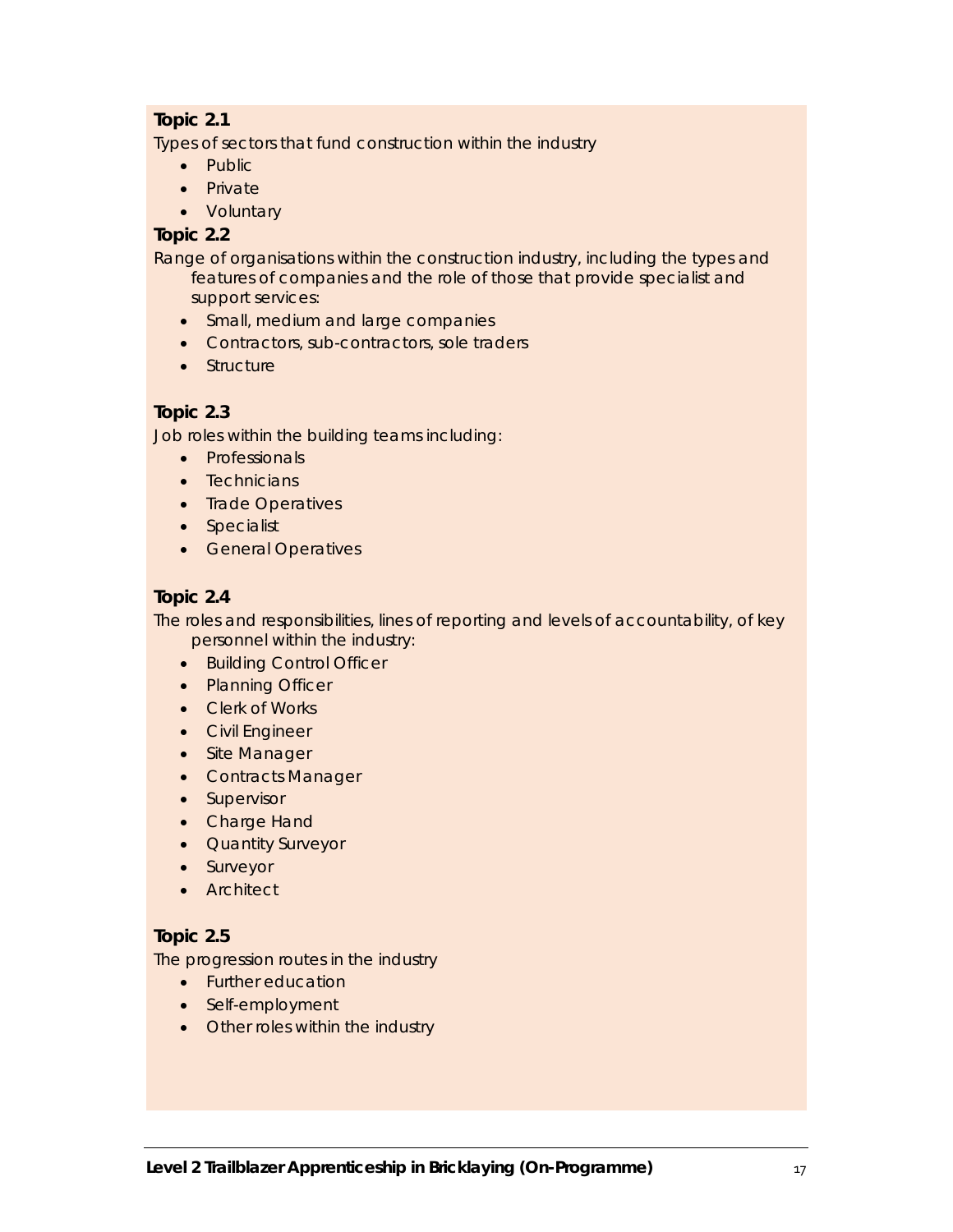3. Know the information and documentation required for completing construction projects

#### **Topics**

- 3.1 Drawings used on construction projects
- 3.2 Common scales used in construction drawings
- 3.3 Graphic symbols and hatching used in the construction industry
- 3.4 Taking corrective actions to resolve discrepancies
- 3.5 Purpose of contract documents.
- 3.6 Types of information required when ordering materials
- 3.7 Types of information sources

#### **Topic 3.1**

The types of drawings used and the different types of information they provide for construction projects

- Site plans
- Assembly
- General location
- Sectional
- Detailed
- Orthographic projection (first angle)
- Isometric projection

## **Topic 3.2**

Common scales used in construction drawings, their uses and why drawings are produced with different scales

- $1:1$
- $1:5$
- $\bullet$  1:10
- $1.50$
- $1:500$
- $\bullet$  1:1250
- 1:2500

## **Topic 3.3**

Graphic symbols and hatching used in construction drawings and why they are used

- Brickwork
- Blockwork
- Concrete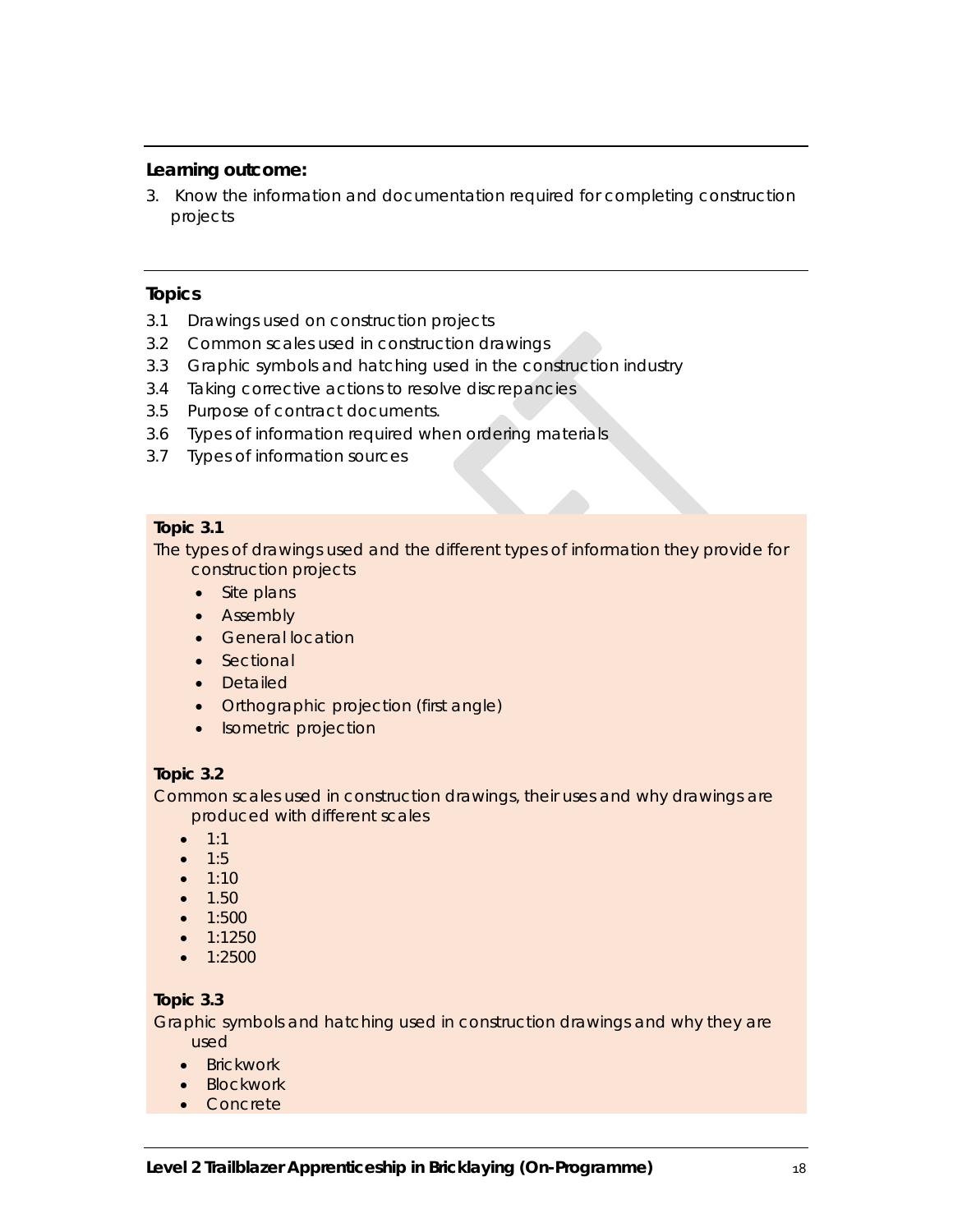- Hardcore
- Insulation
- Sub-soil
- Stone
- Timber
- Glass
- $\bullet$  Sink
- Bath
- Wash basin
- Rain water pipe
- Gulley
- Vent pipe
- DPC
- DPM • TBM
- OBM

## **Topic 3.4**

Communicating with colleagues and customers to take corrective actions in order to resolve discrepancies within the drawings and documentation

- Verbal communication escalating to line manager
- Written communication confirmation of error

## **Topic 3.5**

Purpose of contract documents including:

- Order requisitions and invoices
- Delivery notes
- Variation orders
- Permits to work
- Drawings
- Schedules
- Specifications
- Bills of quantities
- Variation orders
- Programmes of work
- Manufacturers technical information

## **Topic 3.6**

Types of information required when ordering materials

- Size
- Quantity
- Quality
- Location and time

## **Topic 3.7**

Sources of information that provide guidance and how they impact construction industry:

• British Standards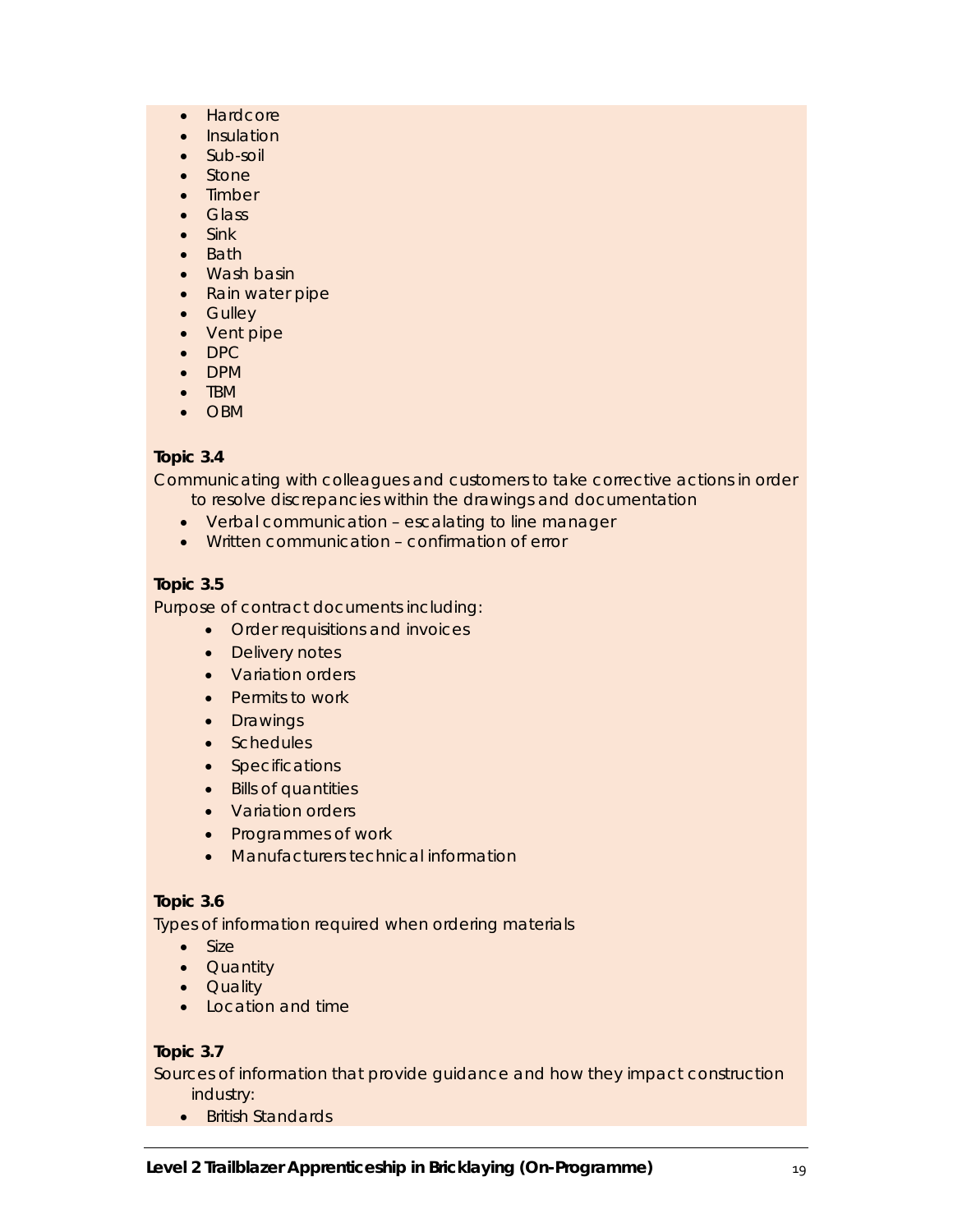- Building regulations
- Manufacturers Information
- Planning regulations

4 Know methods for construction project planning

#### **Topics**

4.1 Methods used for planning and sequencing work activities for efficient construction

## **Topic 4.1**

Methods used for planning and the order of work activities to communicate with others

- Bar charts
- Gantt chart
- Critical Path analysis
- Completion deadlines

## **Learning outcome:**

5 Understand the expectations of the customer

#### **Topics**

- 5.1 Principles of customer service
- 5.2 Prepare the working environment

#### **Topic 5.1**

Principles of how to deliver high quality customer service when dealing with stakeholders

- **Behave in a manner that meets the requirements of the company and the** client
- Personal hygiene
- Use of appropriate language, avoid acronyms and abbreviations, tone and situation
- Importance of good relationships with stakeholders (including other trades)
- Legal considerations and audit trails/records
- Establishing the needs of others colleagues, customers and other trades
- Respect the working environment including customer's property ie keeping the work environment clean
- **Good timekeeping**
- Professional image and appearance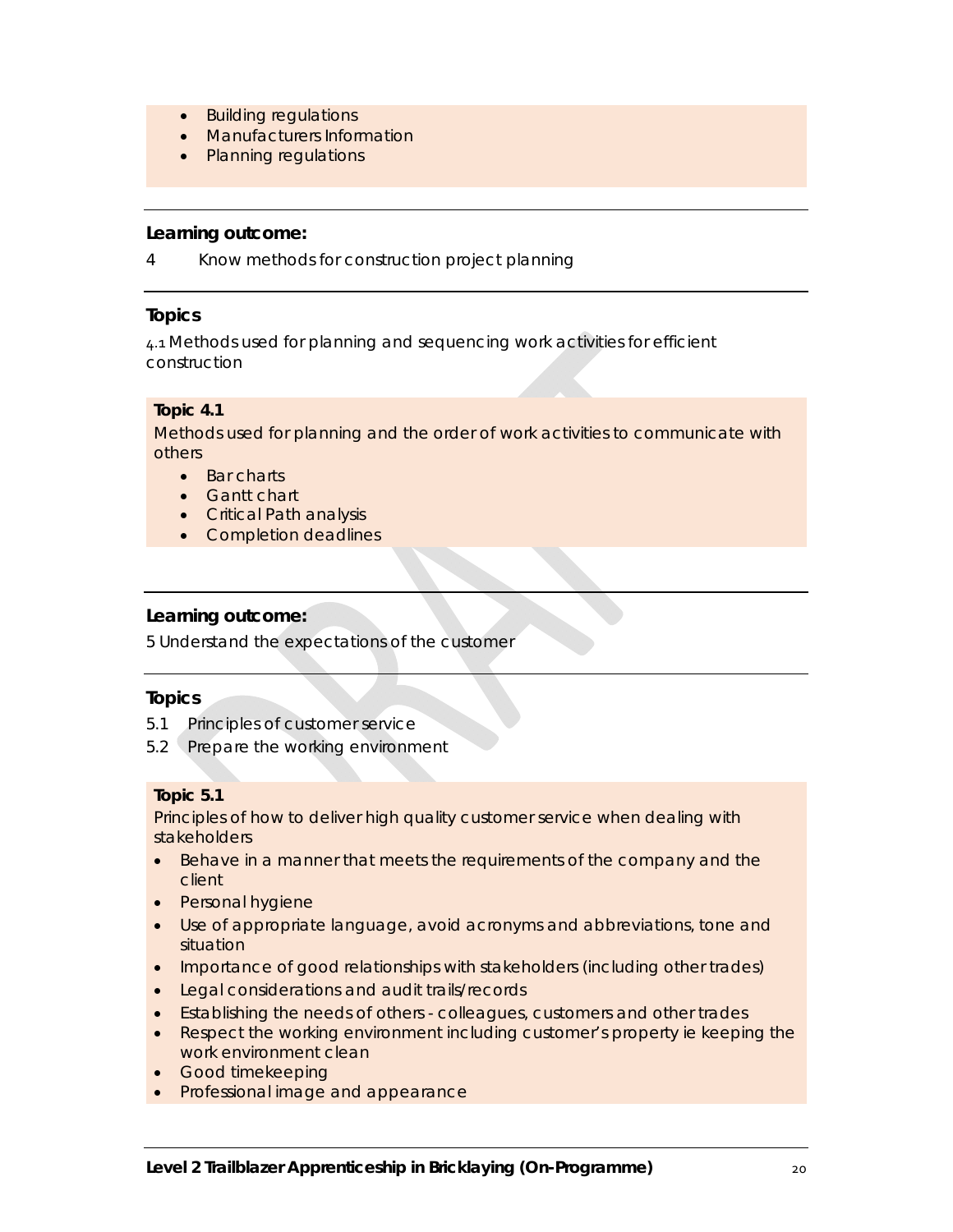- Showing honesty and integrity to build trust
- Behaving in an ethical manner
- Transparency of work requirements
- Good morale
- Knowing when matters need to be escalating
- Reliability and professionalism

#### **Topic 5.2**

Reasons for preparing and protecting the working environment, throughout the building process:

- Sheeting up
- Load out materials
- Plan and organise the siting of tools, plant and equipment
- Storage of materials
- Security of resources

#### **Learning outcome:**

6 Know methods of calculating using formulae for construction

## **Topics**

- 6.1 Calculate costs and volumes in construction
- 6.2 Tendering and costing processes

## **Topic 6.1**

Methods of calculating using formulae for identifying costings in construction:

- Quantities
- Linear measurements
- Areas
- Volumes
- Circles
- Triangles
- Angles
- Percentages
- Ratios

## **Topic 6.2**

Tendering and costing processes in the construction industry

- Quotation
- Estimate
- Dayworks
- Priceworks
- Hourly rates
- $\bullet$  Tax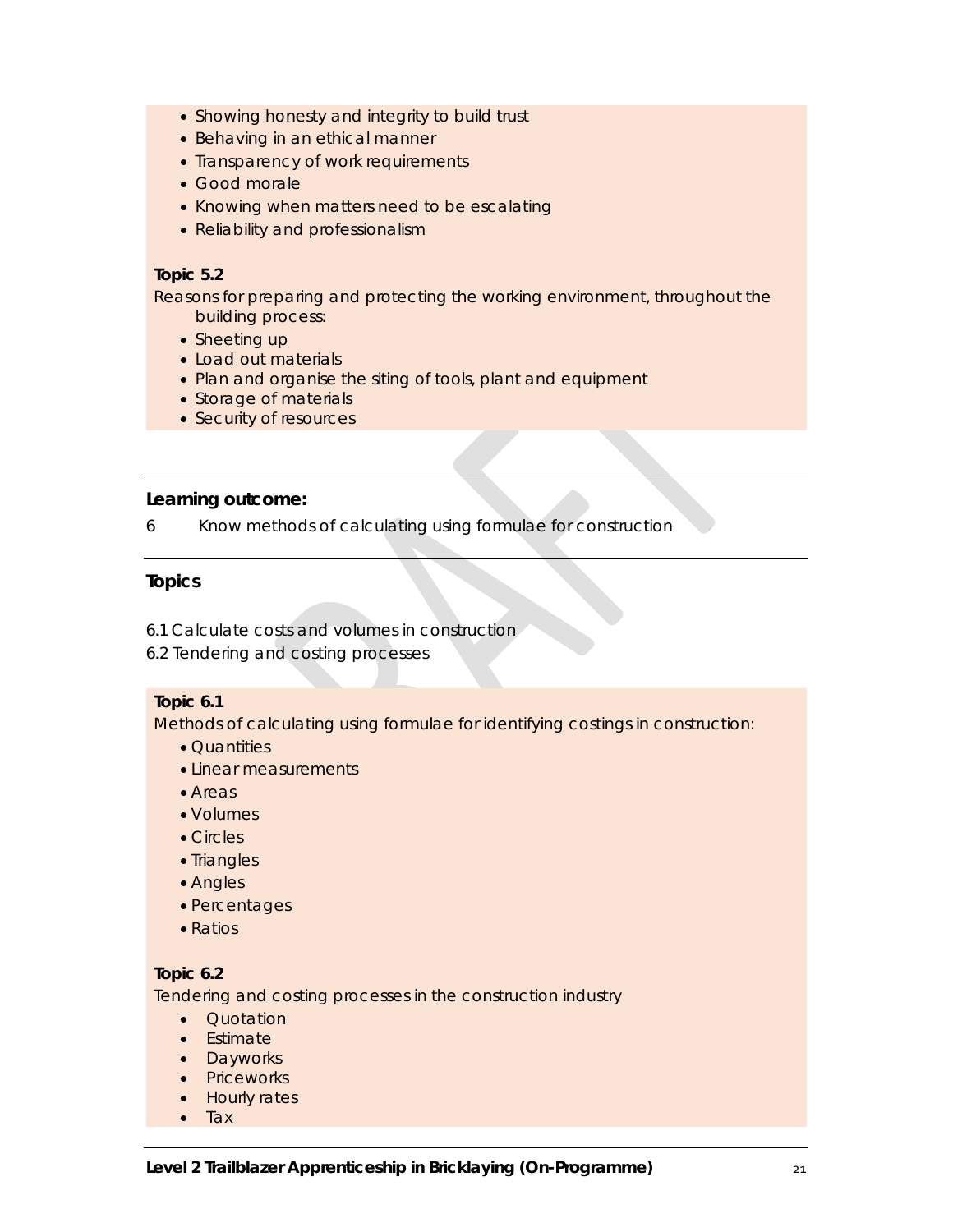- VAT
- National insurance
- **Levies**

## **Guidance for delivery**

#### **Assessment suggestions for the unit**

This unit will be assessed by a multiple choice question test.

#### **Simulation guidance**

- Drawings can be provided
- Oral questioning could be through role play

#### **Ways in which the unit links to maths**

- Costing and estimating of amounts
- Using units of measurement
- Calculating costings of materials

#### **Ways in which the unit links to English**

- Reviewing and interpreting written tenders
- Interpreting information required to be communicated to suppliers and customers
- Completion of regulation forms and site documentation

#### **Suggestions for delivery format of content – lesson ideas**

- Role play of client conversations
- Pricing from plans and producing written quotes
- Telephoning/contacting potential suppliers and clients

#### **Links to other units within the qualification**

This unit links to the competence on-site unit 210.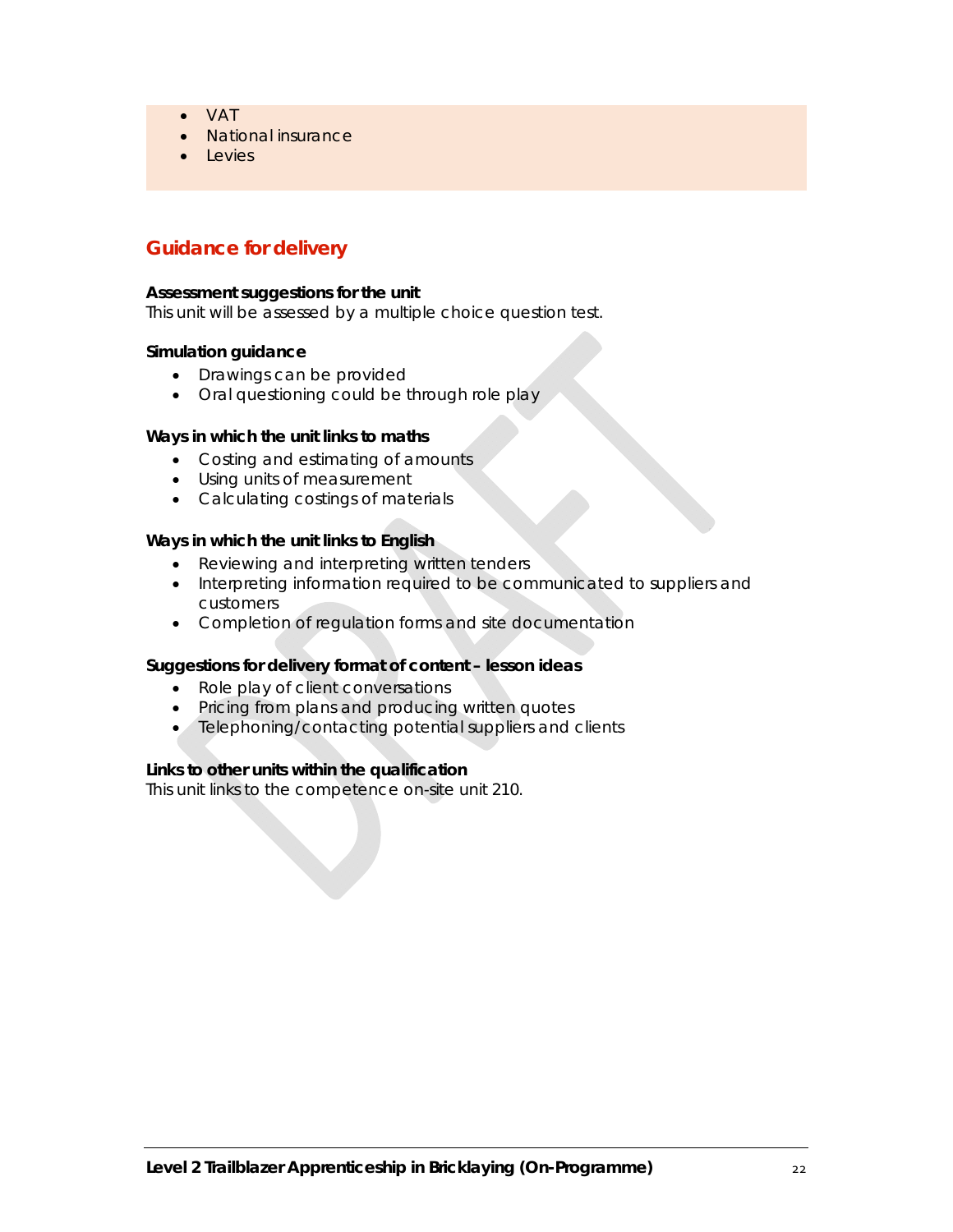| Level: 2       |                                                             |
|----------------|-------------------------------------------------------------|
| <b>GLH: 30</b> |                                                             |
|                | Unit type: Taught / College based                           |
|                | Assessment type: Multiple choice test /Practical assignment |

## **What is this unit about?**

The purpose of this unit is for learners to understand all building types need to be properly set out within the early stages of construction. The setting out of a small building will be undertaken prior to any foundation being completed as it ensures the building is located precisely to the location/site plan, and all building lines are established.

The unit details the basic setting out procedures for a small square, or rectangular building, with all corners being correct and ready prior to any marking of the ground in readiness for excavation.

This unit will cover the following setting out procedures;

- Reading working drawings to position frontage and building lines
- Taking measurements from working drawings
- Interpreting drawings
- Establishing temporary profiles and pegs, frontage and building lines
- Calculating the length of the sides of a building
- Forming right angles using ranging lines
- Correcting errors regarding measuring lengths of sides and diagonal check
- Transferring building lines to the ground and concrete

## **Learning outcomes**

In this unit, learners will:

- 1 Read and follow a working drawing
- 2 Follow a working drawing to establish and position the frontage and building lines
- 3 Understand the methods used to establish the sub-structure of a building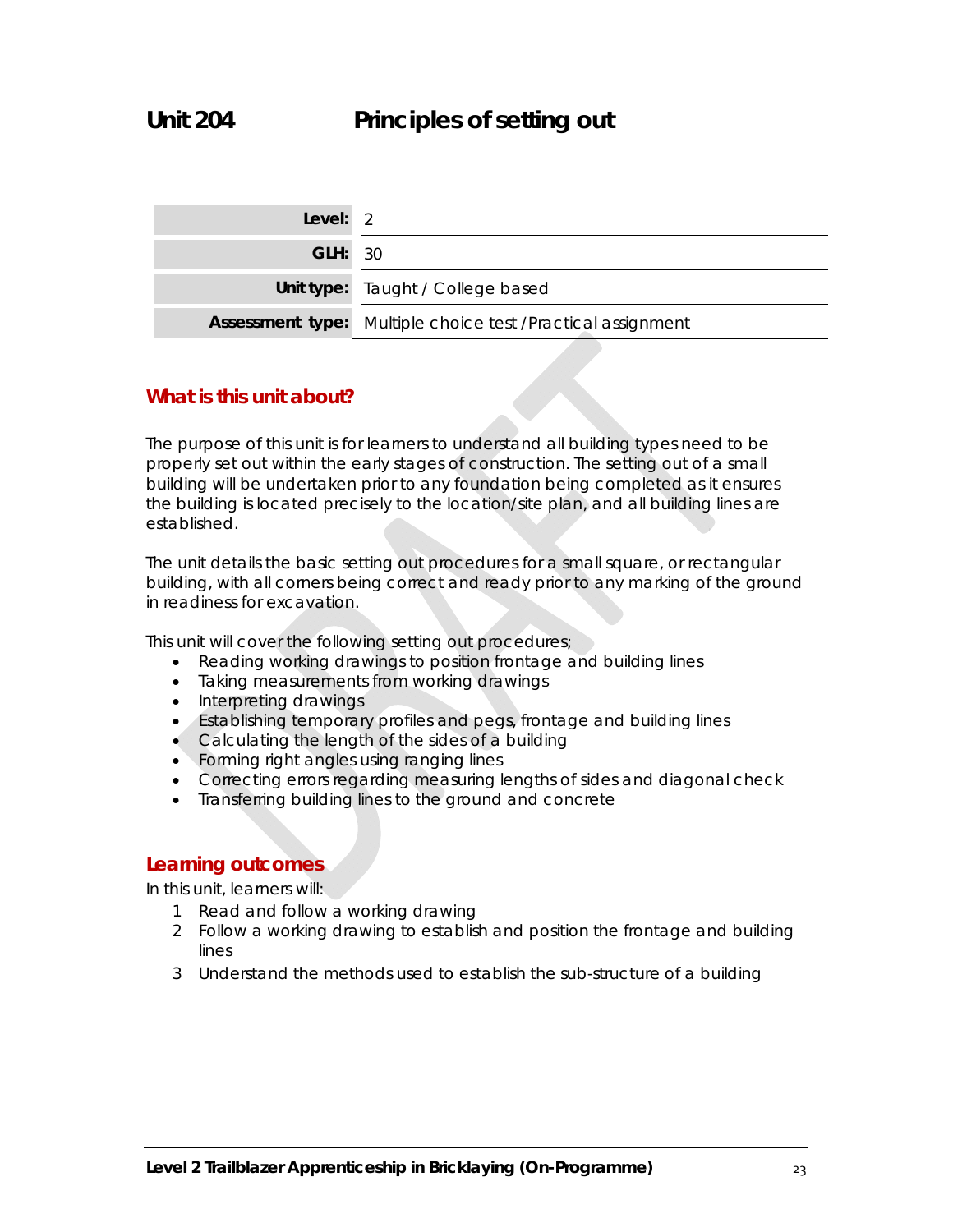1 Read and follow a working drawing

#### **Topics**

1.1 Types of working drawings

1.2 Establish the lengths and sizes of walls for a building

#### **Topic 1.1**

Read working drawings to establish accurate sizes and positions of internal and external walls and openings

- Location
- Site plans
- Elevation plans
- **•** Orientation
- Frontage
- Building lines

#### **Topic 1.2**

Read measurements using meters and millimetres and use a tape to establish lengths of walls

## **Learning outcome:**

2 Follow a working drawing to establish and position the frontage and building lines

#### **Topics**

- 2.1 Follow a working drawing establish the position of temporary profiles
- 2.2 Follow the working drawing to establish corner peg positions
- 2.3 Follow a working drawing to establish the frontage/building lines
- 2.4 Determine the position of the building on the building line
- 2.5 Square the building
- 2.6 Implement corrective measures

#### **Topic 2.5**

Squaring the building using the following standard methods:

- Builder square
- $\bullet$  3,4,5 method
- Optical site square
- Measure diagonals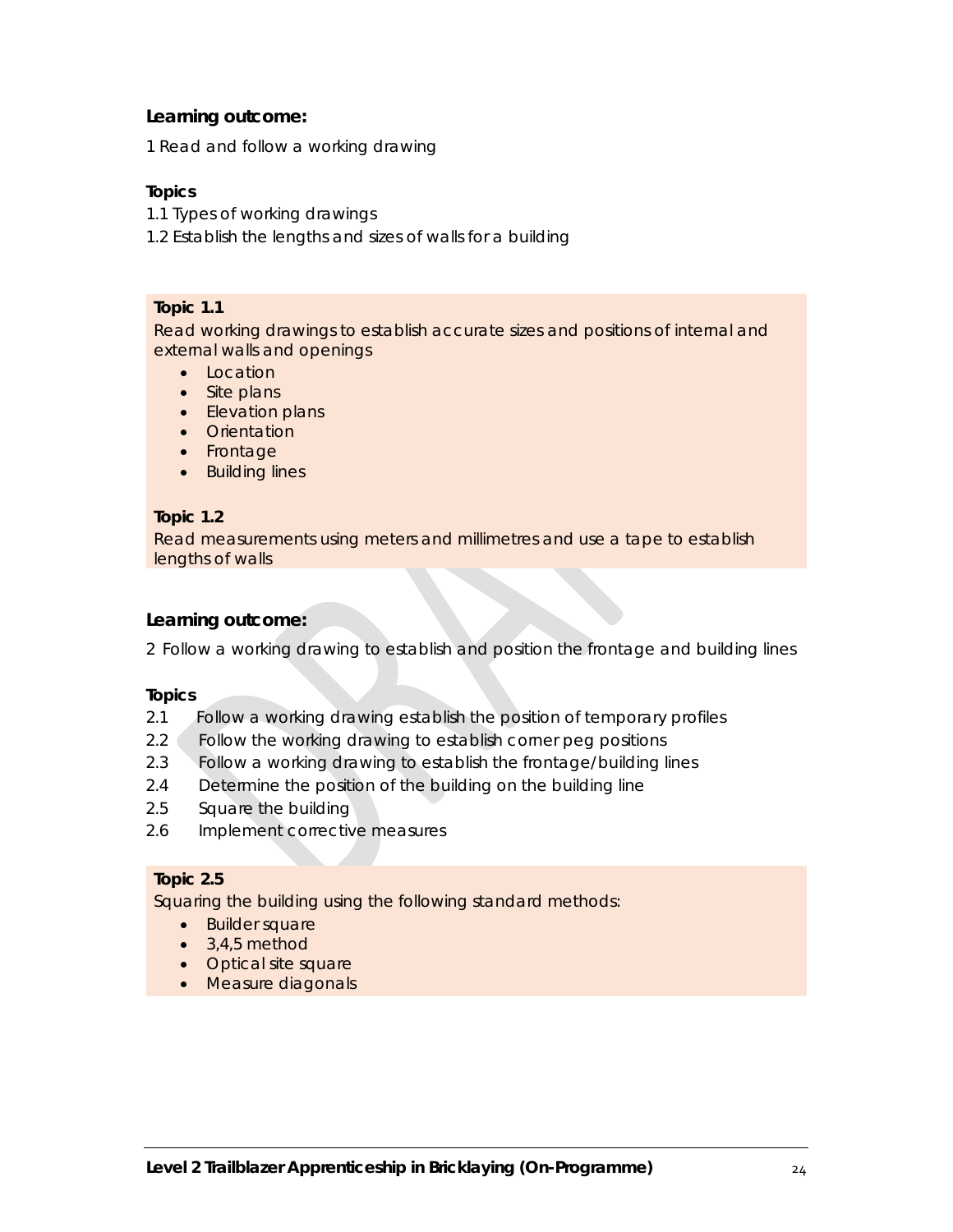3 Understand the methods used to establish the sub-structure of a building

## **Topics**

- 3.1 Methods used to set out a building
- 3.2 Process used for transferring and positioning building lines on to the ground
- 3.3 Methods used to excavate foundations trenches
- 3.4 Methods of transporting and positioning concrete
- 3.5 Process for transferring building lines onto the foundation concrete
- 3.6 Process of establishing levels from temporary benchmarks

## **Topic 3.1**

The method used to set out the building using an optical square and tape measure

## **Topic 3.2**

Preparing for excavation for foundation trenches following standard processes:

- Fix lines to profiles
- Run sand line
- Transferred lines onto ground

## **Topic 3.3**

Methods used to set out and excavate foundation trenches and the conditions the different foundation types are used:

- Strip stepped foundation
- Trench fill
- Raft
- Pad

## **Topic 3.4**

Considerations when transporting and placing concrete and the methods used:

- Transporting hand wheelbarrow, lorry, pumping
- Placing tamping, vibrating

## **Topic 3.5**

Methods used to mark the positions of building lines onto the foundation concrete from the setting out lines following standard process

- Plumbing down using a level and straight edge
- Marking wall positions on a foundation concrete in mortar

## **Topic 3.6**

Methods used to accurately transfer levels to the corners of a building from a temporary benchmark (TBM) using the following methods: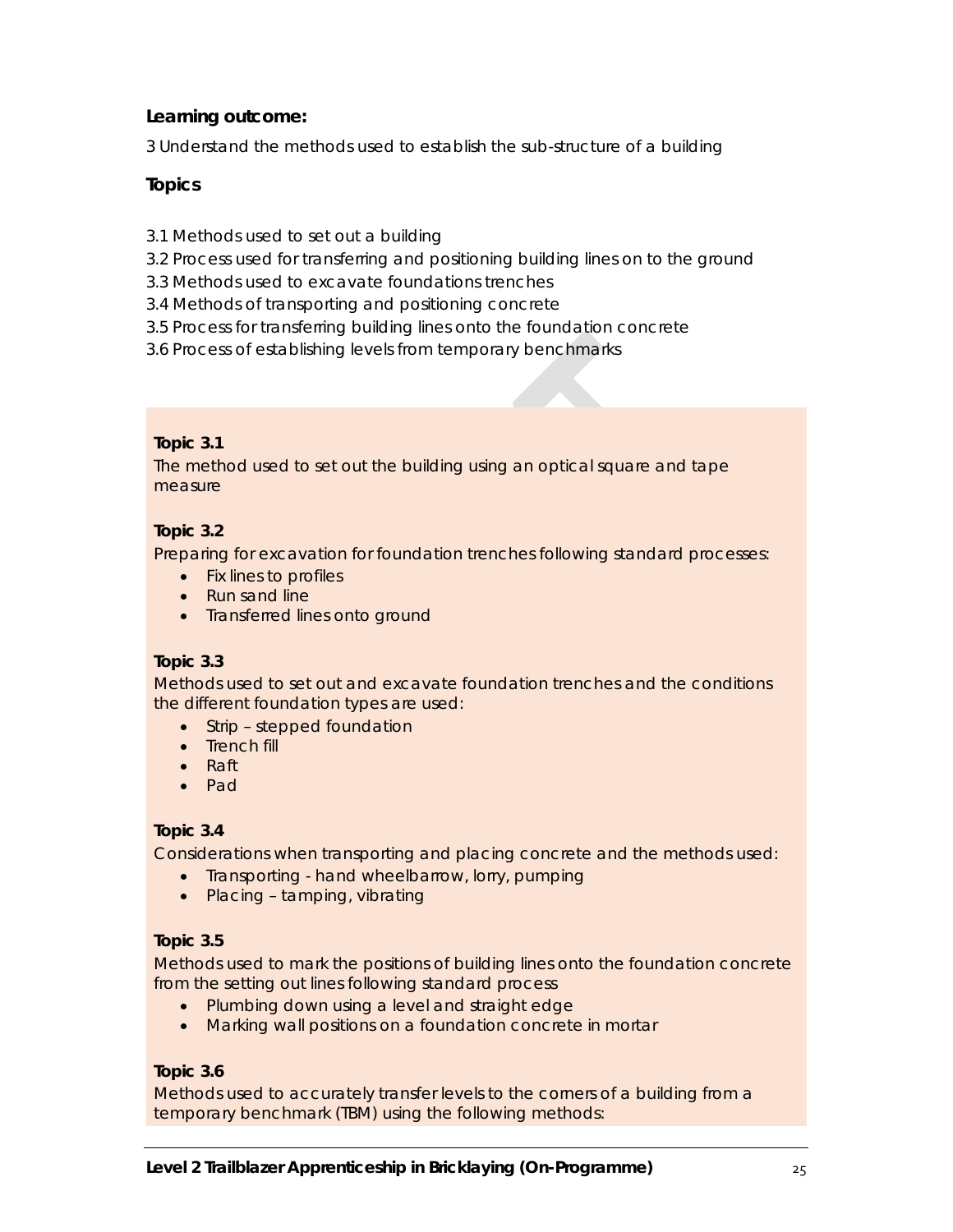- Level and straight edge
- Optical level
- **Laser level**
- Water level

## **Guidance for delivery**

Training for this unit can be linked to the Functional skills elements of AON and Interpreting information.

The learner must be confident with the use of working drawings and tape measure. The learner must understand the measurement used when taking off sizes and positions from a drawing when setting out, when using a scale rule and working drawing must understand the conversion of the scales to transfer to full size using the tape measure.

#### **Assessment suggestions for the unit**

This unit will be assessed by multiple choice question test and a summative practical assessment.

#### **Simulation guidance**

Setting out can be simulated during training to square a small building

#### **Ways in which the unit links to maths**

- Calculating amounts, lengths and areas
- Establishing to size and dimension from information off-plans

#### **Ways in which the unit links to English**

- Referring to and interpreting drawings
- Interpretation of manufactures instructions and mixing requirements

#### **Suggestions for delivery format of content – lesson ideas**

- Site visit to different types of construction projects
- Workshop based demonstration and practical application sessions

#### **Links to other units within the qualification**

This unit links to the competence on-site unit 211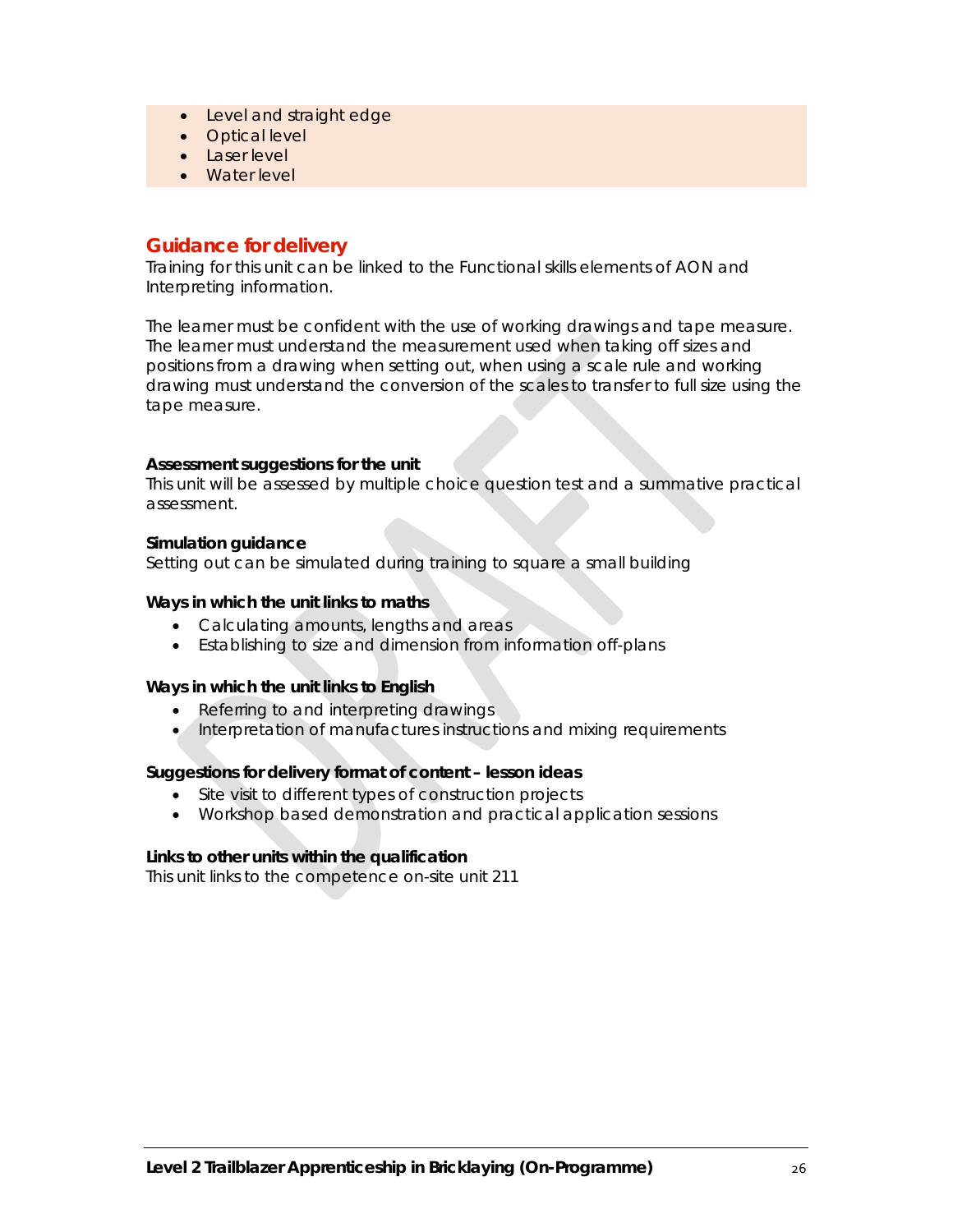## **Unit 205 Principles of building masonry structures**

| Level: $2$     |                                                            |
|----------------|------------------------------------------------------------|
| <b>GLH: 60</b> |                                                            |
|                | Unit type: Taught / College based                          |
|                | Assessment type: Multiple choice test/practical assignment |

## **What is this unit about?**

The purpose of this unit is for learners to understand how to prepare and set out masonry structures and understand the documentation that is used to assist them in this process.

The learner will gain an understanding of the documentation used in construction and how this assists them in the process of organising the building of the structure, they will also learn how to store the materials and stack them in preparation for the building process. The unit also covers how mortar and concrete are produced and the composition of a range of walls that are used in construction.

Learners should consider the following questions as a starting point to this unit:

- What is the best way to store materials prior to use?
- What is the best way to stack materials to allow efficient and safe working?

#### **Learning outcomes**

In this unit, learners will:

- 1 Understand how to set up the work area
- 2 Build single skin walls
- 3 Understand the principles of building cavity walls
- 4 Build cavity walls
- 5 Know how to build solid walls
- 6 Set out and build solid walls
- 7 Know how to build isolated and attached piers
- 8 Building attached and isolated piers
- 9 Know a range of finishes for the top of walls and piers
- 10 Apply finishes to the top of walls and piers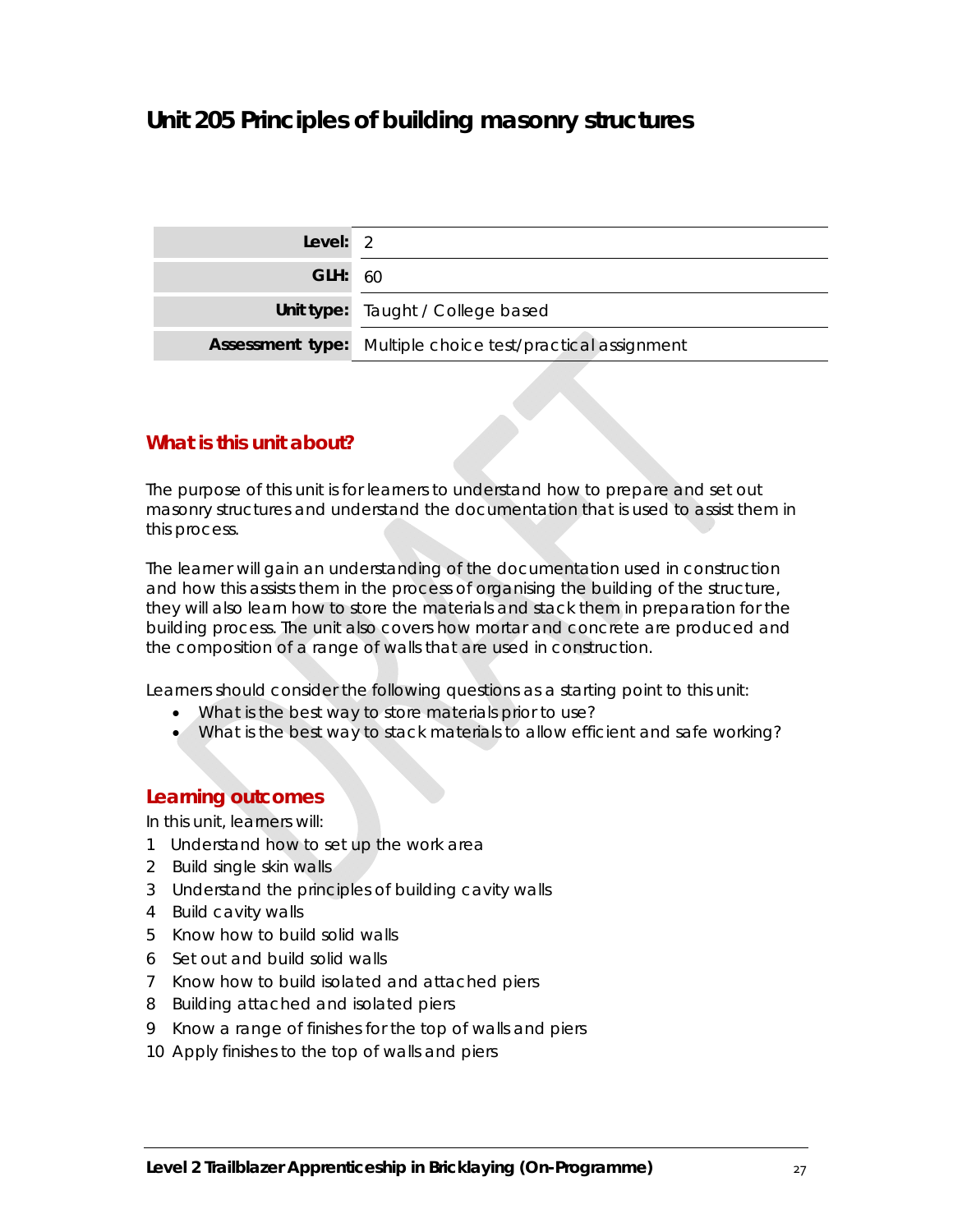1 Understand how to set up the work area

## **Topics**

- 1.1 Stacking and storing materials
- 1.2 Load out materials in the work area
- 1.3 Set out the dimensions of the structure
- 1.4 Mix mortar in the correct proportions

## **Topic 1.1**

Stacking and storing materials to protect them from the elements and to ensure that they are in good condition for use Materials:

- $\bullet$  Bricks
- Blocks
- Cement
- Aggregate
- Sand
- Timber
- Frames
- Joists

## **Topic 1.2**

Load out materials in the work area to ensure that they are placed in the safest and most efficient position for working

- Bricks
- Blocks
- Mortar

## **Topic 1.3**

Setting out the position of the building to allow building to commence

- Tape measure site square
- Frames
- Lines
- Building line

## **Topic 1.4**

Mixing mortar onsite and ensuring that the mortar is properly gauged, mixed to the correct consistency and that any required additives are used

**Gauging** 

- Batching
- Mixing by mixer
- Mixing by hand
- Weight batching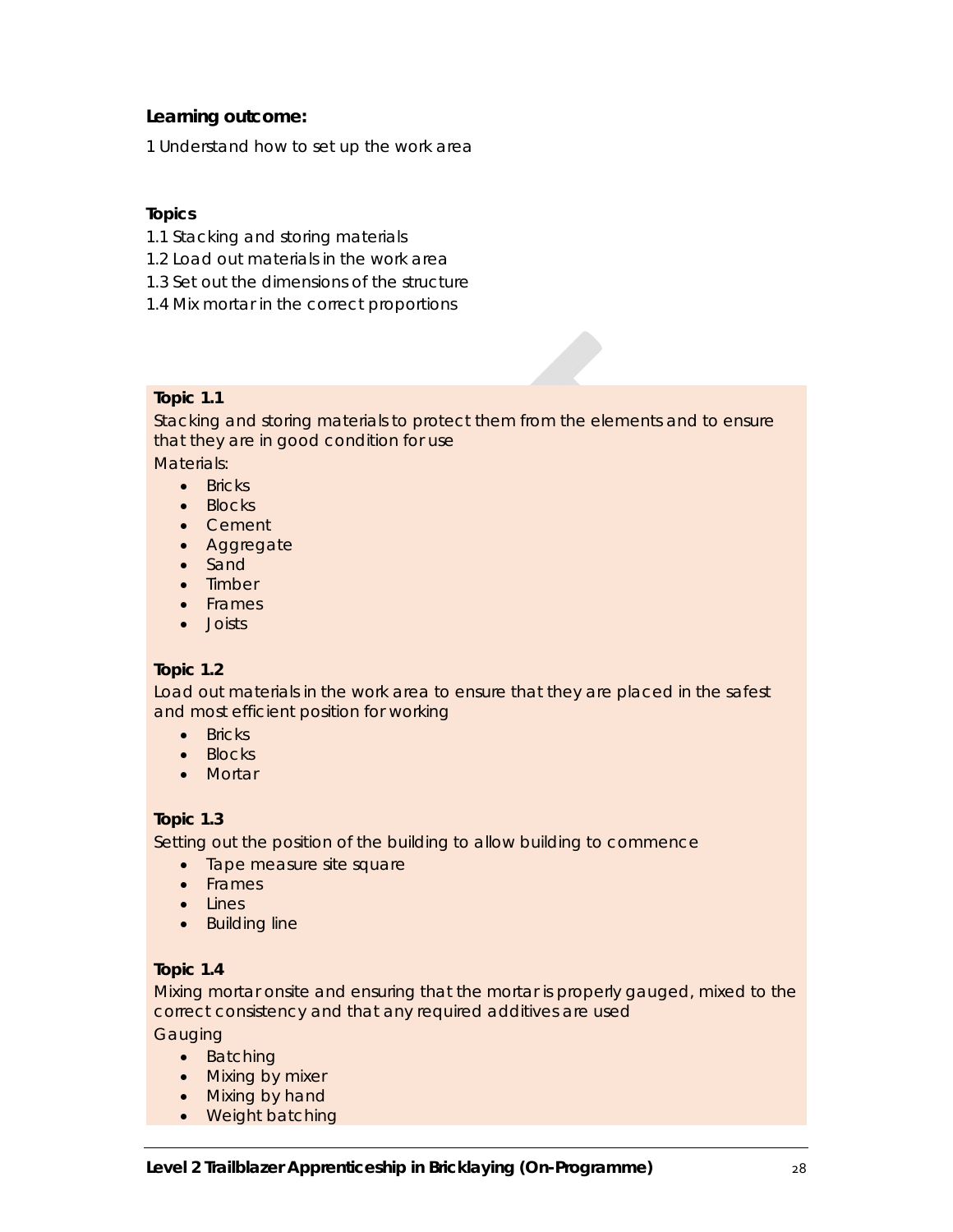• Gauging by volume

**Additives** 

- Plasticiser
- Lime
- Colour

## **Learning outcome:**

2 Build single skin walls

## **Topics**

- 2.1 Set out and build single skin walls
- 2.2 Materials used to build single skin walls
- 2.3 Set out returns and junctions in single skin walls

#### **Topic 2.1**

Build a single skin wall to gauge, level, plumb and to line using the appropriate tools and equipment.

## **Topic 2.2**

**Materials** 

- Bricks
- Concrete blocks
- Lightweight blocks

## **Topic 2.3**

Set out returns and junctions of a single skin wall with the correct bonding pattern

- Bonding at returns
- Bonding at T junctions

## **Learning outcome:**

3 Understand the principles of building cavity walls

## **Topics**

- 3.1 Design considerations
- 3.2 Components
- 3.3 Types and methods of insulating cavity walls

## **Topic 3.1**

Reasons why cavity walls are used, how good insulation can be incorporated and the methods to ensure that water does not track to the inner leaf

- Treatments at opening
- Water tightness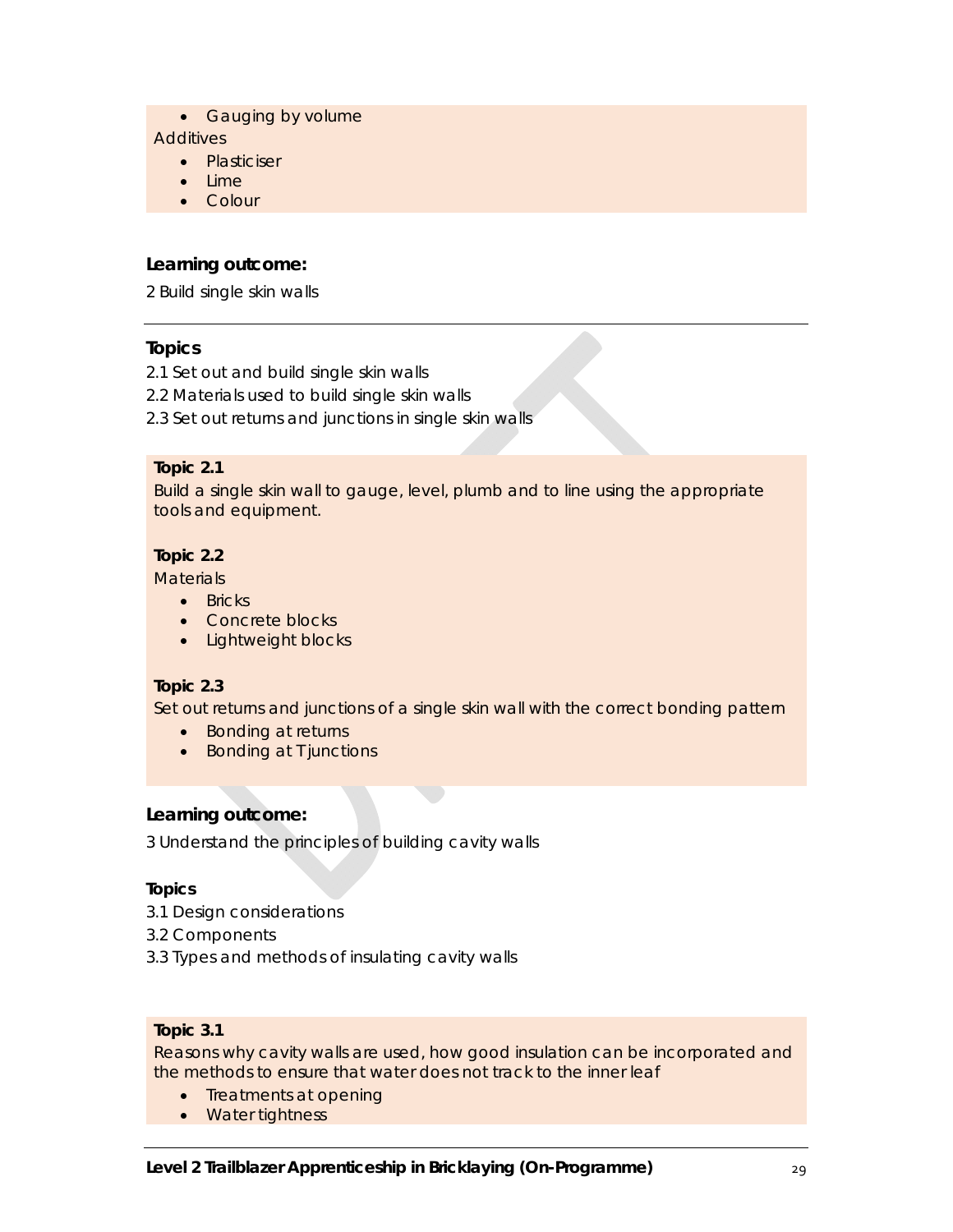- Air tightness
- Thermal insulation

#### **Topic 3.2**

The range of components that are incorporated into cavity walls, their use and methods of installation

- Wall ties insulation
- DPC
- Lintels
- Weep holes
- $\bullet$  Trays
- Lightweight blocks
- Insulation clips
- Fire stops
- Cavity closures
- Vents

#### **Topic 3.3**

Insulation of cavity walls, the materials used and methods of installing various materials

**Methods** 

- Full fill
- Partial fill
- Post applied

**Materials** 

- Glass fibre
- $\bullet$  Pir
- Sheep wool
- Insulation blocks
- Thin joint
- Hollow block

## **Learning outcome:**

4 Build cavity walls

## **Topics**

- 4.1 Setting out cavity walls
- 4.2 Materials used to build cavity walls
- 4.3 Methods used to insulate cavity walls

#### **Topic 4.1**

Build a cavity wall to gauge, level, plumb and to line using the appropriate materials and equipment, and according to a specification and drawing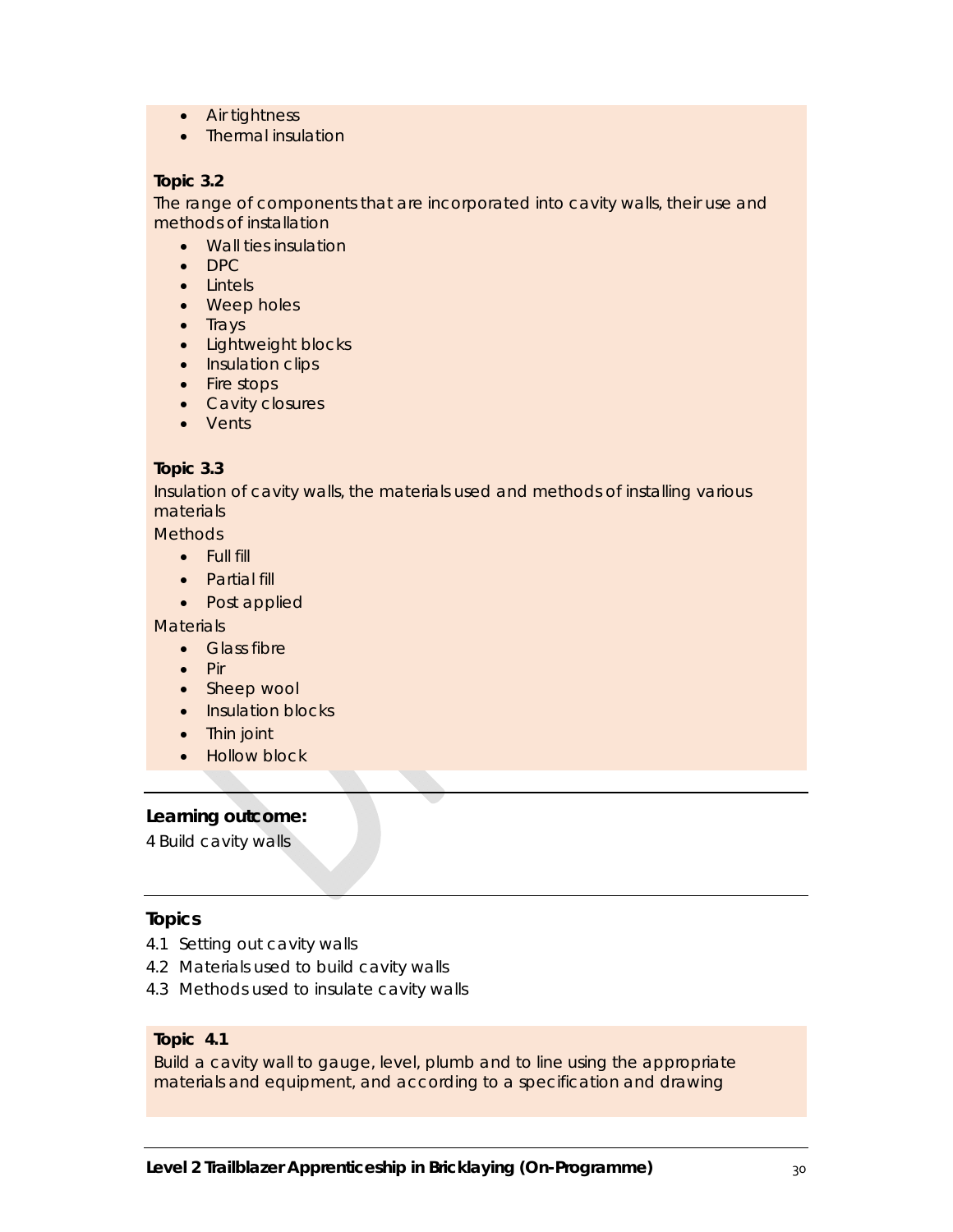## **Topic 4.2**

Materials:

- Insulation Blocks
- Concrete Blocks
- Wall ties
- Vents
- $\bullet$  DPC
- Insulation full fill, partial fill
- $\bullet$  Trays

## **Topic 4.3**

Methods used to insulate cavity walls and the materials that used to provide good insulation properties

Materials:

- Thin joint
- Hollow block
- Full fill
- Partial fill
- Post applied

## **Learning outcome:**

5 Know how to build solid walls

## **Topics**

- 5.1 Bonding arrangements for solid walls
- 5.2 Materials used to construct solid walls
- 5.3 Bonding solid walls at returns and junctions
- 5.4 Joint finishes

## **Topic 5.1**

Different types of bonding arrangements, their strengths and appearance and the ways that the bonds are used in wall construction

Types of bonding arrangements

- English bond
- Flemish bond
- **•** English garden wall bond
- Flemish garden wall bond
- Bonding block work

## **Topic 5.2**

Suitability and range of materials used for constructing solid walls

- $\bullet$  Bricks
- Blocks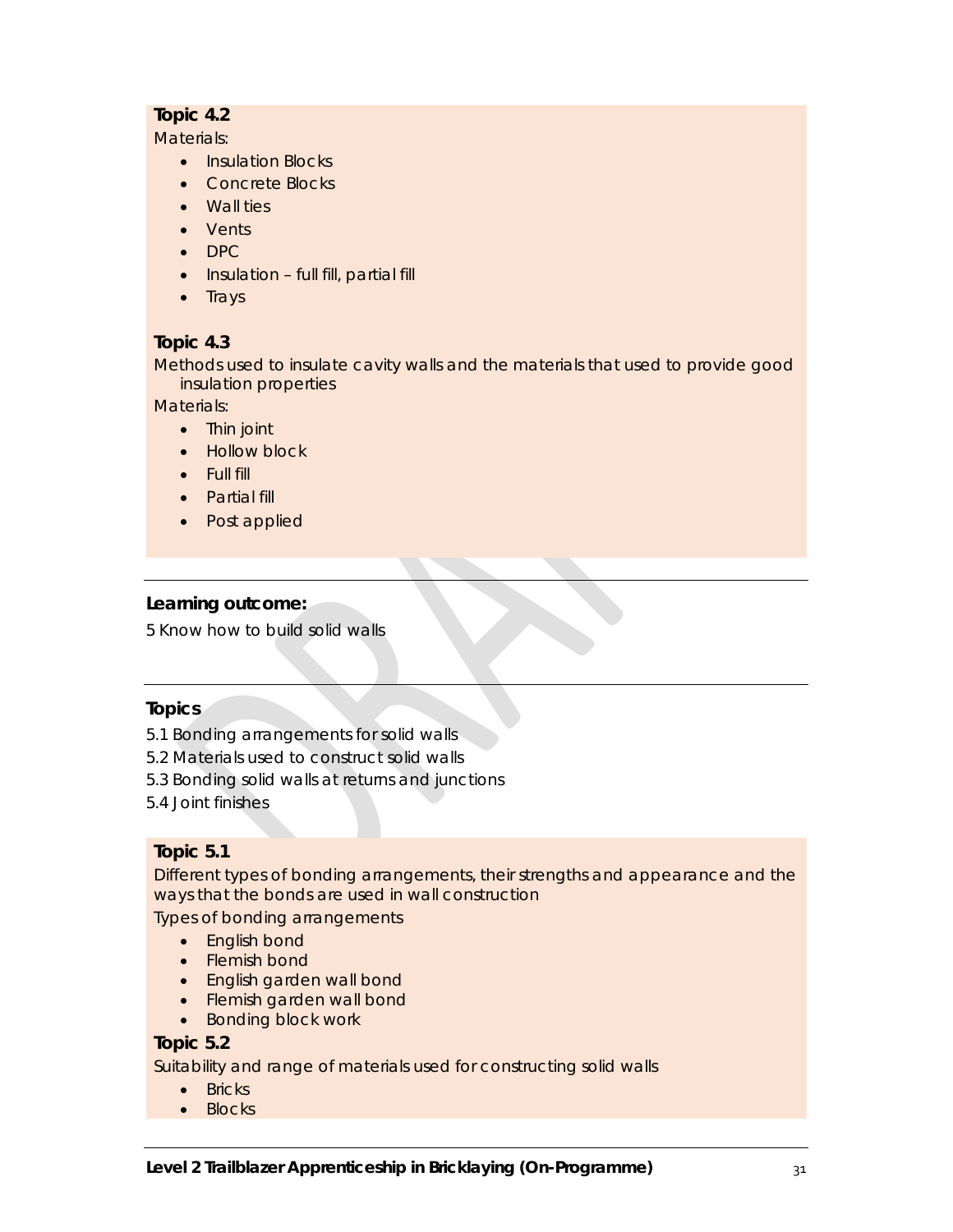- Engineering Bricks
- Specials

## **Topic 5.3**

Bonding arrangements for a variety of applications including the below:

- T junctions
- Intersections
- To attached piers
- Brick to block
- Returns

## **Topic 5.4**

Methods of producing the different types of joint finishes

- Half round
- Weatherstruck
- $\bullet$  Flush
- Recessed

## **Learning outcome:**

6 Set out and build solid walls

## **Topics**

6.1 Set out and build solid walls

- 6.2 Set out and build solid walls at returns and junctions
- 6.3 Apply joint finishes to walls

## **Topic 6.1**

Set out and build solid walls using the range of bonds listed below:

- English bond
- Flemish bond
- English garden wall bond
- **•** Bonding blockwork

## **Topic 6.2**

Learner need to set out and build solid walls incorporating returns and junctions

- $\bullet$  T junctions
- Intersections
- To attached piers
- Brick to block
- Returns

## **Topic 6.3**

Learners need to apply the range of joint finishes to walls listed below: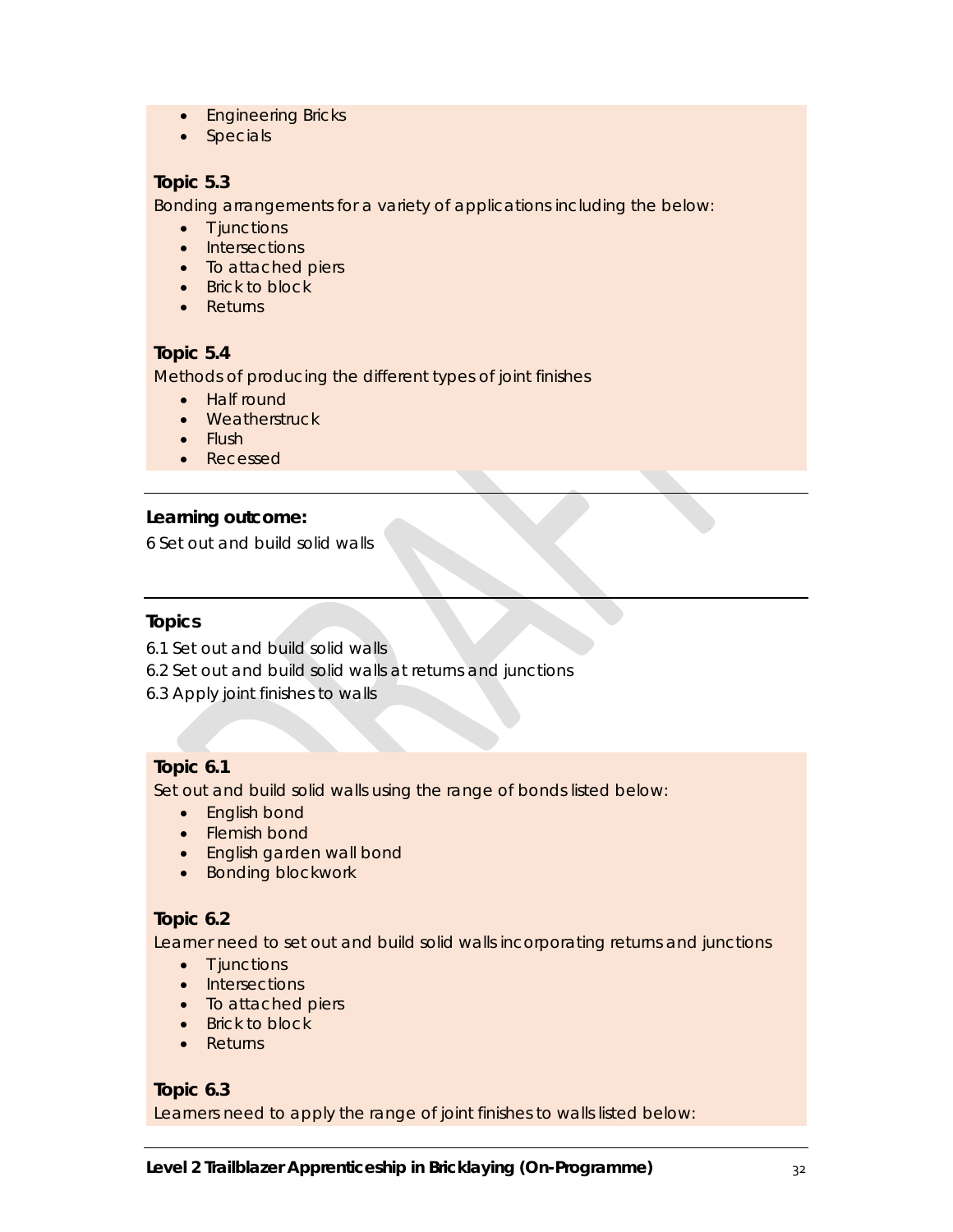- Half round
- Weatherstruck
- Flush
- Recessed

7 Know how to build isolated and attached piers

## **Topics**

7.1 Bonding arrangements for isolated and attached piers

## **Topic 7.1**

Learners need to know about the different types of bonding arrangements and their strengths and appearance for isolated (hollow/solid) and attached piers Types of bonding arrangements

- English bond
- Flemish bond
- Bonding blockwork

## **Learning outcome:**

8 Building attached and isolated piers

## **Topics**

- 8.1 Isolated solid piers
- 8.2 Isolated hollow piers
- 8.3 Attached piers at the ends of brick and block walls
- 8.4 Attached piers in the middle of brick and block walls

## **Topic 8.1**

Set out and build a pier ensuring it is square to the following size/bond

- Two brick square/English bond
- One Brick square

## **Topic 8.2**

Set out and build a pier to the following size/bond

• Two brick square/stretcher bond

## **Topic 8.3**

Set out and build a 102mm thick wall with 215mm pier for the following:

- Block walls with piers at end
- Brick walls with piers at end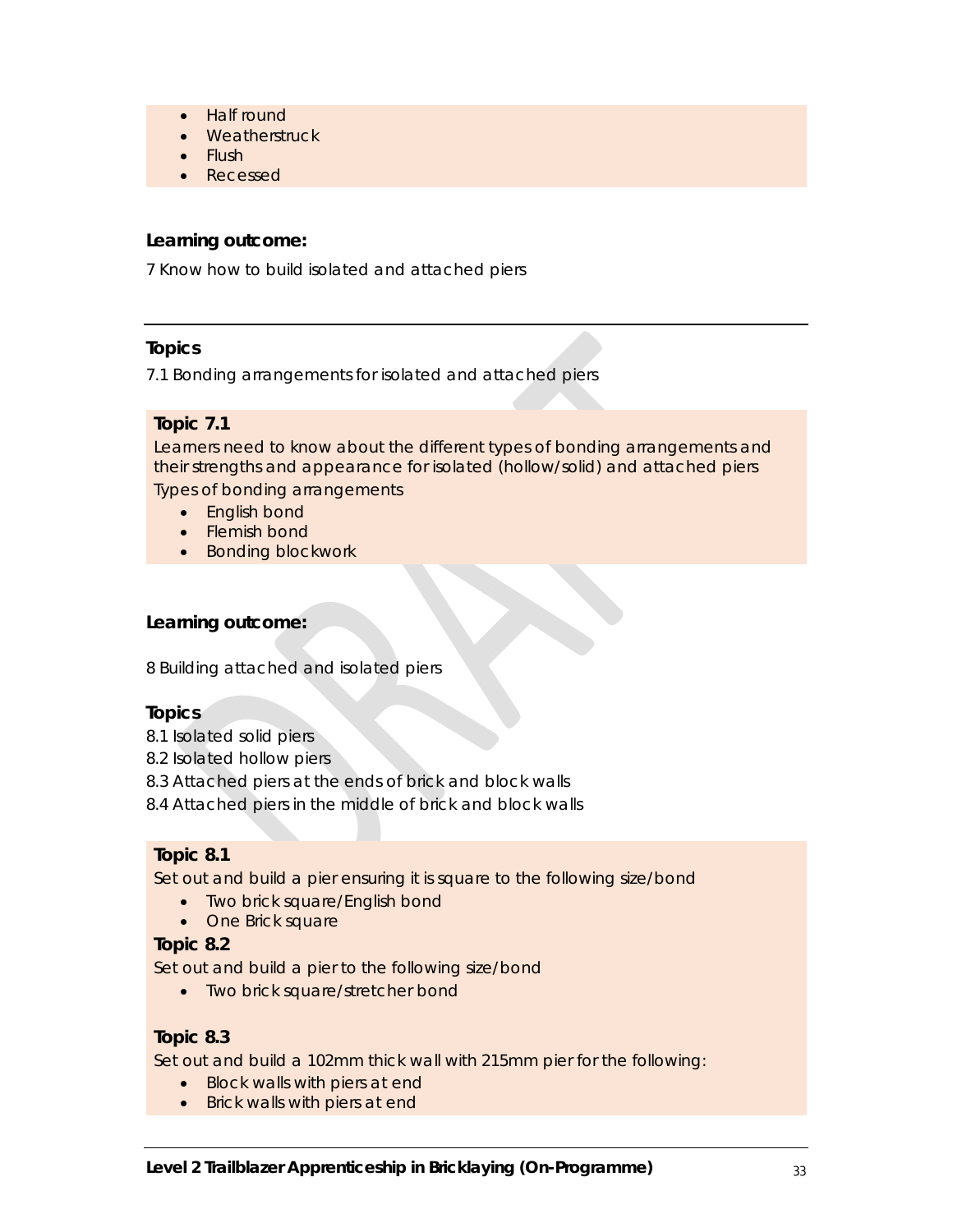## **Topic 8.4**

Set out and build a 102mm thick wall with 215mm pier for the following:

- Block with piers in middle
- Brick walls with piers in middle

#### **Learning outcome:**

9 Know a range of finishes for the top of walls and piers

#### **Topics**

9.1 Finishes for wall and piers

#### **Topic 9.1**

The purpose of having finishes on the top of walls and the benefits of incorporating them in the construction

Types of finishes:

- Brick on edge
- Soldier course
- Specials
- **•** Engineering bricks

#### **Learning outcome:**

10 Apply finishes to the top of walls and piers

#### **Topics**

10. 1 Apply brick finishes

## **Topic 10.1**

Apply the following finishes on walls and piers

- Brick on edge
- Soldier course
- Specials
- Engineering bricks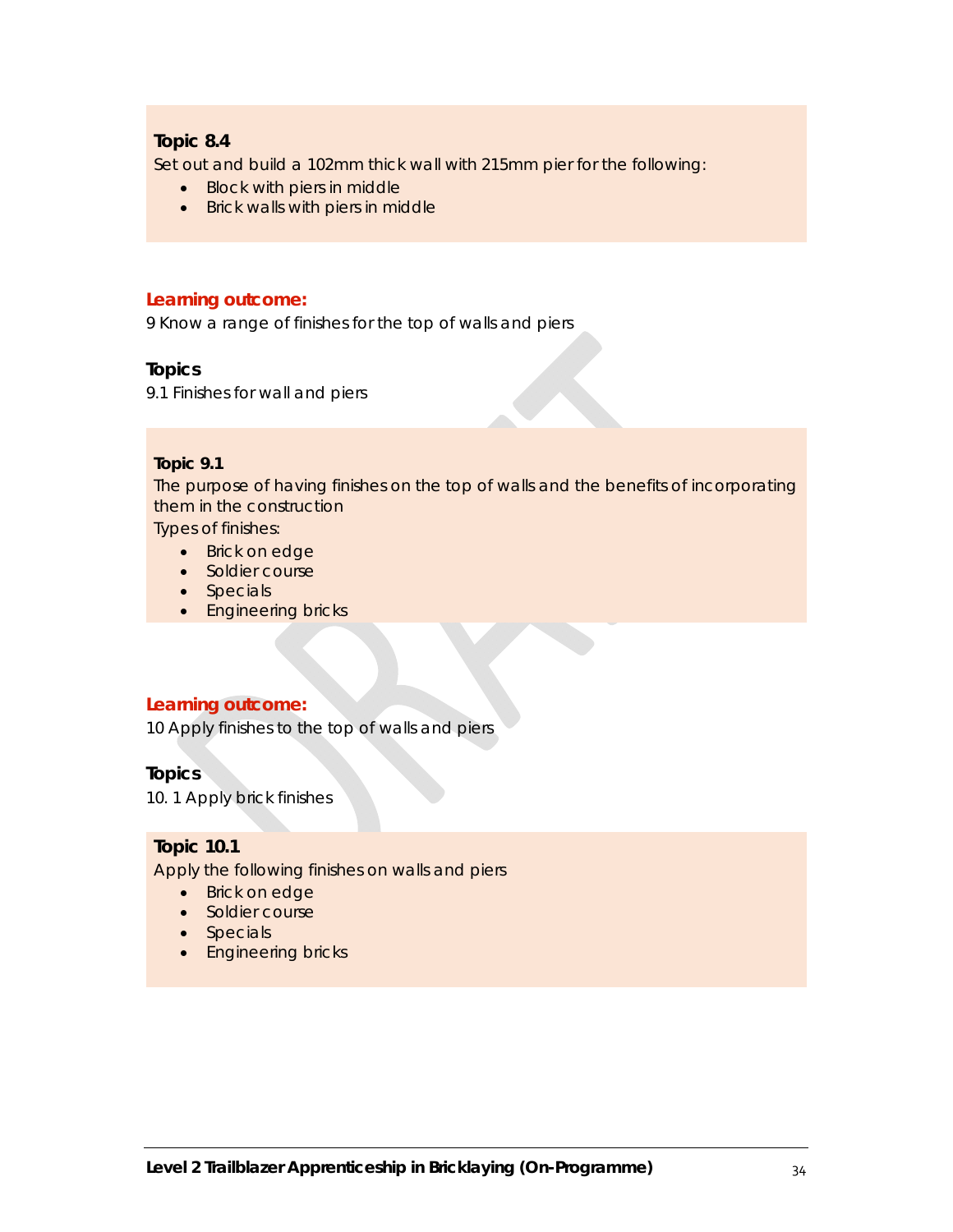## **Guidance for delivery**

#### **Assessment suggestions for the unit**

This unit will be assessed by a multiple choice question test and summative practical assessment.

#### **Simulation guidance**

• Simulation in workshop is acceptable

#### **Ways in which the unit links to maths**

- Working with units of measurement
- Calculating areas, perimeters and weights
- Calibration of measuring tools and equipment

#### **Ways in which the unit links to English**

- Reading and following specifications
- Referring to and interpreting drawings when setting out
- Interpretation of manufactures requirements/specifications

#### **Suggestions for delivery format of content – lesson ideas**

Workshop based demonstration and practical application sessions

#### **Links to other units within the qualification**

This unit links to the competence on-site unit 212.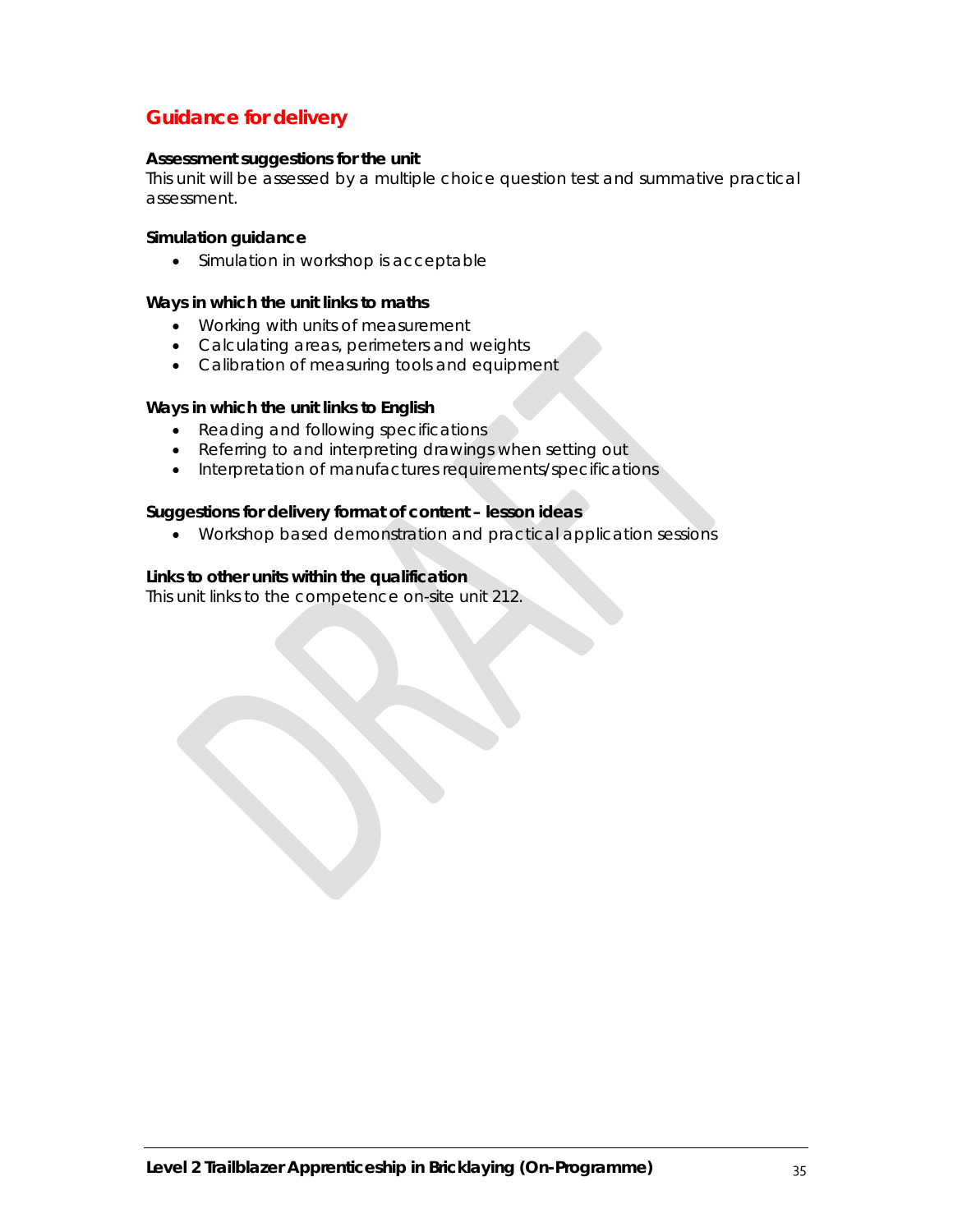## **Unit 206 Repair and maintenance of masonry structures**

| Level: 2                |                                              |
|-------------------------|----------------------------------------------|
| GLH:                    | - 60                                         |
|                         | Unit type: Taught / College based            |
| <b>Assessment type:</b> | Multiple-choice test<br>Practical assignment |

## **What is this unit about?**

The purpose of this unit is for learners to gain an understanding of the principles of maintaining and repairing masonry structures. Buildings suffer wear and tear during their lifespan and regular repair and maintenance is required if they are to withstand the test of time. Learners should gain a knowledge of the various faults that occur in masonry and how repairs can be properly affected.

Learners may be introduced to the unit by asking themselves questions, such as:

- How is masonry maintained and repaired?
- How do we select the correct material for repairs and maintenance?
- How do we select the proper materials to ensure that repairs match the original?
- How domestic drainage systems work?

In this unit the learner should gain an understanding of how buildings are maintained and repaired and how domestic drainage systems work.

#### **Learning outcome**

- 1. Know a range of faults that occur in masonry structures
- 2. Understand how domestic drainage works
- 3. Be able to construct a manhole
- 4. Understand the safe use of a range of masonry saws used in construction
- 5. Correctly select and use a masonry saw
- 6. Understand how concrete is produced on site and its applications
- 7. Be able to produce and place concrete on-site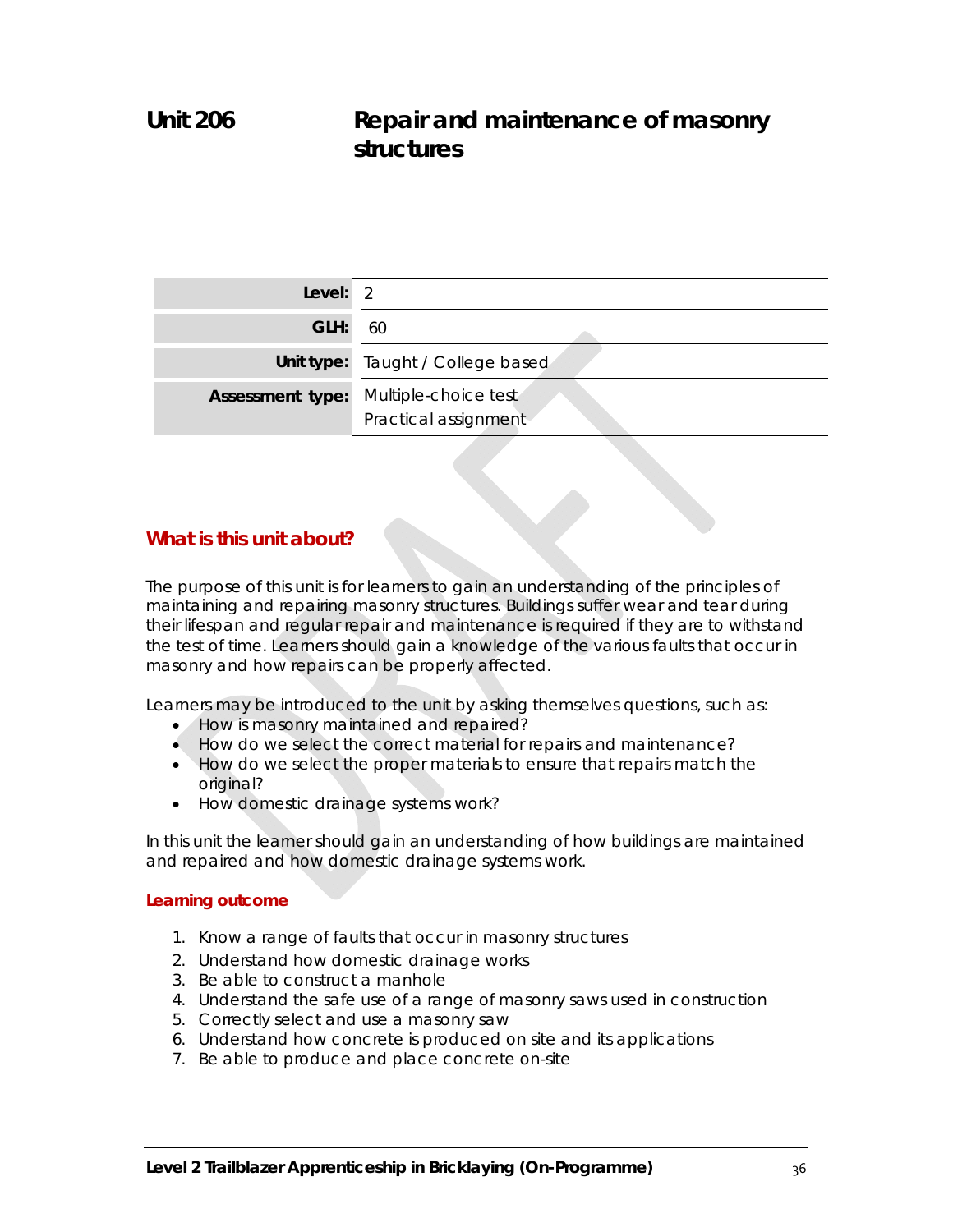1 Know a range of faults that occur in masonry structures

## **Topics**

1.1Removing and replacing faulty materials in masonry structures

1.2 Cleaning down the face of buildings

## **Topic 1.1**

Learners need to know the cause of faults and damages that occur in masonry structures and identify the cure and the remedial actions to take

- Cracked bricks
- Blowing render
- Spalling brick faces
- **•** Efflorescence
- Lime leaching
- Wall ties
- Matching mortar
- Sulphate attack
- Freezing

Learners need identify appropriate methods of removing and replacing defective components

- Cutting cold chisel, disc cutter, plugging chisel
- Drilling hammer drill

Learners need to be aware of the considerations when replacing defective components:

- Reclaimed bricks size, colour, texture
- Matching mortar consistency, strength, colour, lime
- Sand colour

## **Topic 1.2**

Learners need to identify the correct process for cleaning the face of the building, the considerations required to protect the public and the environmental impact.

- Washing down
- Acid application
- Power/jet wash
- Brushing

Learners need to know the appropriate PPE when cleaning down the face of the building

- Gloves
- Goggles
- **•** Oilskins
- Mask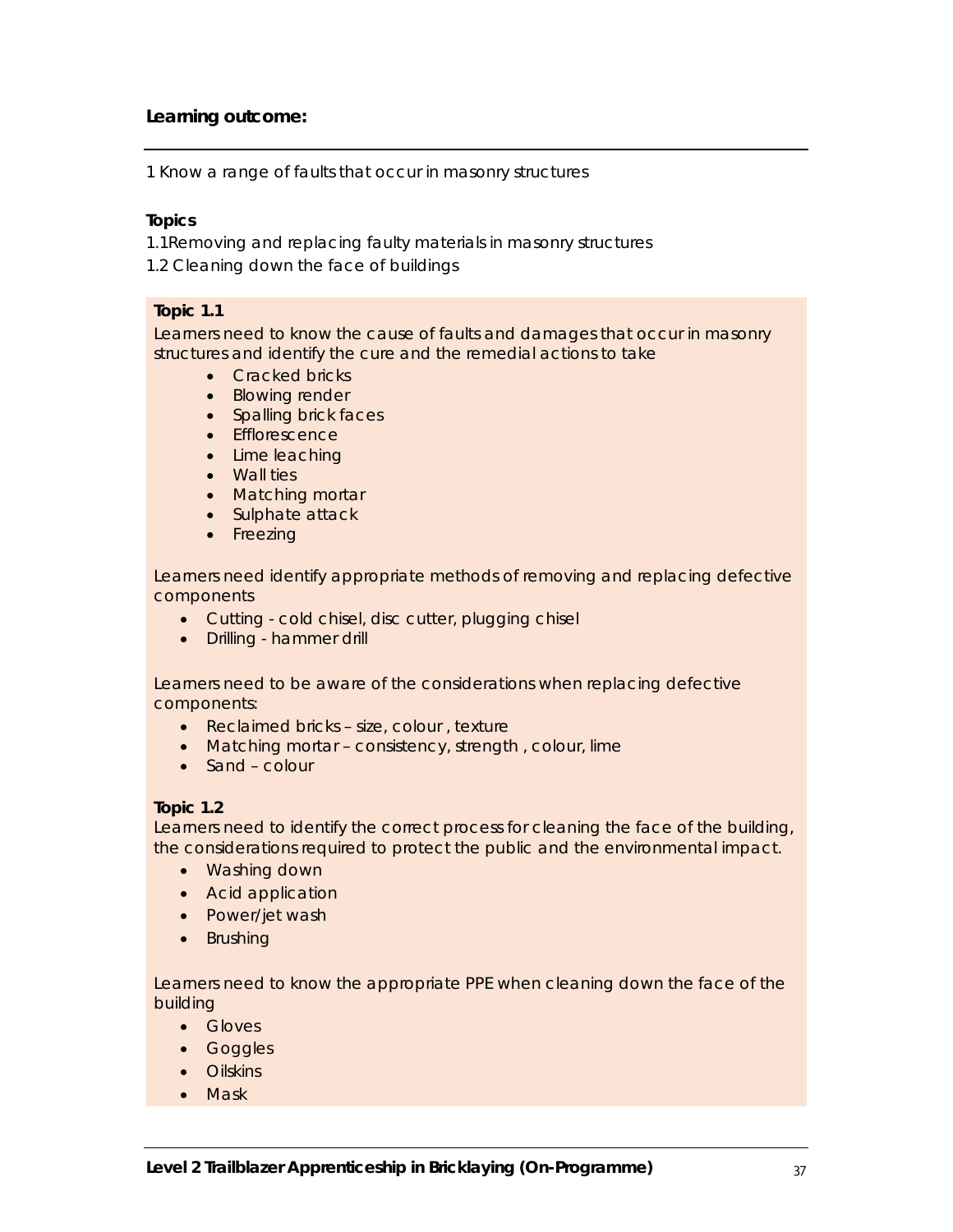2 Understand how domestic drainage works

## **Topics**

- 2.1 Types of drainage systems used for domestic buildings
- 2.2 Materials used in domestic drainage
- 2.3 Types of inspection chambers
- 2.4 Falls or gradients for domestic drainage

## **Topic 2.1**

The range of drainage systems used for domestic drainage, their features and how they can be recognized

- Combined
- Separate
- Partially combined
- Septic tanks
- Cesspits
- Soakaways

### **Topic 2.2**

Materials used to construct domestic drainage systems

- Plastic pipe
- China/clay Pipe
- Bends
- **•** Junctions
- Rodding eyes
- Half channels
- Manholes / inspection chambers
- Collars
- Covers

## **Topic 2.3**

The range of inspection chambers and the components that are used to construct them

- Plastic
- Brick built
- Concrete section
- Frames
- Covers
- Step irons
- Benching
- Half channels
- Slipper bends

### **Topic 2.4**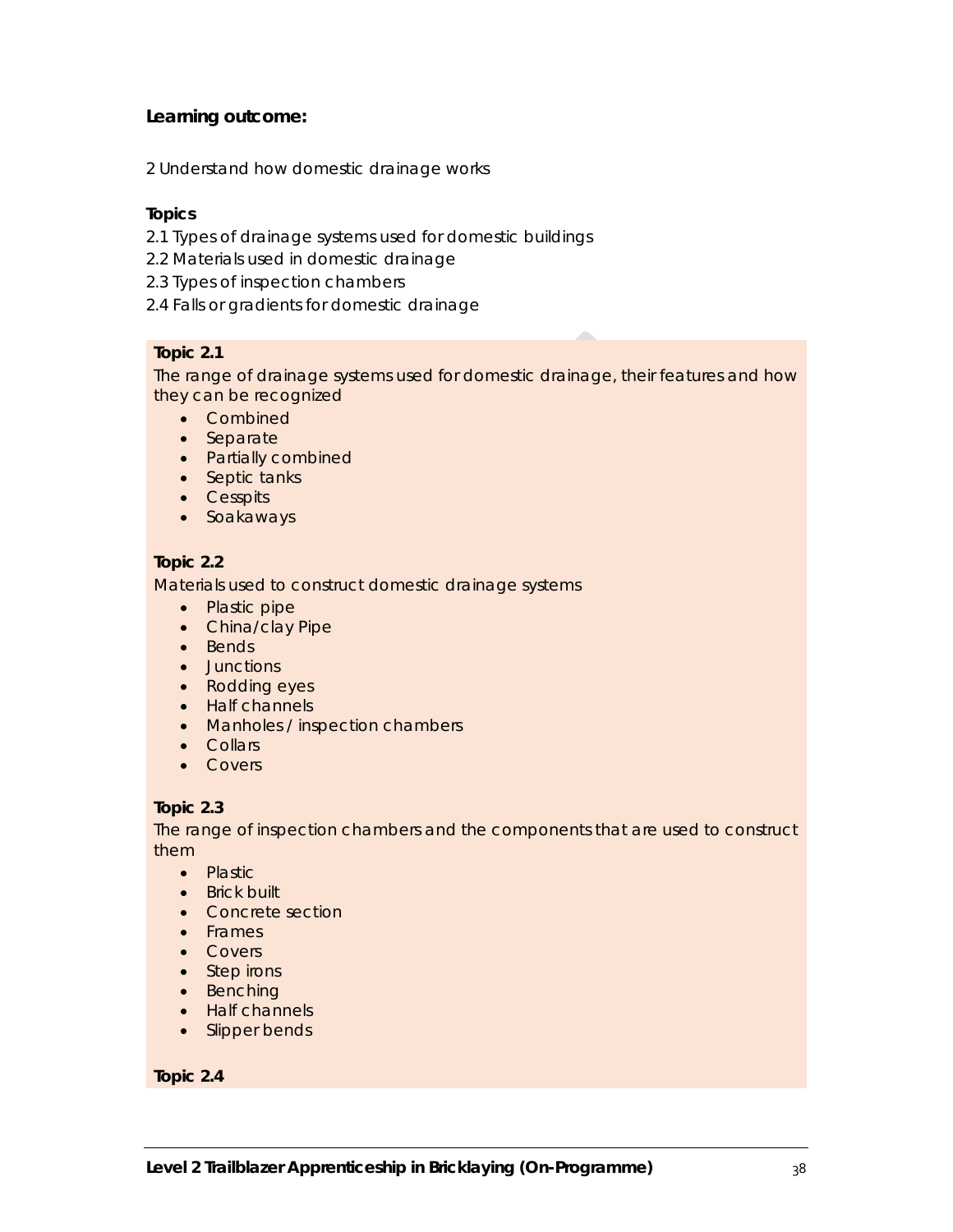The purpose of falls in drainage runs, why drains are laid to falls, and the methods that are used to achieve a regular gradient

Falls

- $-1-100$
- $-1-40$
- $-1-60$

Methods of setting a fall

- Boning rods
- Lines
- Tapered straight edges

## **Learning outcome:**

3 Be able to construct a manhole

## **Topics**

3.1 Construct an inspection chamber, incorporating a half channel branches, and benching

3.2 Fit an inspection cover

## **Topic 3.1**

Construct an inspection chamber with a half channel and branches, complete with benching to meet the specification and comply with building regulations **Materials** 

- Brick
- **•** Engineering Brick
- Plastic

# **Topic 3.2**

Fit an inspection cover on the completed inspection chamber Types of inspection covers

- Cast Iron
- Steel
- Plastic

# **Learning outcome:**

4 Understand the safe use of a range of masonry saws used in construction

# **Topics**

- 4.1 Powered cutters and blades
- 4.2 Selecting the appropriate blade and process of fitting blades
- 4.3 Safety aspects of using the masonry saws correctly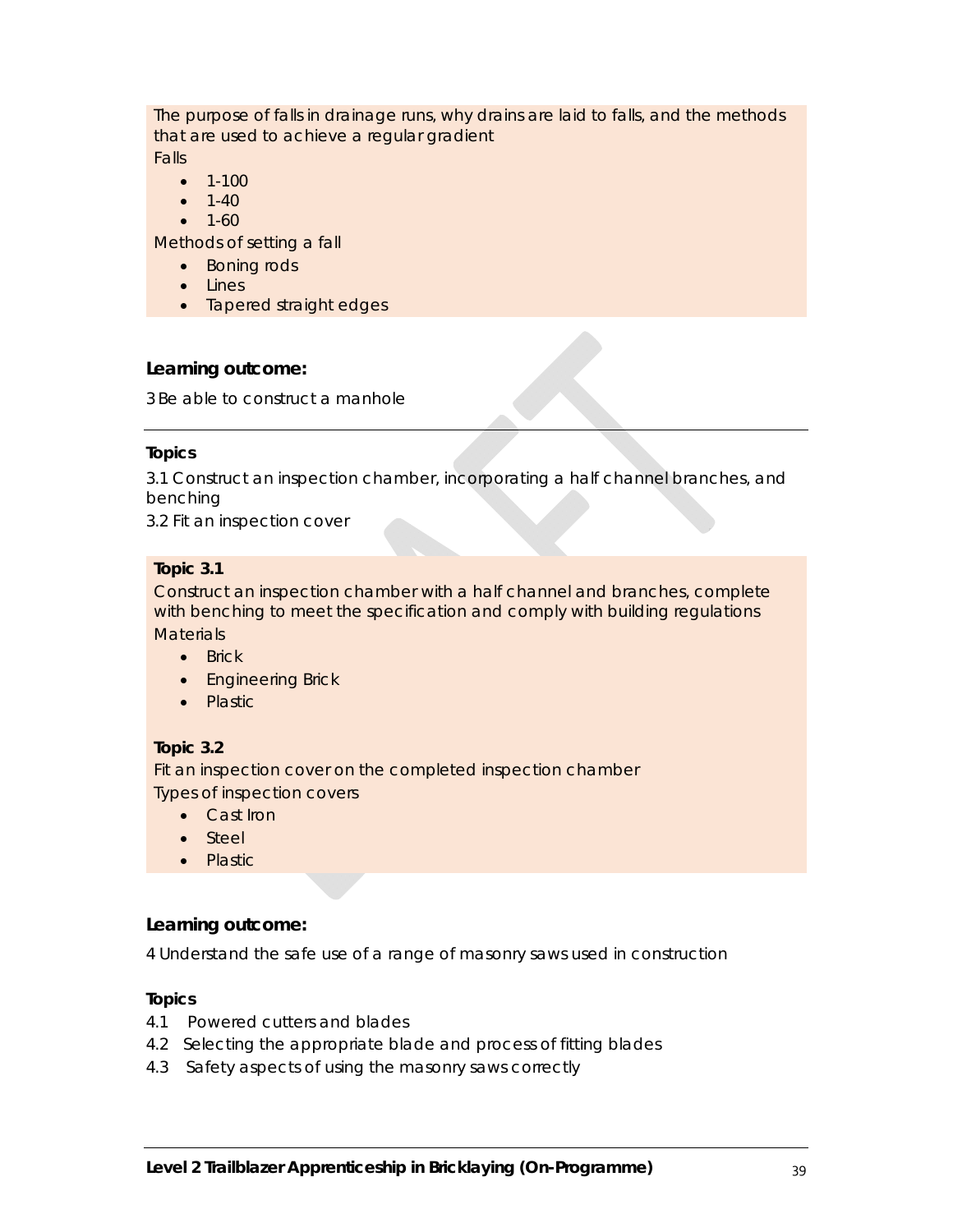# **Topic 4.1**

The learner will have an awareness of the types of masonry saw that are currently used in industry and the blades that can be fitted to them.

Powered Cutters – handheld, table mounted

- $\bullet$  Air
- Electric
- Petrol

**Blades** 

- Corborundum
- Diamond tipped

## **Topic 4.2**

Learners need to understand the type and suitability of a range of blades for the work activity, select the appropriate blade and the correct process of fitting the

blade to a range of masonry saws in accordance to manufacturers guidelines

Types

- Size
- Fitting
- Peripheral speed
- Guard

Work activity cutting

- Concrete
- $\bullet$  Bricks
- Steel
- Stone

## **Topic 4.3**

Learners need to understand the safety aspects including appropriate PPE when using masonry saws. Learners must adhere to the risk assessments and method statements for the work activity being carried out.

PPE

- Goggles/visor
- Workboots
- Ear protection
- Respirators/dust masks
- Gloves
- Hard hats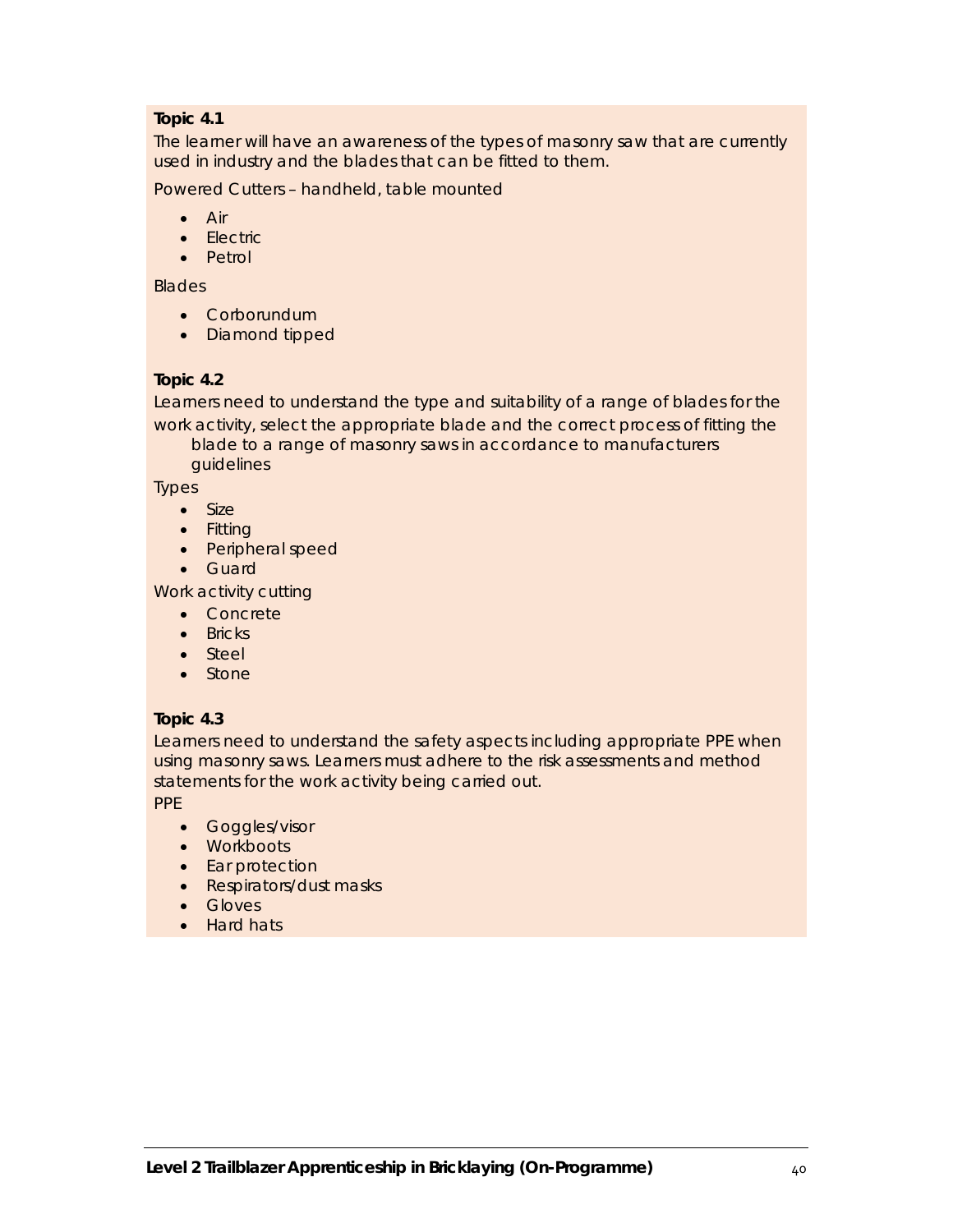5 Correctly select and use a masonry saw

Topics

- 5.1 Identify a suitable masonry saw for the work
- 5.2 Identify the correct blade type for the given work
- 5.3 Select and use the correct PPE for the work
- 5.4 Correctly use the saw to cut a brick or block

## **Topic 5.1**

The learner will select the appropriate type of saw for the work Saws

- Petrol
- Air
- Electricity
- Hand held
- Table mounted

# **Topic 5.2**

The learner will identify the correct type and size blade to fit to the saw to carry out the work safely and correctly fit it to the saw.

## **Topic 5.3**

Correctly identify and select suitable PPE to wear when using a masonry saw to cut brick or blocks

PPE

- **•** Gloves
- Protective boots
- Face mask
- Eye protection

# **Topic 5.4**

Correctly use the saw to cut a brick or block to the correct size in a safe manner

# **Learning outcome:**

6 Understand how concrete is produced on-site and its applications

## Topics

- 6.1 Methods used to produce concrete
- 6.2 Materials used to make concrete
- 6.3 Range of defects that can occur in concrete
- 6.4 Methods of repairing concrete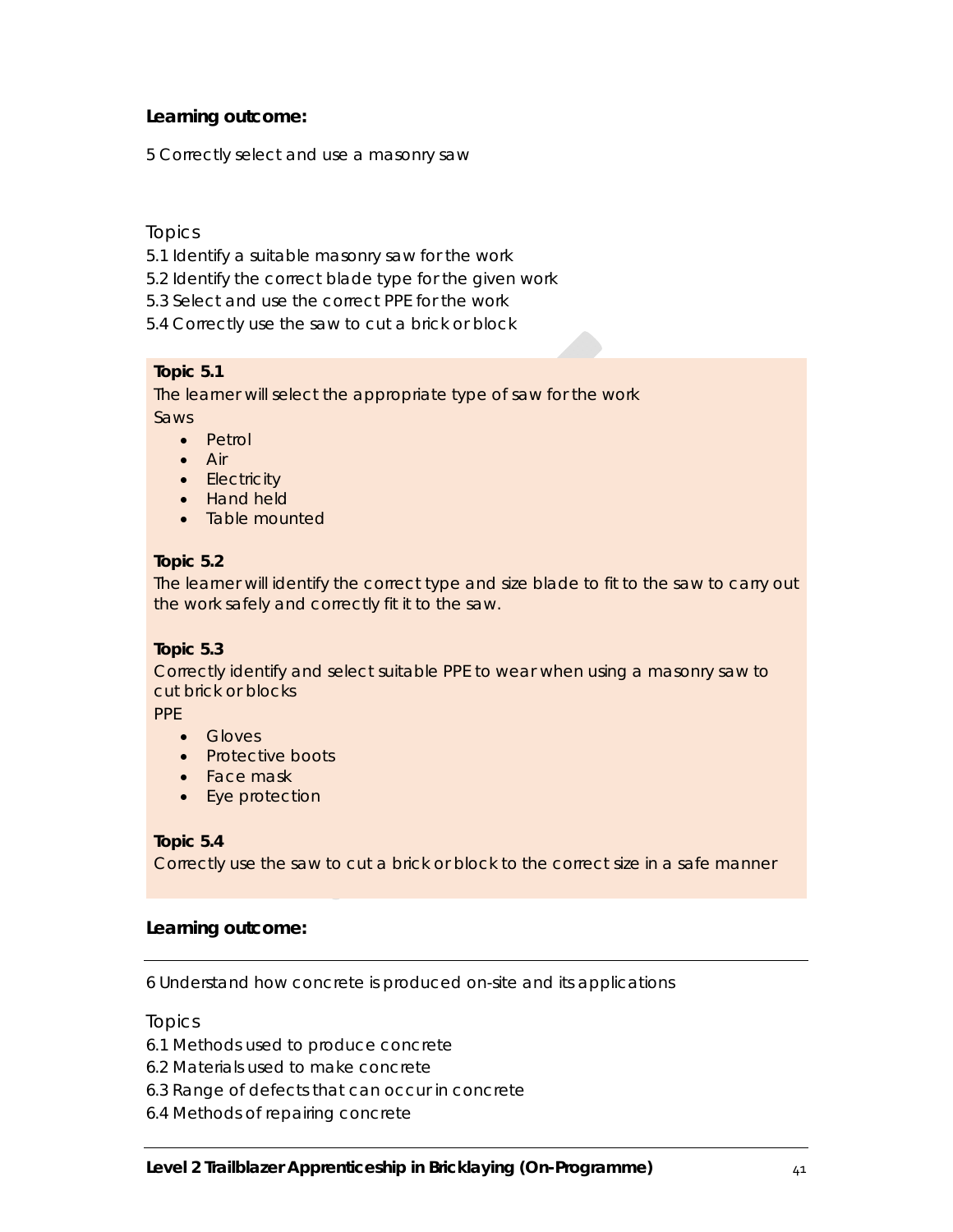## **Topic 6.1**

Learners need to understand the methods of gauging, mixing, placing and repairing concrete on site to suit the conditions

## **Methods:**

- **•** Gauging
- Hand mixing
- Small mixer
- Batching
- Ready mixed

## **Topic 6.2**

The range of materials that are used to make concrete on site Materials:

- Coarse aggregate
- Fine aggregate
- Portland cement
- Additives
- Steel reinforcing
- Water

# **Topic 6.3**

The range of defects that occur in concrete

- Cracking
- Spalling
- Concrete cancer
- Blowing

# **Topic 6.4**

The methods used to repair concrete:

- Patching
- Refinishing
- Replacing reinforcement

# **Learning outcome:**

7 Be able to produce and place concrete on-site

# **Topics**

- 7.1 Select materials to make concrete
- 7.2 Produce concrete
- 7.3 Place and finish concrete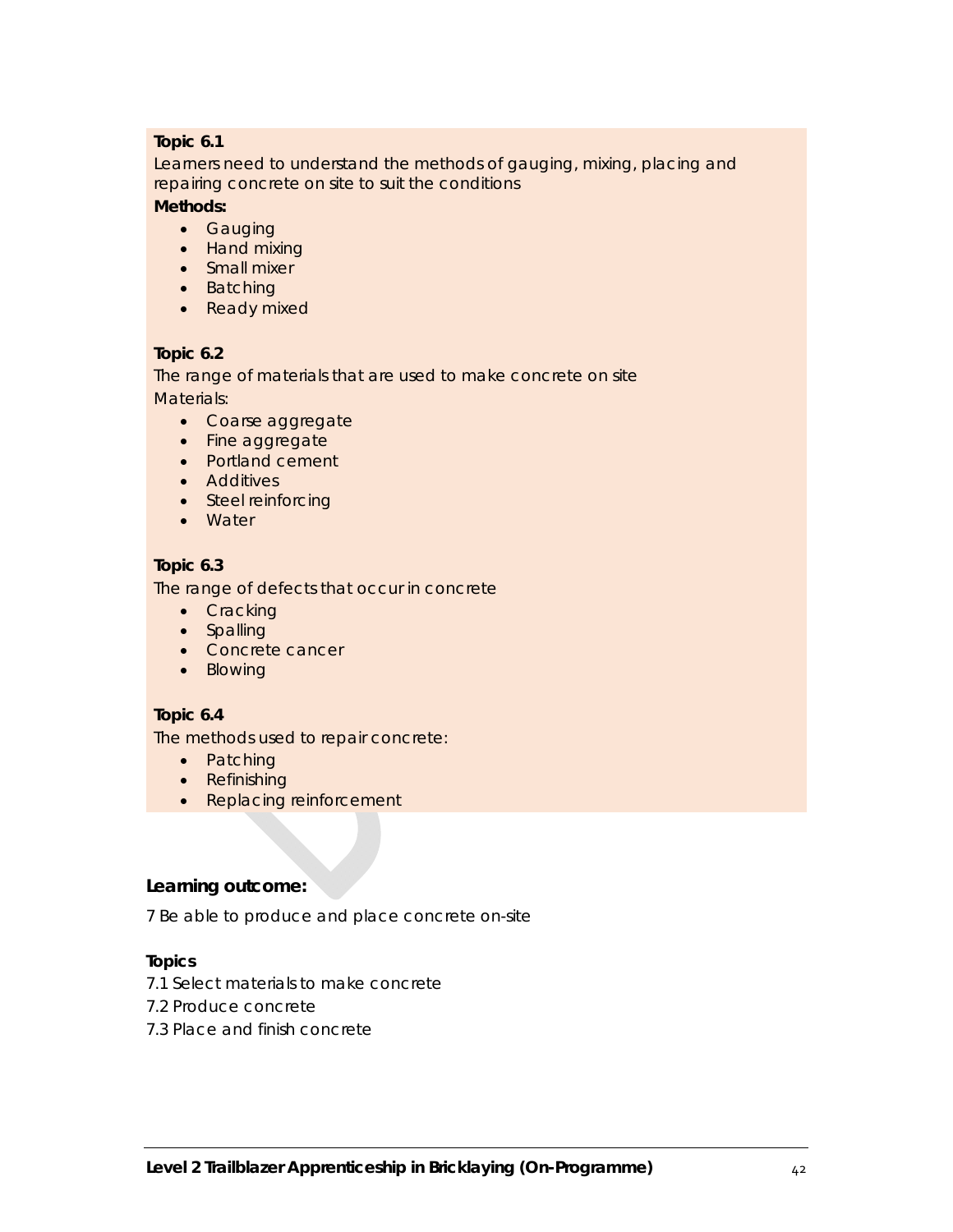# **Topic 7.1**

Learners need to be able to correctly gauge, mix, place and finish concrete using correct methods

Materials:

- Coarse aggregate
- Fine aggregate
- Portland cement
- **•** Additives
- Steel reinforcing
- Water

# **Topic 7.2**

Learners will understand the methods used to produce quantities of concrete in on site conditions

- Gauging
- Hand mixing
- Small mixer
- Batching

# **Topic 7.3**

Learners will know the methods used to place, compact and finish concrete and how concrete is cured.

**Placing** 

- Pouring
- Pumping

**Compacting** 

- Tamping
- Vibrating
- Floating

**Curing** 

- Treating
- wetting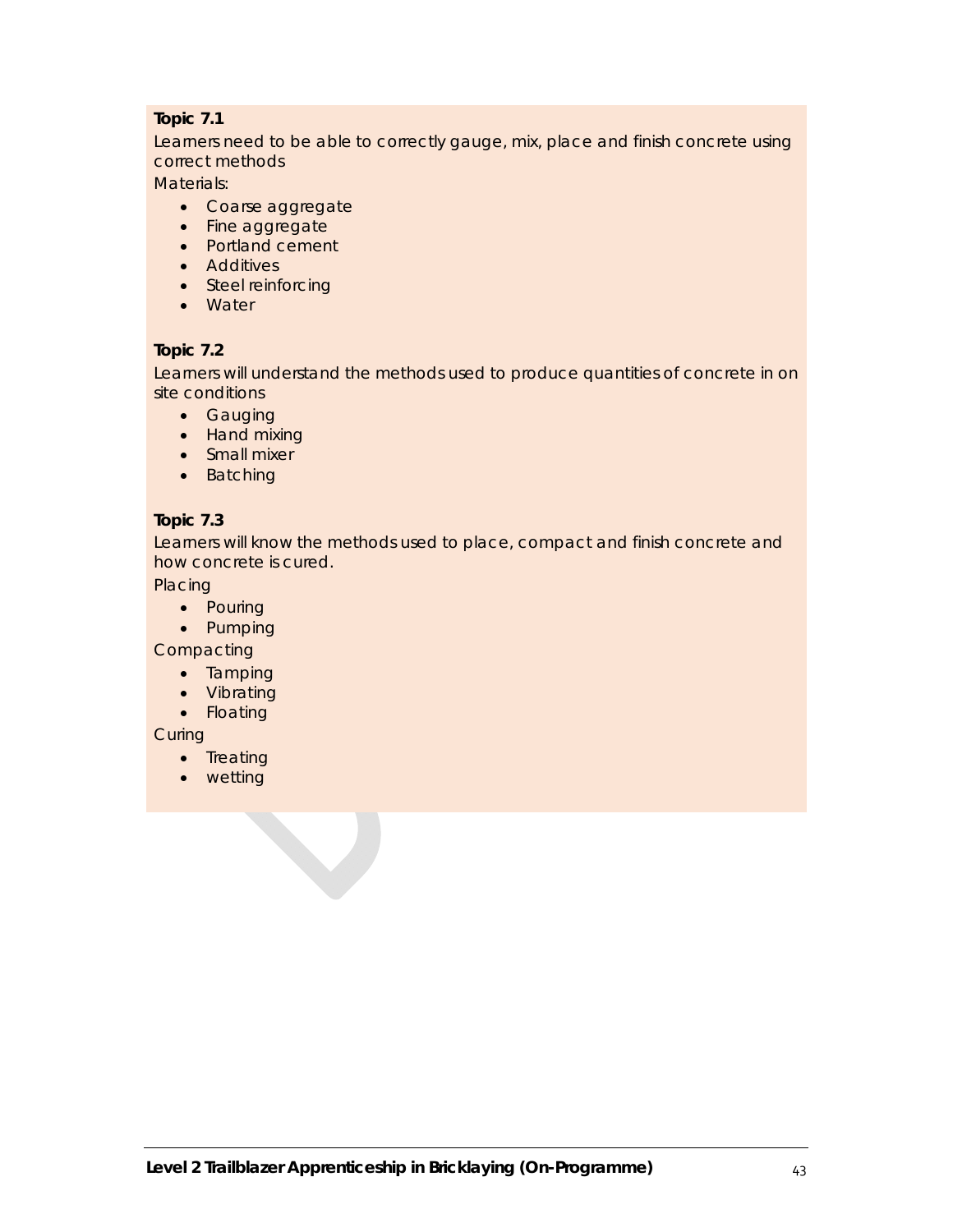# **Guidance for delivery**

### **Assessment suggestions for the unit**

This unit will be assessed by a multiple choice question test and practically assessed activities.

### **Ways in which the unit links to maths**

- Understanding weight and the lifting requirements for individuals
- Calculation to exposure times e.g noise
- Calculation of peripherals speeds for blades
- Understanding of falls and gradients

### **Ways in which the unit links to English**

- Reading and understanding health and safety
- Reading and understanding of manufacturers information

### **Suggestions for delivery format of content – lesson ideas**

- Researching existing types of equipment, systems and modern methods of construction
- Carrying out risk assessments

### **Links to other units within the qualification**

This unit underpins all practical skills within the college based taught units and links to the competence on-site units –such as masonry structures and the health and safety unit.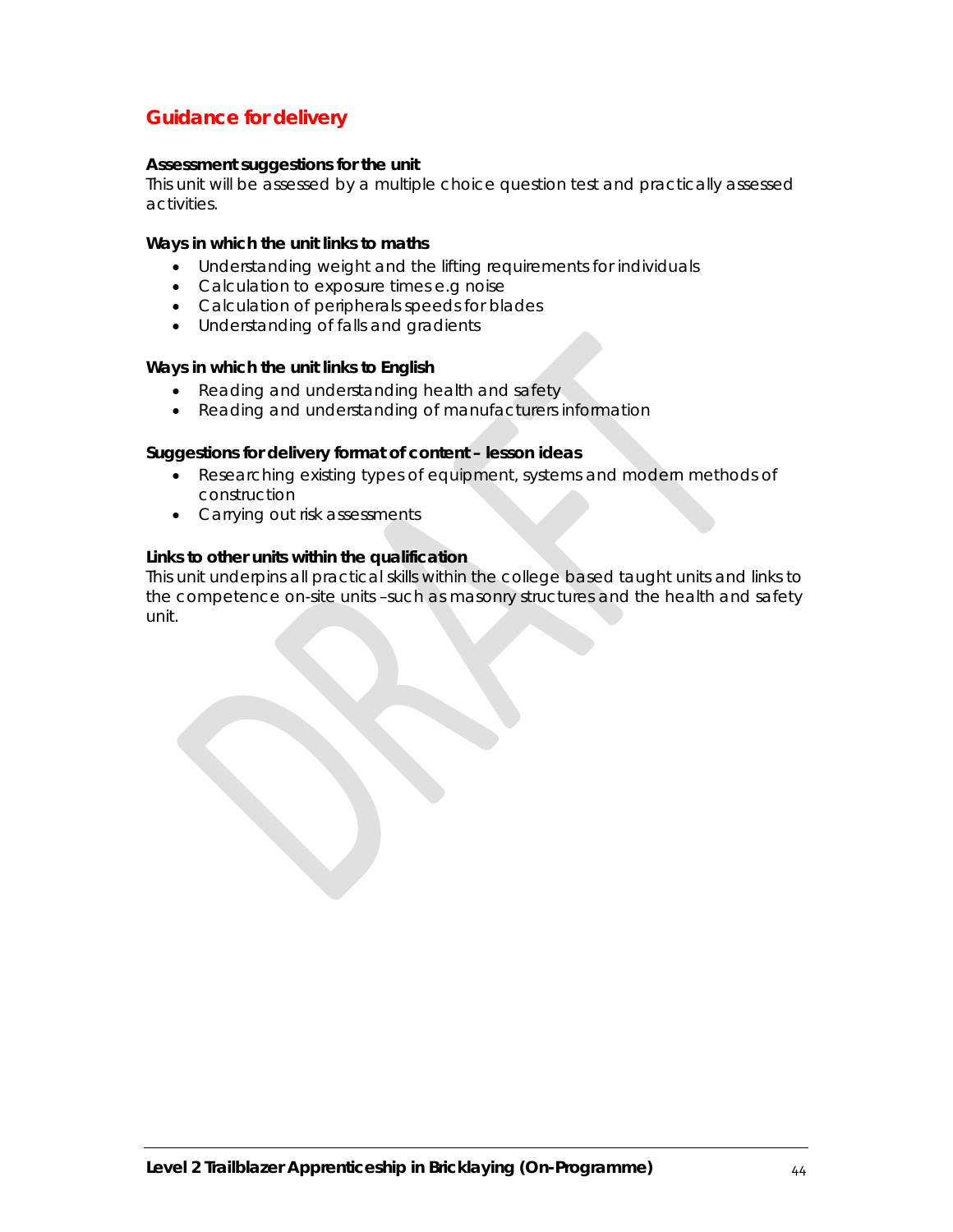# **Unit 207 Decorative brickwork**

| Level: $2$     |                                                                      |
|----------------|----------------------------------------------------------------------|
| <b>GLH: 30</b> |                                                                      |
|                | Unit type: Taught / College based                                    |
|                | <b>Assessment type:</b> Multiple-choice test<br>Practical assignment |

# **What is this unit about?**

 The purpose of this unit is for learners to understand the knowledge and practical application used to build decorative brickwork and arch construction. The learners would need to know about the different types of arch designs and the methods used to set out and build them.

Learners should consider the following questions as a starting point to the unit:

- Why arches are used in building?
- What is the purpose of arches?
- What positions in the structure are decorative features incorporated?

## **Learning outcomes**

In this unit, learners will

- 1 Know decorative features and how they can be into a incorporated to a structure
- 2 Set out and build three courses of different decorative brickwork features
- 3 Understand how to set out and the methods of building decorative panels

4 Set out and build a basket weave panel

5 Know methods used to set out arches

6 Set out and build a small rough ringed arch

- 7 Be able to set out and build brickwork curved on plan (concave and convex)
- 8 Be able to how to set out and build battered brickwork
- 9 Understand the methods used to set out angled corners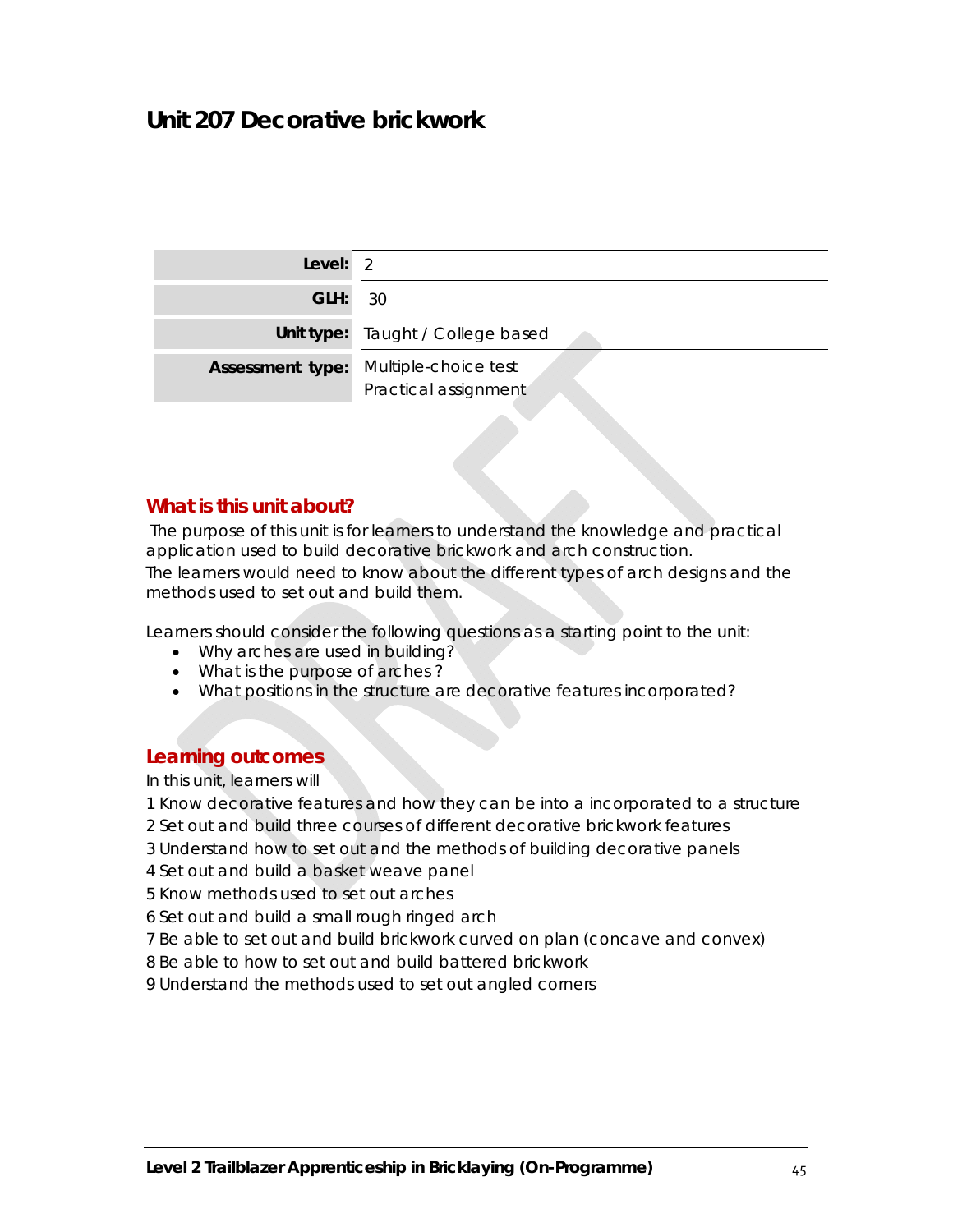1 Know decorative features and how they can be incorporated into a structure

### **Topic**

1.1 Decorative features and their positions in structures

### **Topic 1.1**

Decorative features and the positions where they may be incorporated into a structure

Decorative features

- Corbel courses
- Dog toothing
- Dentil courses
- Rough ringed arches
- Decorative brick panels, and margin brickwork
- Banding course
- Battered brickwork

## **Learning outcome:**

2 Set out and build three courses of different decorative brickwork features

## **Topics**

2.1 Set out and build a dentil course between two corbelled banding courses

### **Topic**

Learner must set out and build two corbelled banding courses with a dentil course between them following the standard method of construction.

## **Learning outcome:**

3 Understand how to set out and the methods of building decorative panels

# **Topics**

- 3.1 Method of setting out
- 3.2 Method of placing reinforcement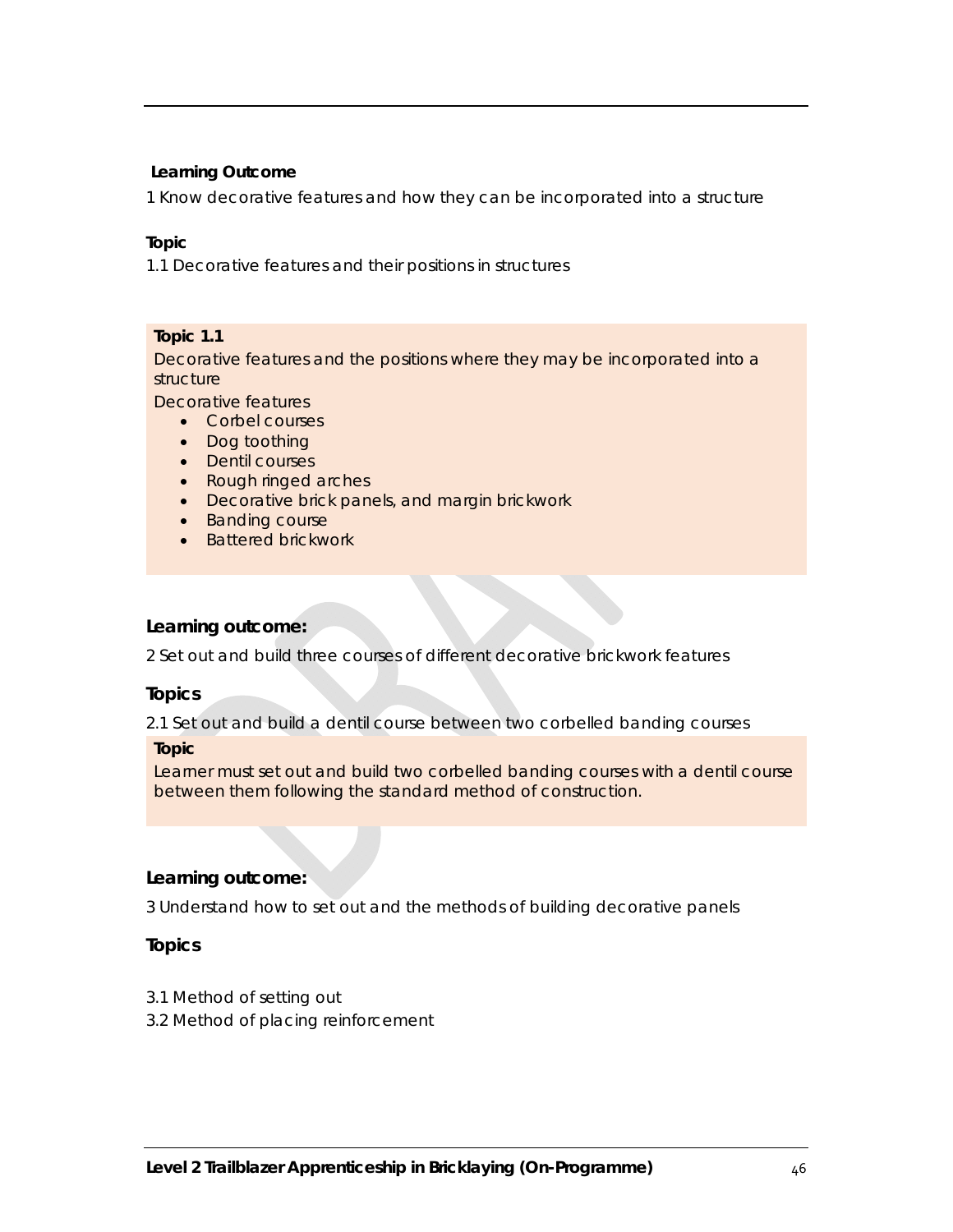# **Topics 3.1**

Methods used to set out for a range of decorative panels, to include:

- Basket weave
- Vertical herringbone
- Diagonal herringbone

# **Topics 3.2**

The method of placing reinforcement for decorative panels to bond the decorative panels to the surrounding wall, to include:

- Basket weave
- Vertical herringbone
- Diagonal herringbone

## Reinforcement type

- Expanded metal lath (EML)
- Bricktor

# **Learning outcome:**

4 Set out and build a basket weave panel

## **Topics**

4.1Set out and build a small decorative panel using basket weave

# **Topics 4.1**

Set out a small decorative panel, three brick square, using basket weave pattern

- Identifying the correct resources to be used
- Setting out the panel dry on the floor
- Preparing the surrounding brickwork inserting horizontal joint reinforment to tie in the panel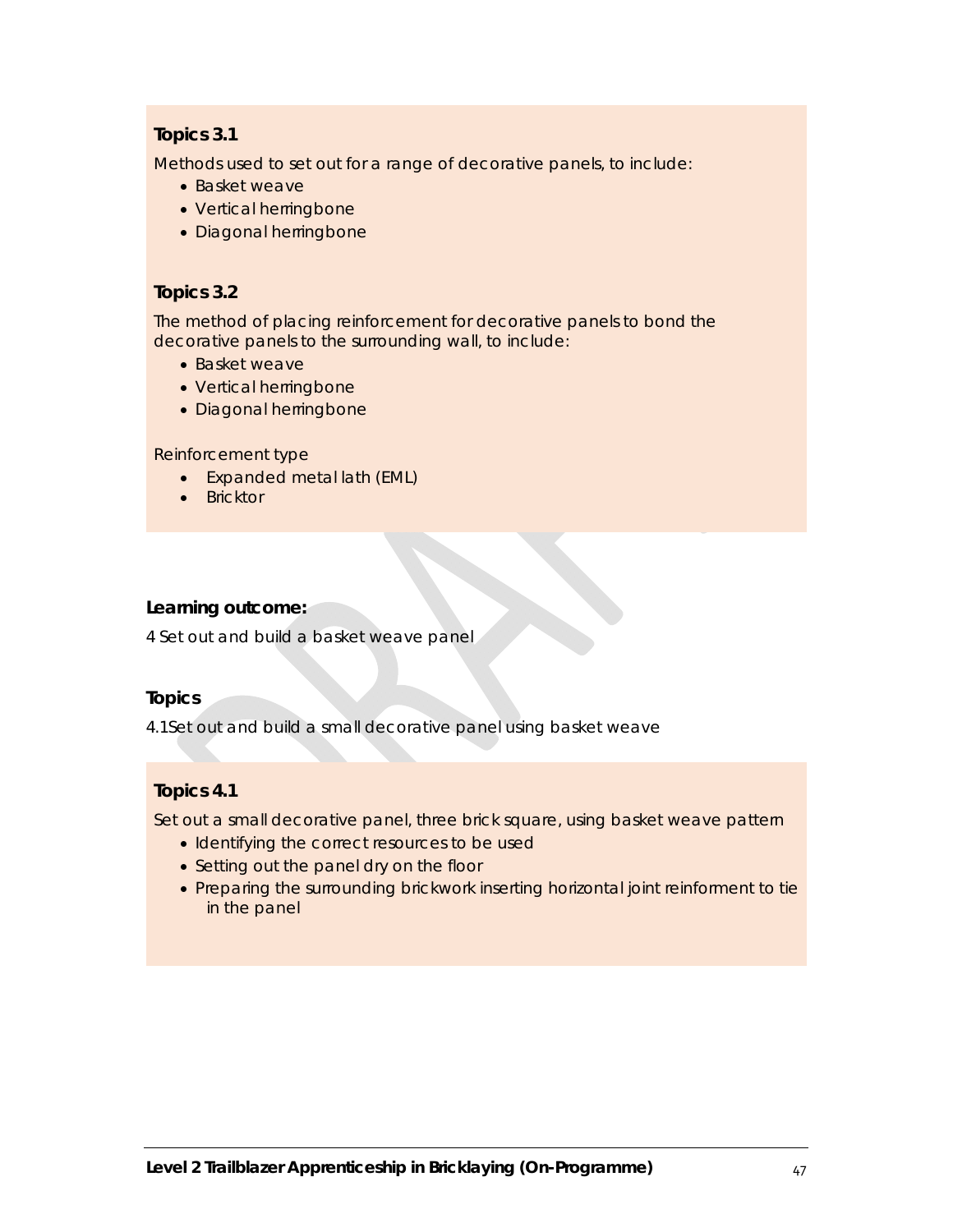5 Know methods used to set out arches

# **Topics**

- 5.1 Method used to set out a rough ringed arch
- 5.2 Method used to set out an axed arch

# **Topics 5.1**

The methods used to set out a rough ringed (segmental and semi-circular) arch including the following

- Geometrical setting out for semi-circular and segmental
- Setting angle of skew back for segmental arch
- Traversing

# **Topics 5.2**

Method of setting out a semi-circular and segmental axed arch

- Segmental geometrical setting out, template production
- Semi circular geometrical setting out, template production

# **Learning outcome:**

6 Set out and build a small rough ringed arch

# **Topics**

- 6.1 Set out a two ringed, one brick thick, rough ringed arch
- 6.2 Build a two ringed, one brick thick, rough ringed arch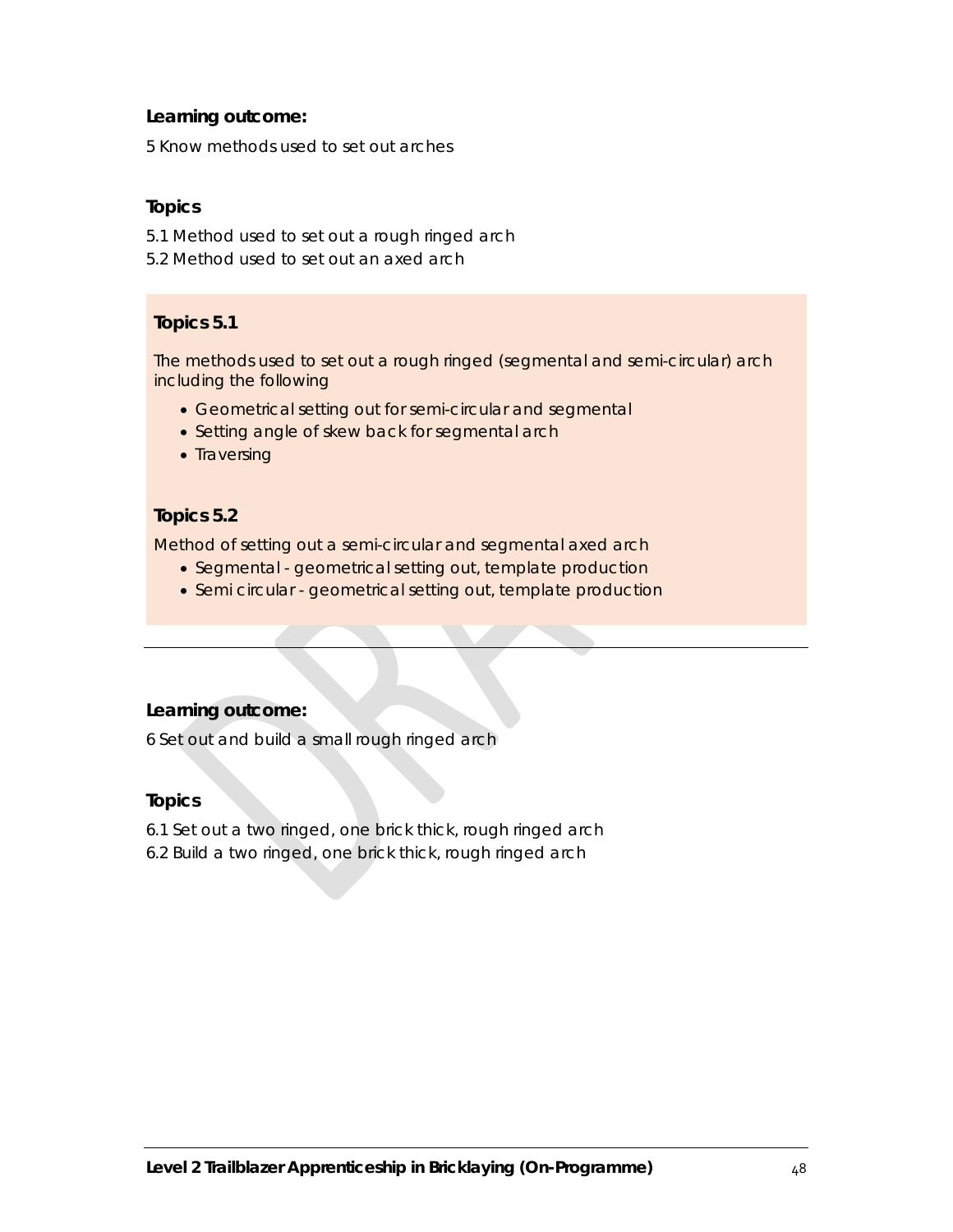# **Topics 6.1**

Learners need to set out a full size rough ringed arch for either a semi-circular or a segmental arch to the following specifications:

- Span equals 3 stretchers long
- Two rings
- Rough ringed arch

# **Topics 6.2**

Building rough ringed arches using the standard method

- positioning of temporary support
- provide alignment of a face
- turn the two rings of the arch
- finishing of the joints to the specification
- methods of removing temporary support after completion
- finishing soffit joints
- complete surrounding brick work including cutting a neat joint to the extra dos of the arch

7 Be able to set out and build brickwork curved on plan (concave and convex)

## **Topics**

7.1 Set out on plan, both convex and concave curves

7.2 Build curved brickwork using trammel rods and profile boards

## **Topic 7.1**

Set out a convex and concave wall, curved on plan, using appropriate equipment and standard process.

Equipment :

- Trammel rod
- Tape measure
- Profile boards

## **Topic 7.2**

Constructing a wall half brick thick (curved, on-plan)

- Convex Minimum radius 1.5 m
- Concave Minimum radius 1.5 m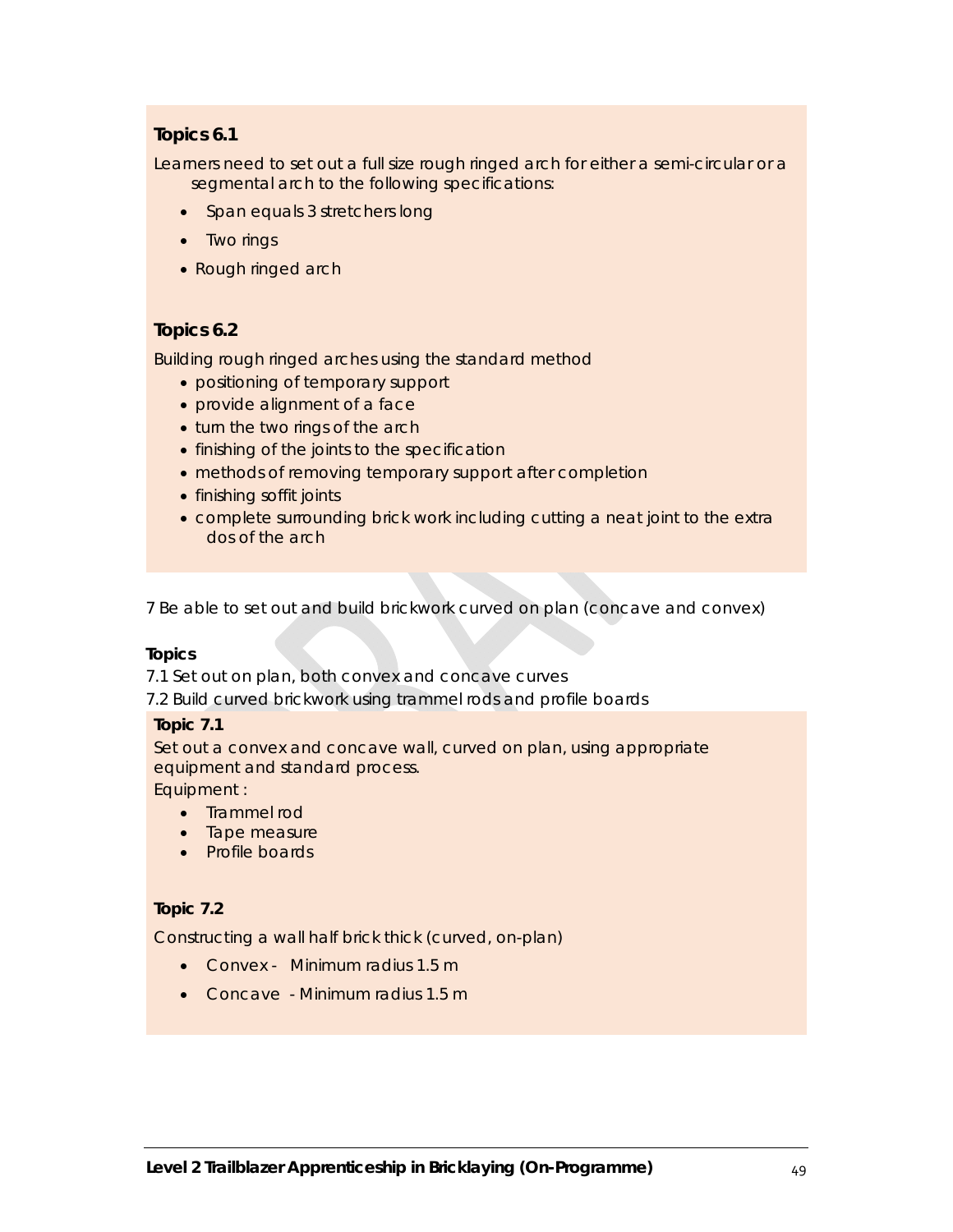8 Be able to how to set out and build battered brickwork

## **Topics**

- 8.1 Determine the angle of batter
- 8.2 Set out brickwork to batter
- 8.3 Build battered brickwork

### **Topic 8.1**

Establish the method used to determine the angle of batter

- Battered boards
- Tapered straight edge
- Line and pins

## **Topic 8.2**

Cut the first course of brickwork to the correct angle to form the batter to the wall

### **Topic 8.3**

Build battered wall using the selected method

- **•** Stretcher bond 6 bricks long, 9 courses high
- Line and pins
- batter boards
- tapered straight edge

### **Learning outcome:**

9. Understand the methods used to set out angled corners

## **Topics**

9.1 Principles of setting out angled corners in brickwork

## 9.2 Materials used to form angles

### **Topic 9.1**

The common angles that are used when setting out quions for both acute and obtuse corners:

### **Angles**

- acute 30 degrees, 45 degrees
- obtuse above 90 degrees, common angle used 135

## **Topic 9.1**

Materials used to form angles:

- Purpose made specials
- squint bricks
- dog legs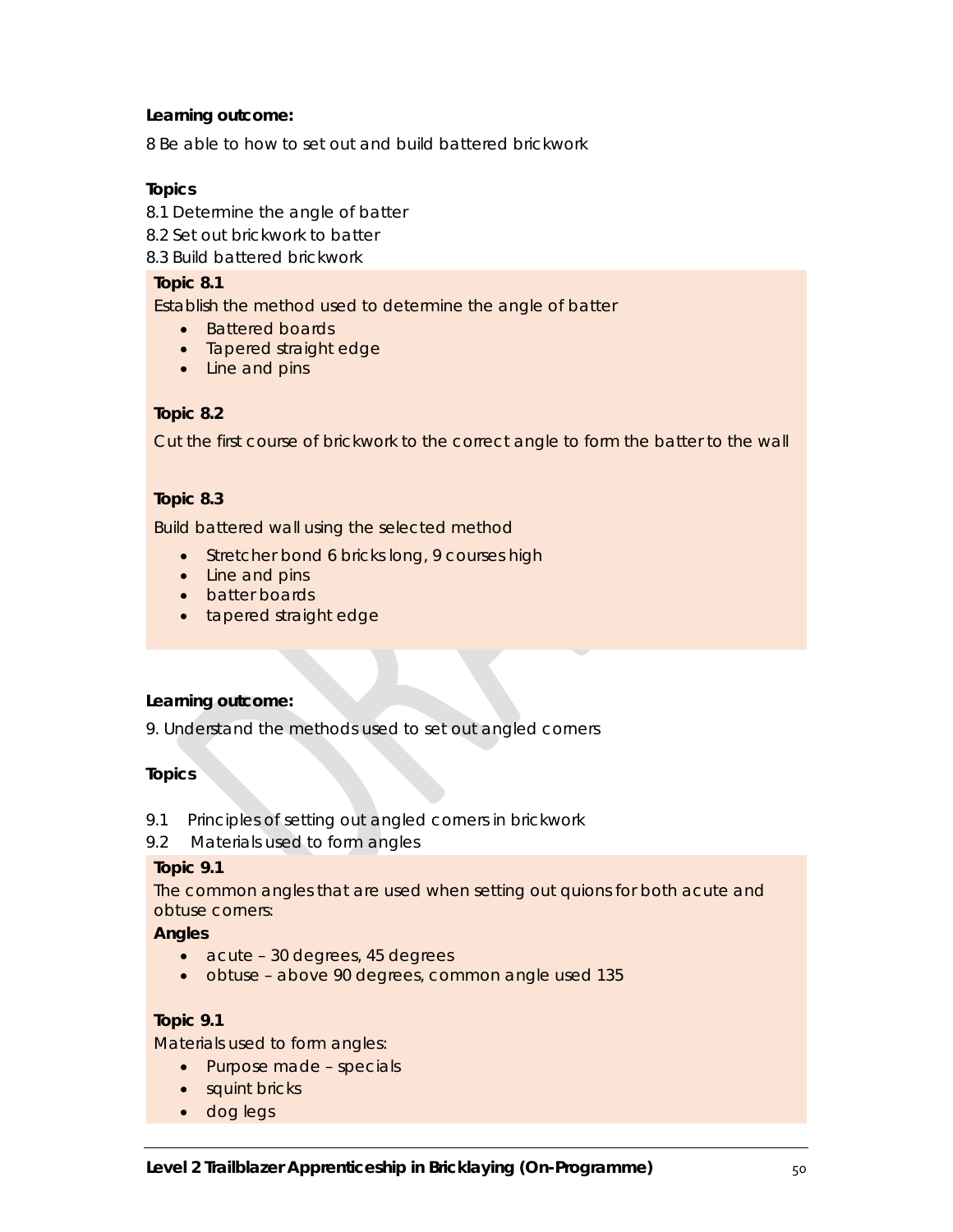• cut and stuck bricks

# **Guidance for delivery**

### **Assessment suggestions for the unit**

This unit will be assessed by a multiple choice question test and summative practical assessment.

### **Ways in which the unit links to maths**

- Using geometry principles to setting out angles
- Cutting to size and dimension as specified in specifications

### **Ways in which the unit links to English**

- Reading and following specifications
- Referring to and interpreting drawings

## **Suggestions for delivery format of content – lesson ideas**

Workshop based demonstration and practical application sessions

### **Links to other units within the qualification**

This unit links to the competence on-site unit 214.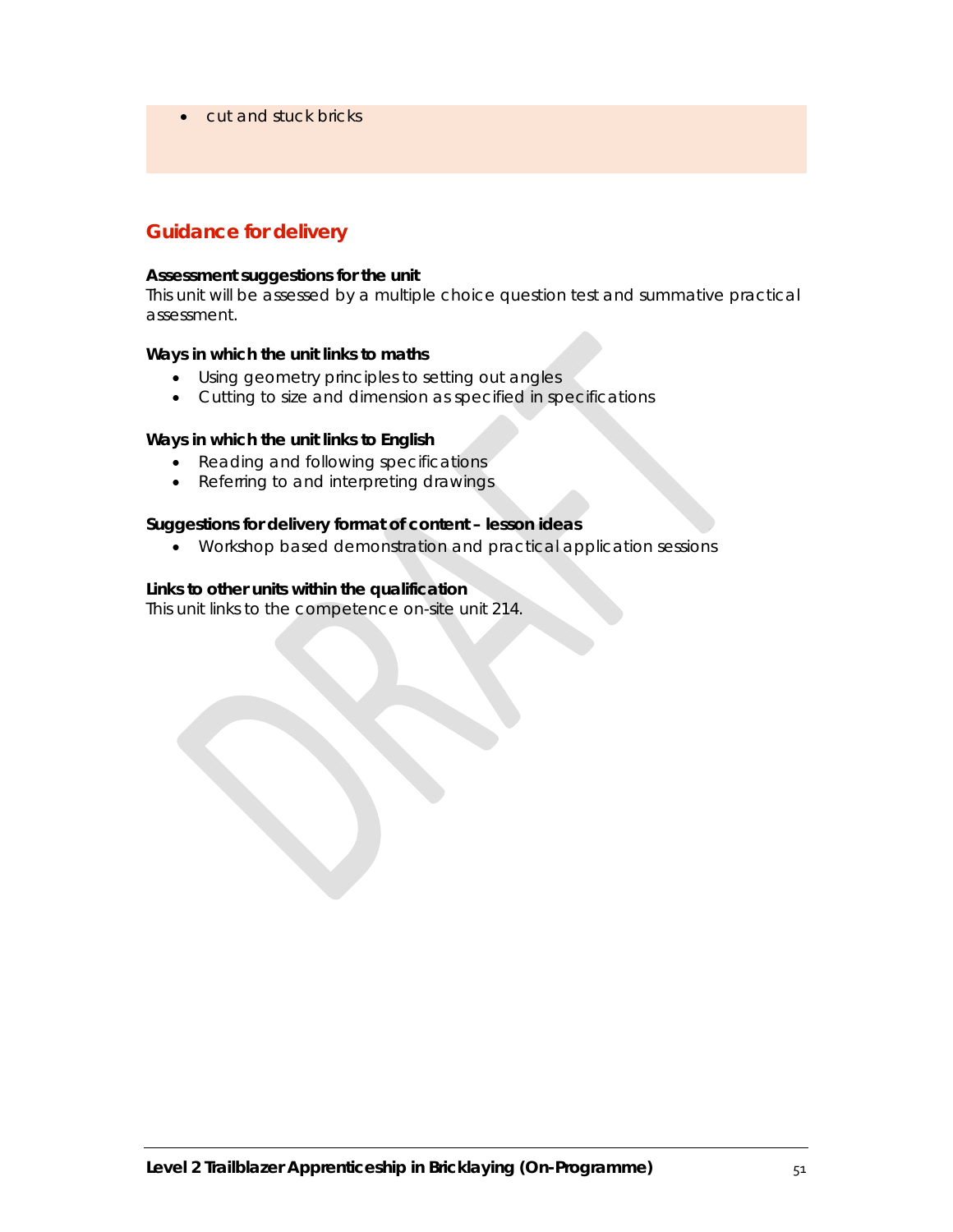| Level: 2       |                                                          |
|----------------|----------------------------------------------------------|
| <b>GLH: 40</b> |                                                          |
|                | Unit type Taught based                                   |
|                | Assessment type Multiple choice test/research assignment |

# **What is this unit about?**

The purpose of this unit is for learners to gain an understanding of the principles of constructing a fireplace and chimney in a domestic dwelling using a range of methods and conforming to the building and other regulations. There should also be an understanding of how to use more modern methods of providing flues in buildings and how a fireplace is fitted.

Learners may be introduced to the unit by asking themselves questions, such as:

- How is masonry maintained and repaired?
- How do we construct a chimney breast?
- How do we waterproof a chimney stack where it leaves the building?
- What are the materials required to construct flues and chimneys?
- How do you fit a fireplace?

## **Learning outcomes**

In this unit, learners will:

- 1 Know types of flashings and leadworks for chimneys
- 2 Understand the method of constructing a chimney stack from drawings and specifications
- 3 Understand the methods of positioning a hearth and surround
- 4 Understand modern methods of providing chimneys and flues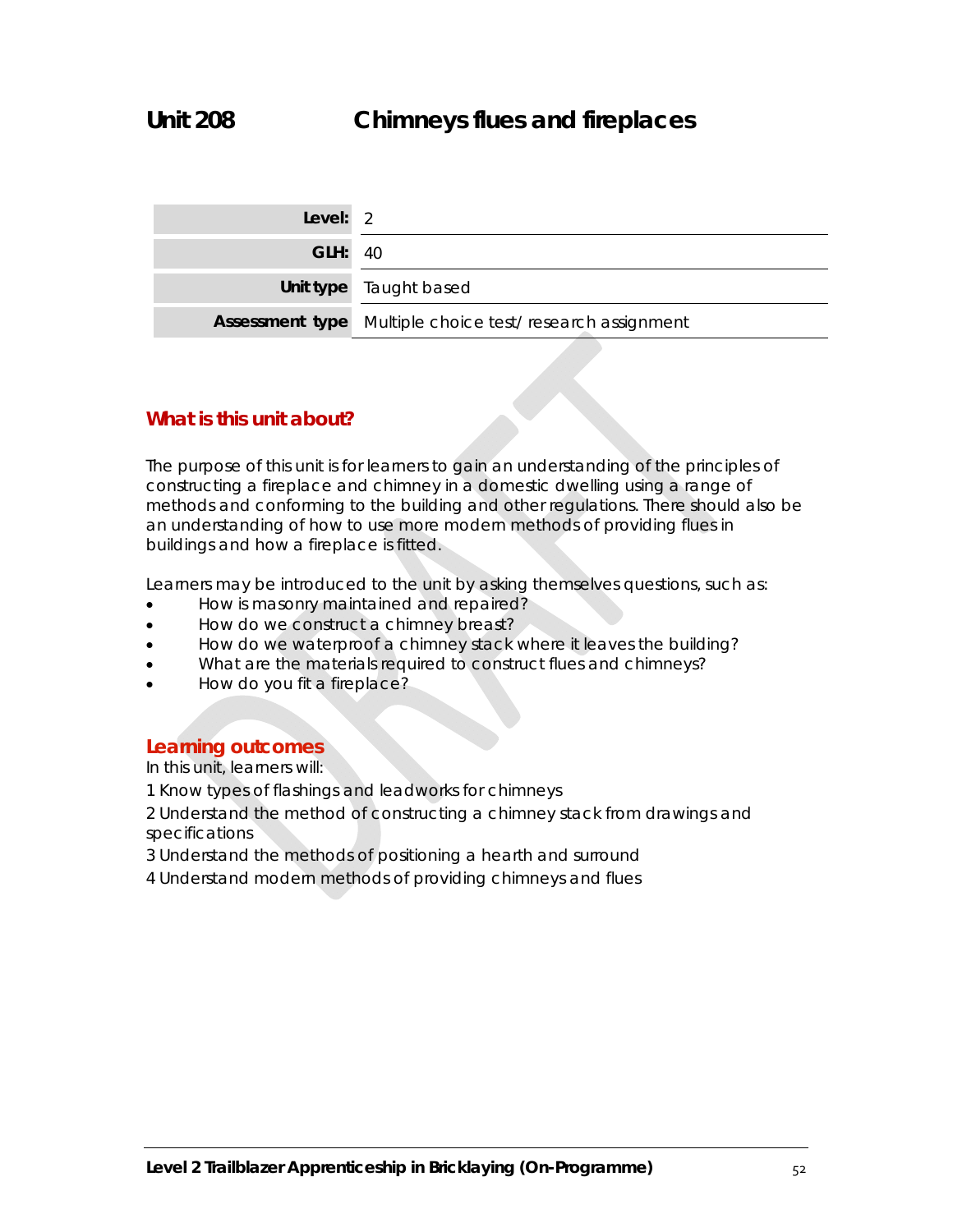1 Know types of flashings and leadworks for chimneys

### **Topics**

1.1 Identify a range of flashings and leadwork for chimneys

### **Topic 1.1**

Identify the various types of lead trays and flashings that are used to waterproof the area where the chimney leaves the roof structure

- Aprons
- Back gutters
- $\bullet$  Trays
- Step Flashings

## **Learning outcome:**

2 Understand the method of constructing a chimney stack from drawings and specifications

## **Topics**

- 2.1 Construction methods of chimney stacks
- 2.2 Interpret drawings and information from specifications and documentation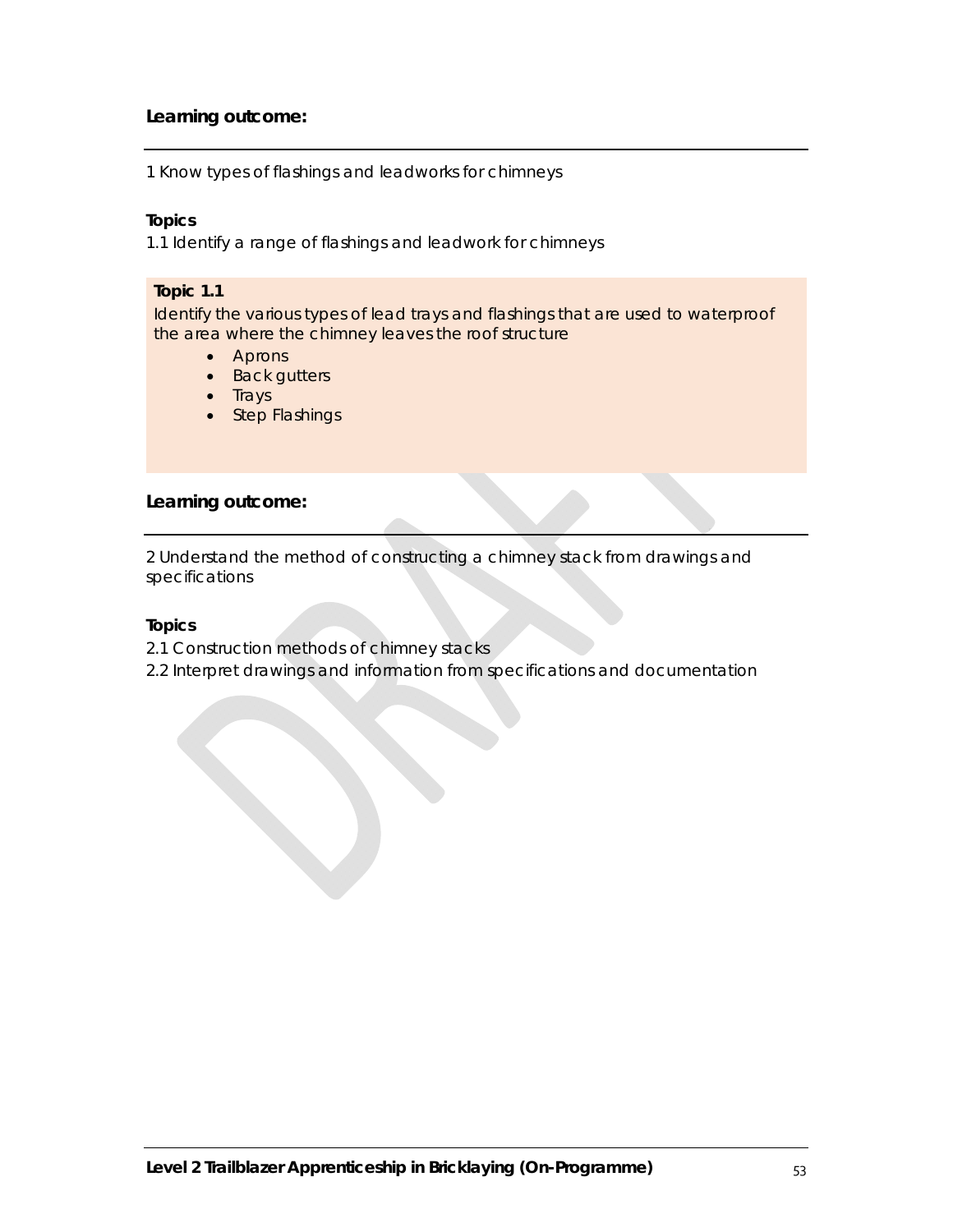# **Topic 2.1**

Methods of how chimney stacks are constructed **Materials** 

- Bricks
- Clay/ concrete liners
- Pots
- Mortar

# **Topic 2.2**

Interpret drawings, extracting information from specifications applying the appropriate regulations.

Documentation:

- Building Regulation approved Document J
- Drawings
- Specifications

## **Learning outcome:**

3 Understand the method of positioning a hearth and surround

## **Topic**

3.1 Methods of positioning hearth and surround

## **Topics 3.1**

Methods adopted to position a superimposed hearth and fire surround according to the regulations ensuring good practice.

**Materials** 

- Fireback
- Surround
- Hearth
- Vermiculite fill
- Throat unit

Regulations:

- **Building Regulations Approved Document J**
- HEATAS Regulations

Methods:

- Bedding
- Fixing
- Filling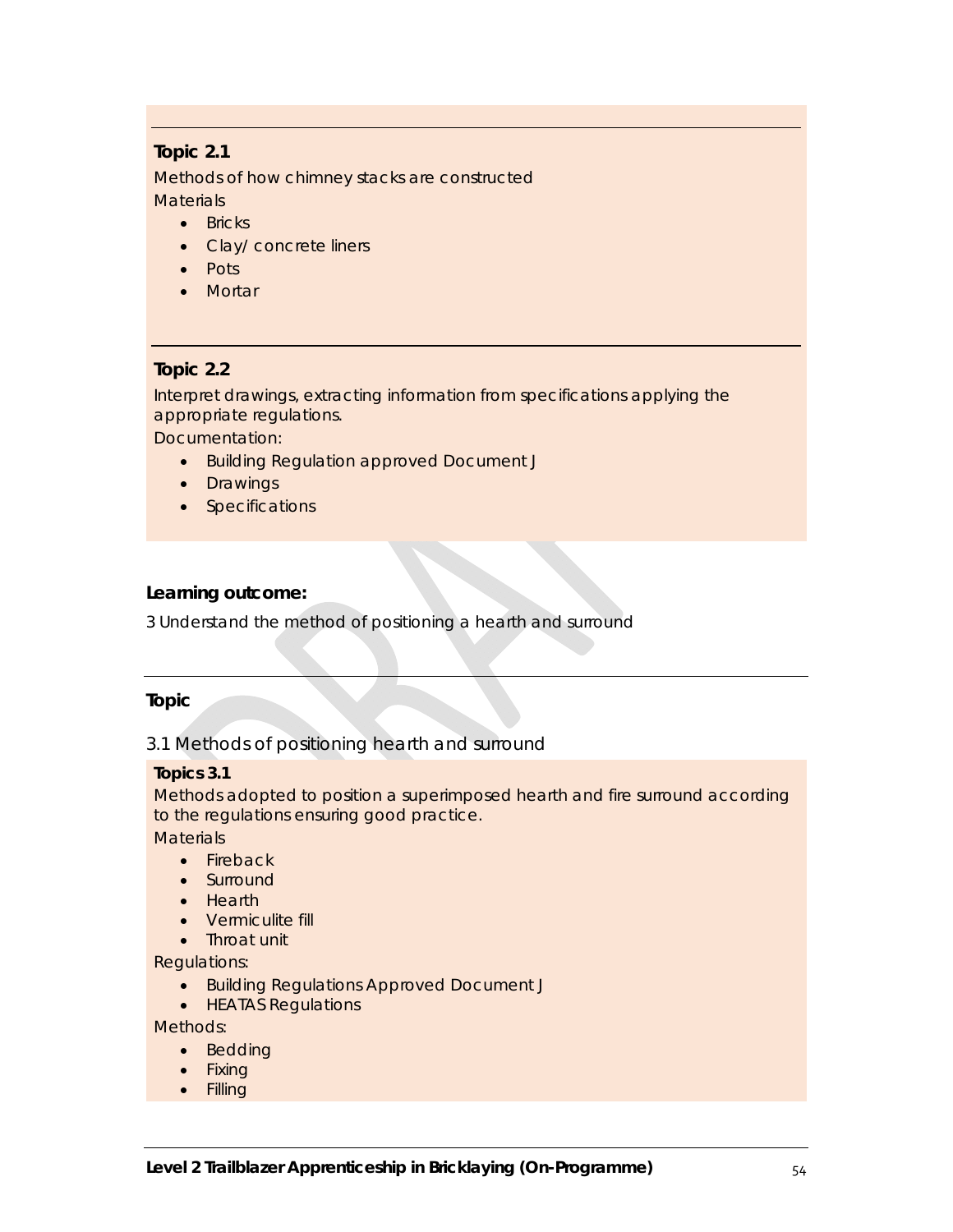4 Understand modern methods of providing chimneys and flues

## **Topic**

4.1 Modern methods of providing chimney and flues

## **Topic .1**

Methods used to provide chimneys and flues to modern buildings, and the range of modern methods used.

Modern methods

- Gas flues
- Ducted flues
- Enclosed appliances
- Pre-cast flues
- Pre-fabricated flues

Materials:

- Flue blocks
- Metal Liners
- Ducting

Methods:

- Hollow block construction
- Ducted
- Balanced Flue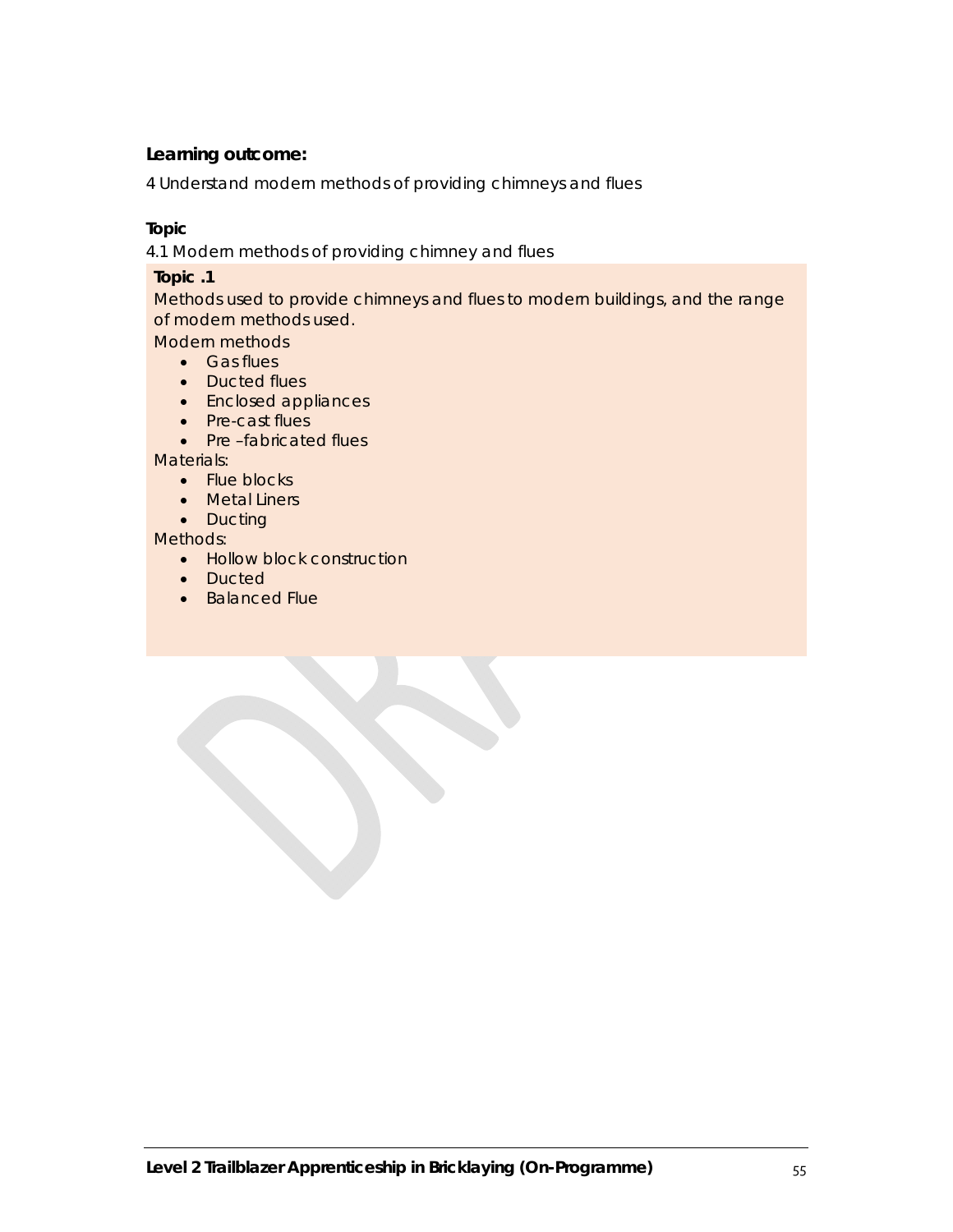# **Guidance for delivery**

### **Assessment suggestions for the unit**

This unit will be assessed by multiple choice and written research assignment.

### **Simulation guidance**

 $\bullet$  NA

### **Ways in which the unit links to maths**

- Costing of materials
- Calculations of square meterage

### **Ways in which the unit links to English**

- Reviewing and interpreting written tenders
- Interpreting information required to be communicated to suppliers
- Completion of regulation forms and documentation

### **Suggestions for delivery format of content – lesson ideas**

- Providing case studies of different types of building
- Research of government portal for planning permission
- Visits to trade shows e.g. home build show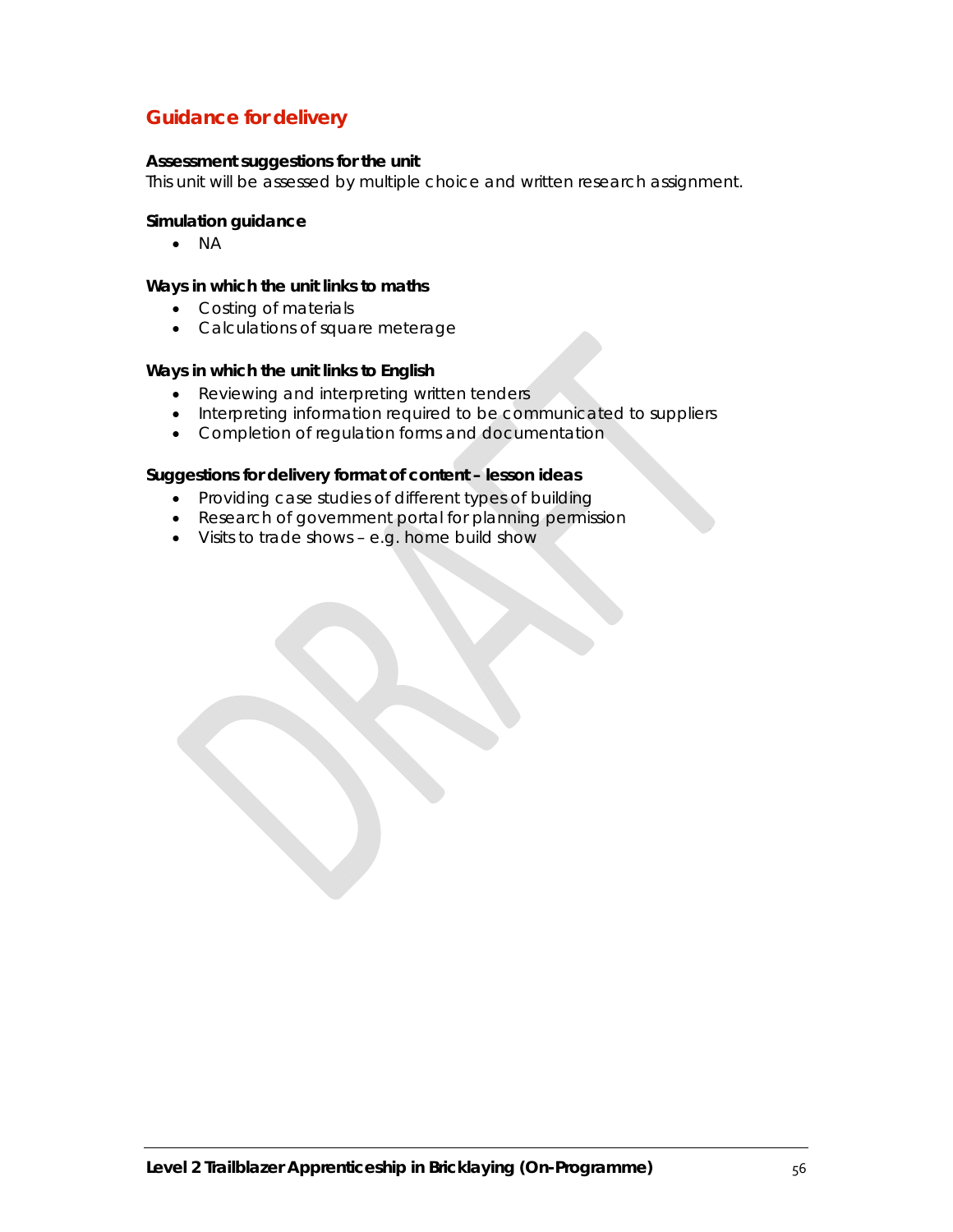| Level: $2$                        |                                    |
|-----------------------------------|------------------------------------|
| <b>GLH:</b> 20                    |                                    |
|                                   | Unit type: Competency / Site based |
| <b>Assessment type: Portfolio</b> |                                    |

# **What is this unit about?**

The purpose of this unit is for learners to demonstrate practically the skills and knowledge they have been taught in unit 202 Health and Safety for bricklaying.

This unit will be assessed in a real working environment and learners will have to complete different tasks a number of times in order to achieve the unit.

The unit will provide the learner with the skills to work in the bricklaying environment safely and consider the safety aspects that impact them, their colleagues and others around them.

Learners should consider the following questions as a starting point to this unit:

- What are the risks and hazards when working?
- How can risks and hazards be minimized for self and others?

# **Learning outcomes**

In this unit, learners will:

- 1. Produce a risk assessment and method statement for a work activity
- 2. Use appropriate PPE for work activity
- 3. Be able to work safely at height for work activity
- 4. Be able to move materials using lifting techniques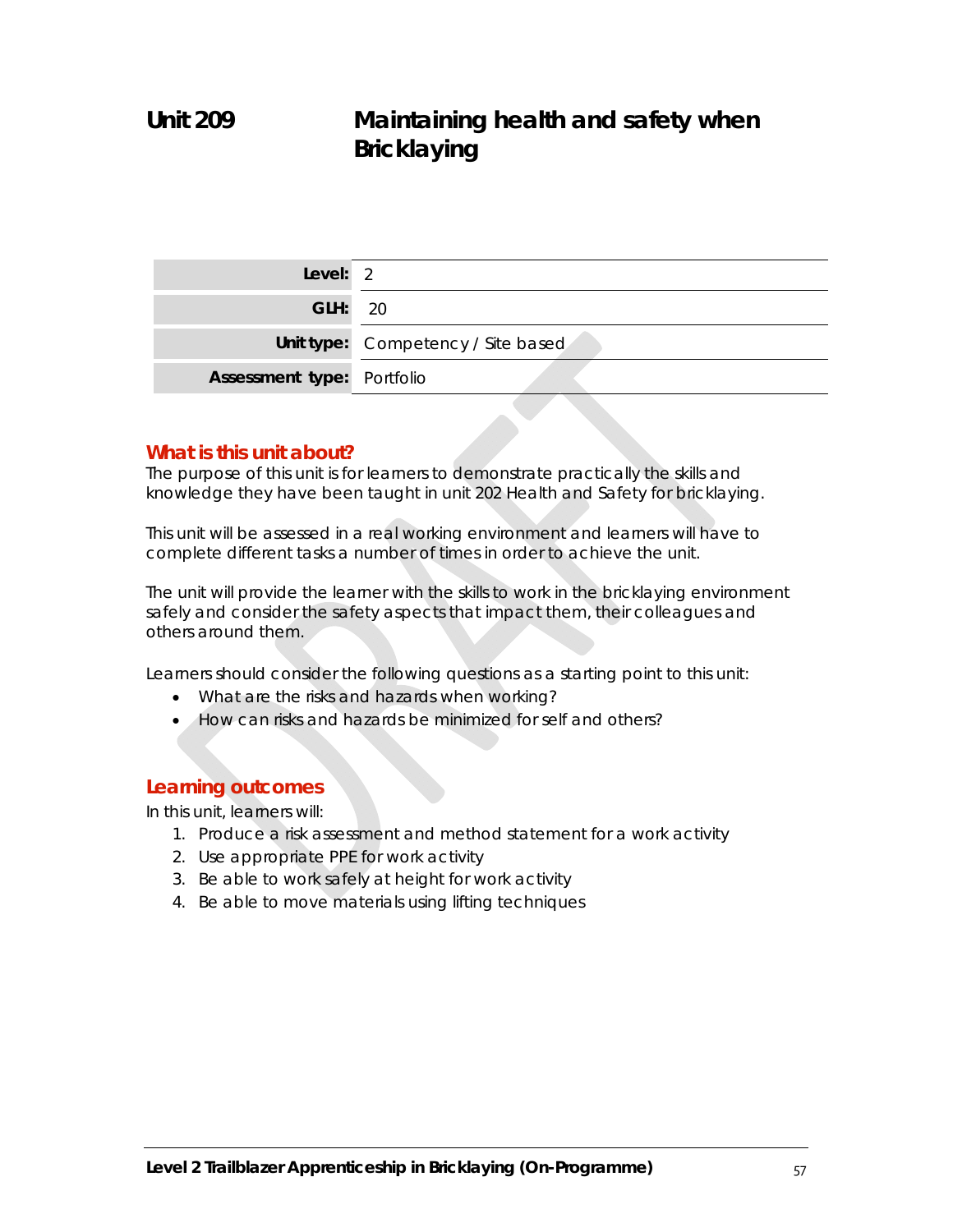1. Produce a risk assessment and a method statement for a work activity

## **Topic**

- 1.1 Produce a risk assessment for a work activity
- 1.2 Produce a method statement for a work activity

## **Topic**

Considerations for risk assessments:

- Hazards slips, trips, falls, plant and machinery, falling from height, falling objects, asbestos
- Dust, chemicals, inhalation
- Likelihood high, medium, low
- Control measures

## **Learning outcome:**

2. Use appropriate PPE for work activity

## **Topic**

2.1 Select the appropriate PPE for work activity

#### **Topic 2.1**  PPF

- Work boots
- Gloves
- High visibility vest

## **Learning outcome:**

3 Be able to work safely at height for work activity

## **Topic**

- 3.1 Demonstrate ability to work off the ground
- 3.2 Carry out safety measures and checks when working at height
- 3.3 Access and egress to and from the platform safely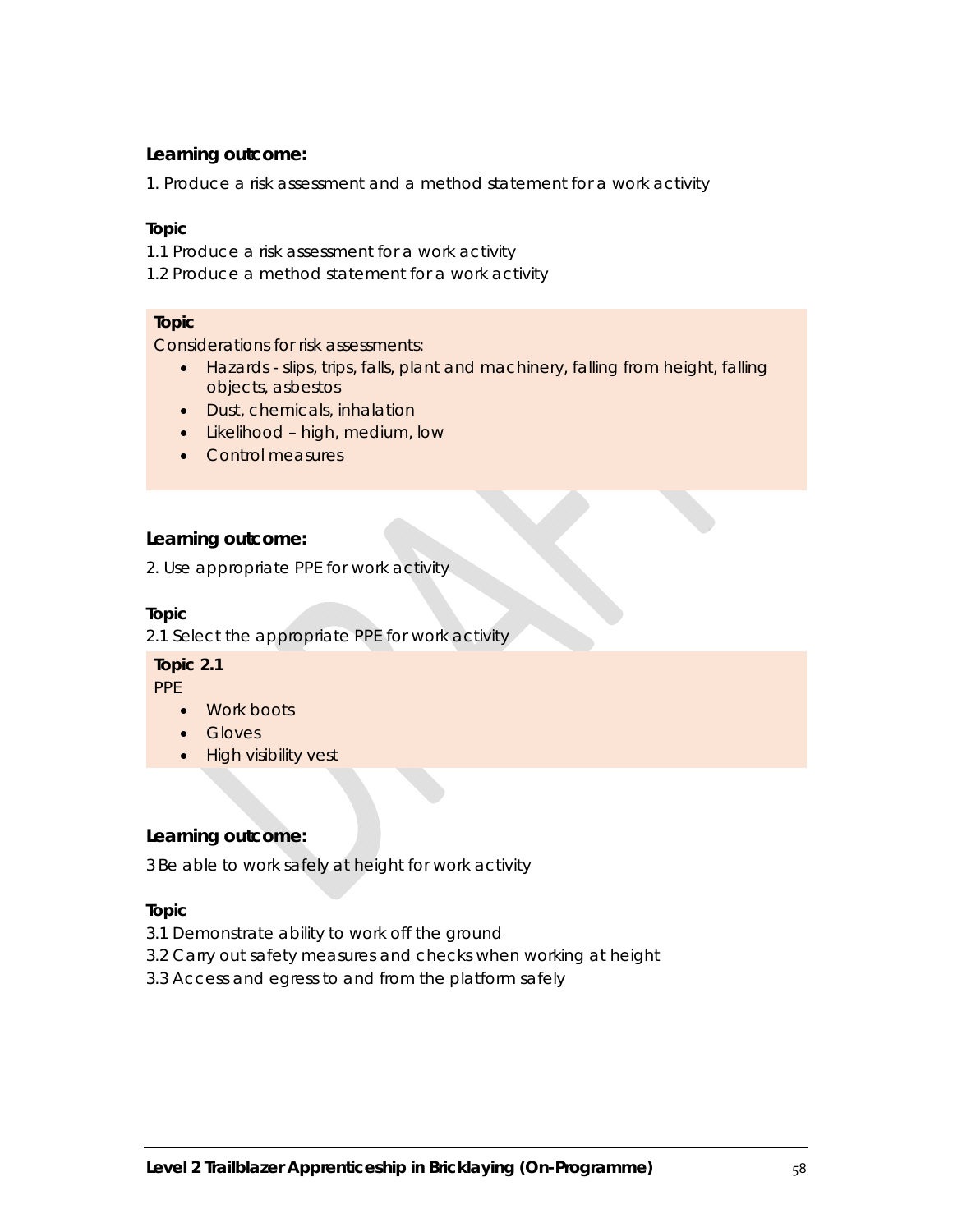4 Be able to move materials using lifting techniques

## **Topic**

- 4.1 Plan the move of materials
- 4.2 Select the correct method of moving materials
- 4.3 Use safe lifting methods when moving materials
- 4.4 Select the correct PPE when moving materials

# **Topic 4.1**

Planning the move of materials

- How to assess a load
- Moving the load
- Route safety
- Duration of lift
- Informing others

## **Topic 4.1**

Selecting the appropriate method for lifting materials safely

- Manual handling
- Mechanic eg kirbs, pallets, concrete lintols

# **Topic 4.3**

Safe lifting methods without incurring injury

- Weight consideration
- Techniques
- Weight limits
- Kinetic methods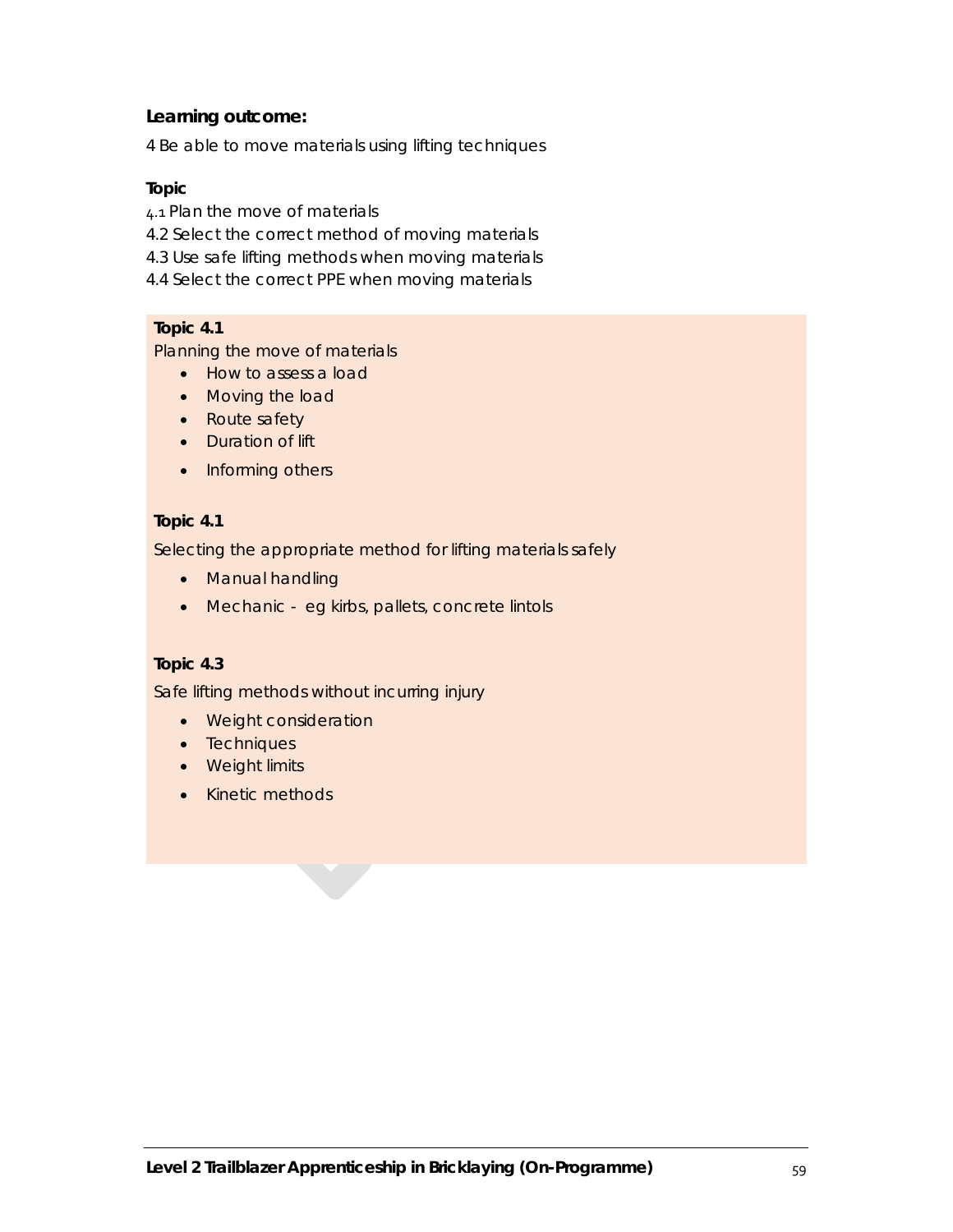# **Guidance for delivery**

### **Assessment suggestions for the unit**

This unit will be assessed by direct observation in the workplace and can supported by witness testimony.

### **Evidence requirements for the unit**

Learners must carry out work in accordance to the risk assessment and method statement, considering the safety of self and others. They must follow the health and safety legislation and the organisations policy at all times.

## **Links to other units within the qualification**

This unit links to the taught based unit 202.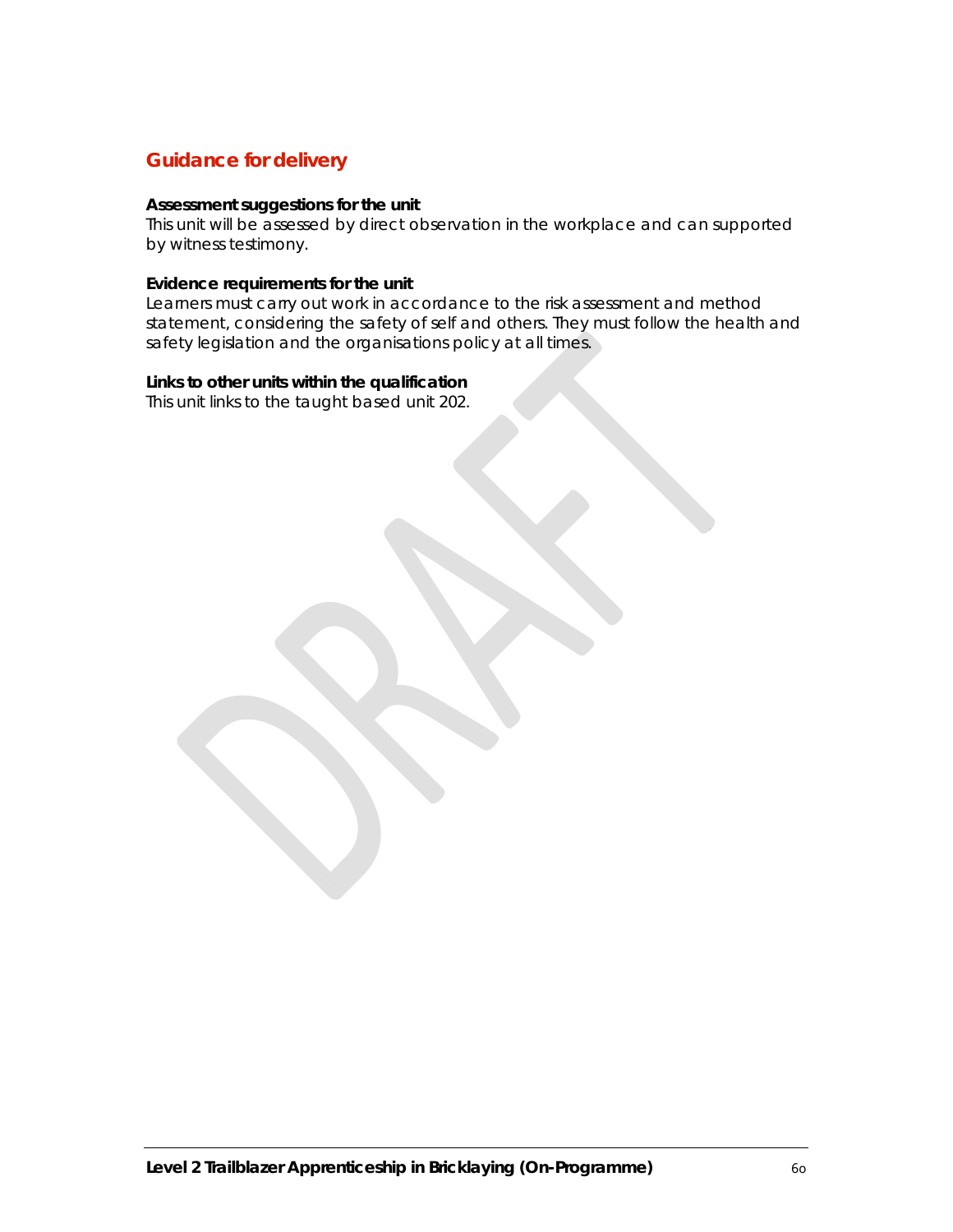# **Unit 210 Providing effective communication and customer service in the construction industry**

| Level: $2$     |                                      |
|----------------|--------------------------------------|
| <b>GLH: 20</b> |                                      |
|                | Unit type: On-site / competency      |
|                | Assessment type: Portfolio / project |

# **What is this unit about?**

The purpose of this unit is for learners to demonstrate practically the skills and knowledge they have been taught in Unit 203 - Communication and customer service in the construction industry.

This unit will be assessed in a real working environment and learners will have to complete different tasks a number of times in order to achieve the unit.

The unit will provide the learner with the skills to communicate effectively with customers and stakeholders, as well as learners identifying own development needs and producing a development plan.

Learners should consider the following questions as a starting point to this unit:

- What sort of documentation would be used on a construction project?
- How can I meet customer expectations?

## **Learning outcomes**

In this unit, learners will:

- 1 Communicate with colleagues and customers in the workplace
- 2 Demonstrate good customer service
- 3 Maintain a safe and secure work environment for customers during construction works
- 4 Produce a development plan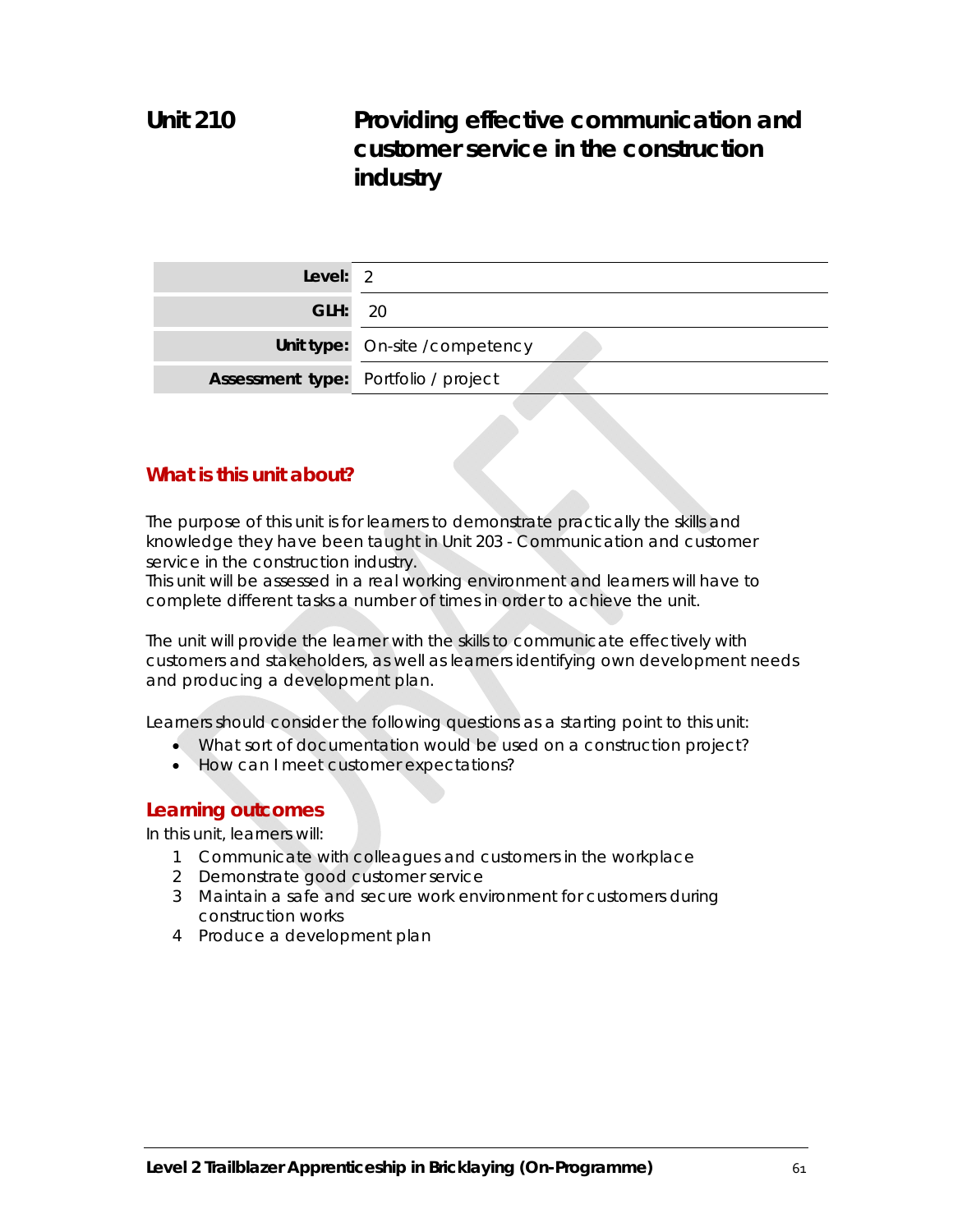1 Communicate with colleagues and customers in the workplace

# **Topics**

1.1 Communicate effectively with colleagues and stakeholders using a range of methods

# **Topic 1.1**

Communication methods

- Verbal and non-verbal communication
- Face to face
- Body language
- Remote communication
- E-platforms
- Written communication synchronous and asynchronous
- Multi-user web based project working platforms
- Signs

#### **Stakeholders**

- Colleagues
- Clients
- Architects
- Contract managers
- Line managers
- Building control officers
- Other trades

### **Learning outcome:**

2 Demonstrate good customer service

## **Topics**

2.1 Demonstrate good customer service

**Topic 2.1** 

- Behaving in a manner that meets the requirements of the company and the client
- Personal hygiene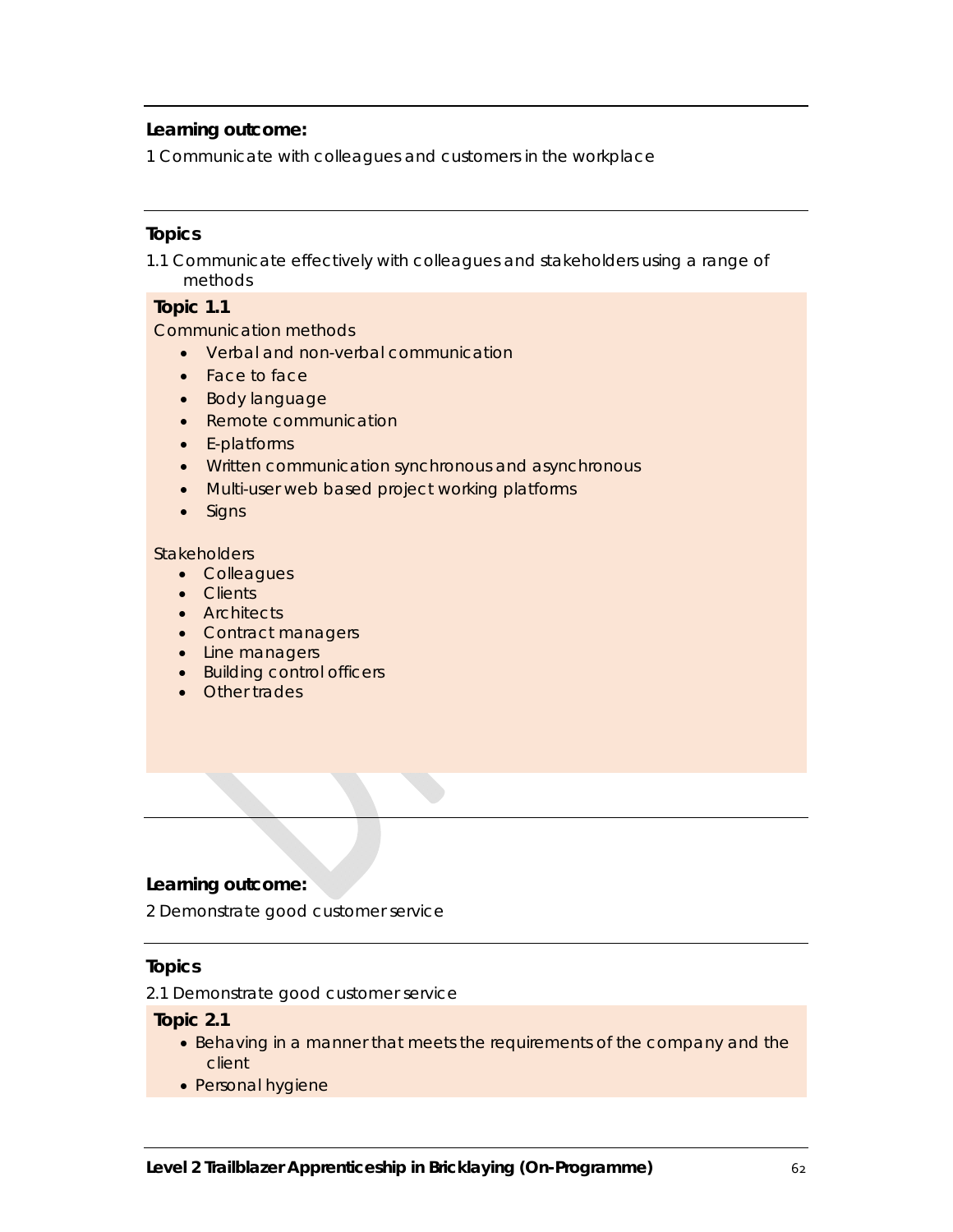- Use of appropriate language, avoid acronyms and abbreviations, tone and situation
- Cleaning the working environment
- Importance of good relationships with stakeholders (including other trades)
- Showing respect for customers property
- **•** Good timekeeping
- Professional image and appearance
- Behaving in an ethical manner
- Transparency of work requirements
- Good morale
- Knowing when matters need to be escalating
- Being punctual and reliable and conscientious

3 Maintain a safe and secure work environment for customers during construction works

## **Topics**

- 3.1 Maintain the security of the work area
- 3.2 Store tools and equipment to ensure customer safety
- 3.3 Clean the work area when required

## **Topic 3.1**

Ensuring the working environment is safe and secure to ensure customers and their property is safe during the construction process

## **Learning outcome:**

4 Produce a development plan

# **Topics**

- 4.1 Identify own development needs
- 4.2 Produce and complete a plan based on individual development needs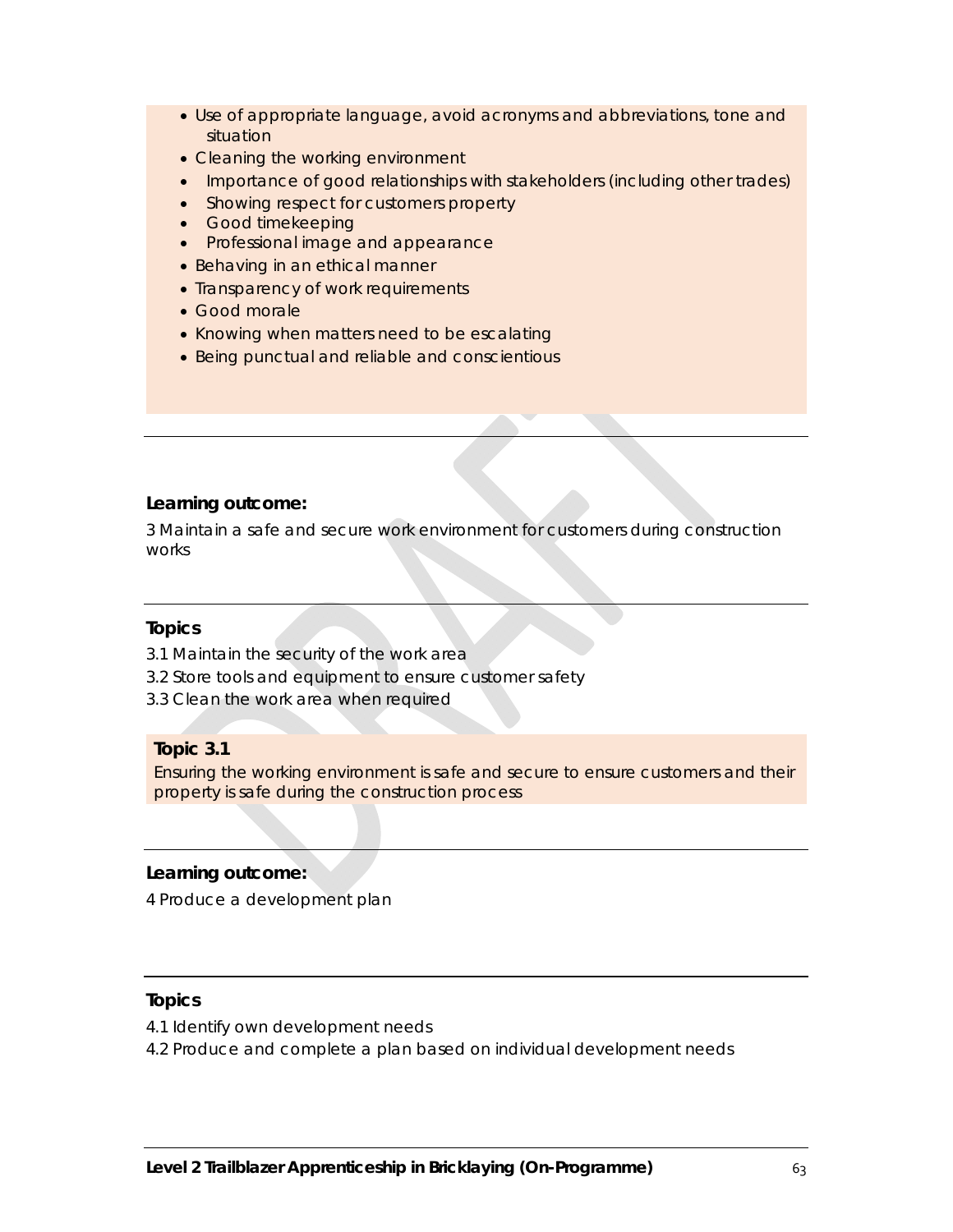# **Guidance for delivery**

### **Assessment suggestions for the unit**

This unit will be assessed by direct observation in the workplace and can supported by work evidence diary records and witness testimony.

Learners need to produce a development plan identifying their personal development needs.

### **Simulation guidance**

Simulation is not allowed for this unit.

### **Evidence requirements for the unit**

Learners should provide evidence of written and verbal communication with customers on a minimum of two occasion.

### **Links to other units within the qualification**

This unit links to the taught based unit 203.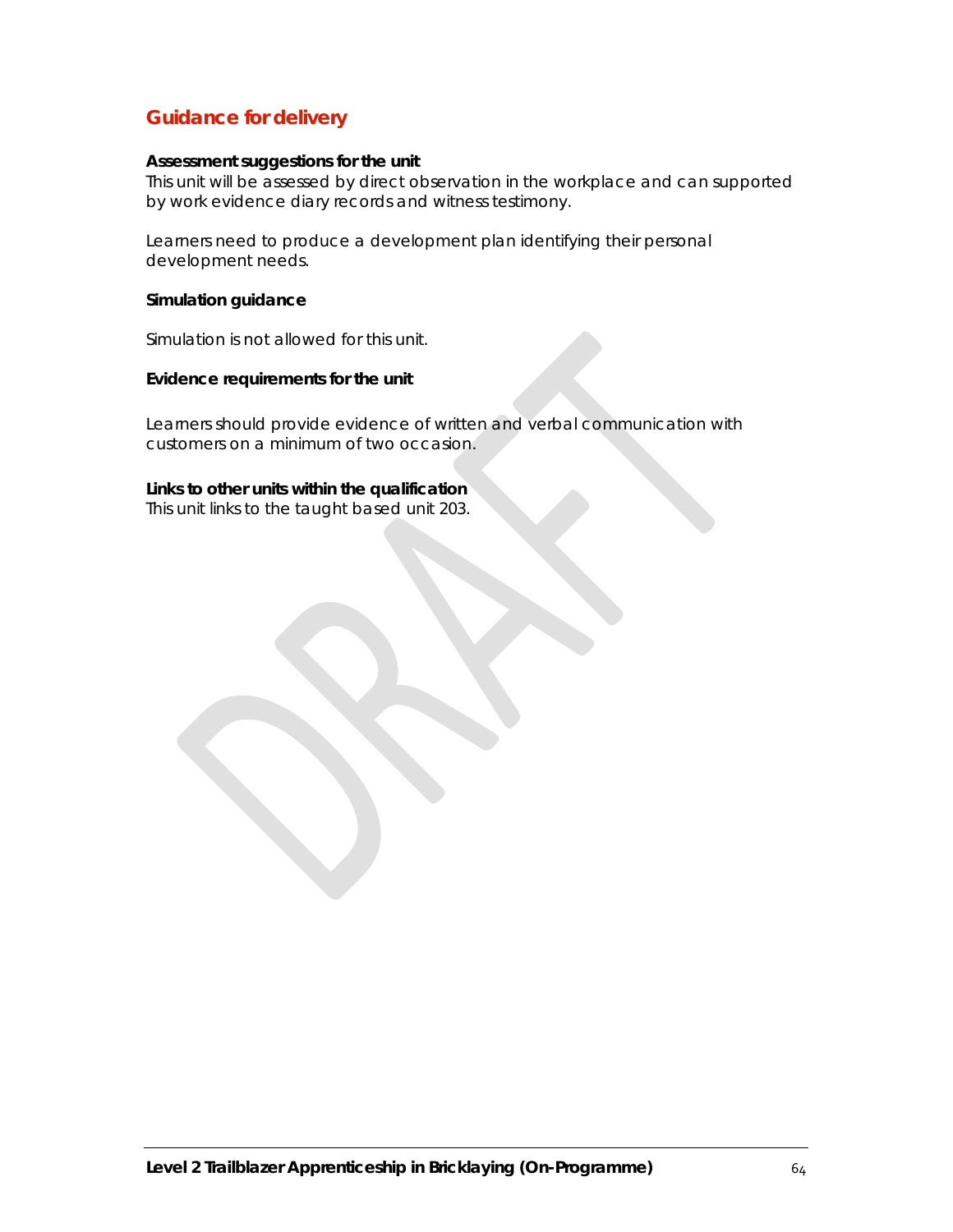# **Unit 211 Setting out**

| Level: $2$                           |                                |
|--------------------------------------|--------------------------------|
| <b>GLH: 15</b>                       |                                |
|                                      | Unit type: Competency - onsite |
| Assessment type: Portfolio / Project |                                |

# **What is this unit about?**

The purpose of this unit is for learners to demonstrate practically the skills and knowledge they have been taught in Unit 204 – Principles of the setting out. This unit will be assessed in a real working environment and learners will have to complete different tasks in order to achieve the unit.

The unit will provide the learner with the skills for setting out of a small building. The learner will be able to read and follow a working drawing and establish both frontage and building lines for the building. The learner will also be able to transfer the building line from the ranging line to foundation concrete.

Learners should consider the following questions as a starting point to this unit:

- What drawing/s are being read to take off measurements?
- What are the tools and equipment required to complete the unit?
- Is there enough floor area for the setting out unit?

## **Learning outcomes**

In this unit, learners will:

- 1 Read and follow a working drawing.
- 2 Set out a building to square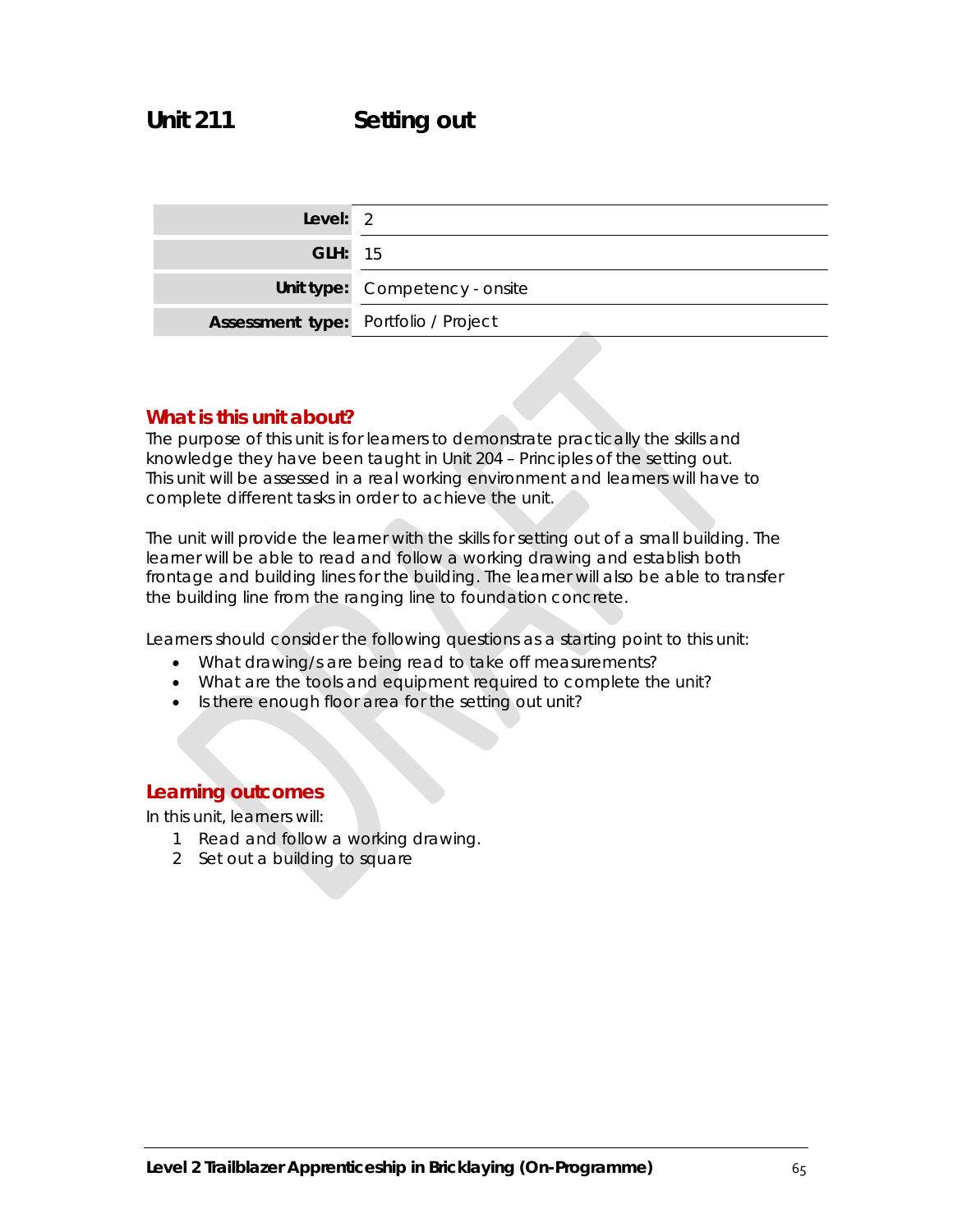1 Read and follow a working drawing

## **Topics**

1.1 Use working drawings to establish wall positions

1.2 Use measurements to establish walling positions

### **Topic 1.1**

Interpret working drawings to position profiles, corner pegs, and frontage/building lines

- Location
- Site plans
- Elevation plans
- Orientation

## **Topic 1.2**

Using a tape measure calculate and record all measurements to position both the building and frontage lines

**Measurements** 

- Millimetres
- Meters

## **Learning outcome:**

2 Set out a building to square

## **Topics**

- 2.1 Form right angles using profiles and ranging lines
- 2.2 Transfer building line positions to the ground/concrete
- 2.3 Check and correct calculations to horizontal/diagonal measurements

# **Topic 2.1**

Use a range of methods to square a building

- Builder square
- $\bullet$  3,4,5 method
- Optical site square
- Measure diagonals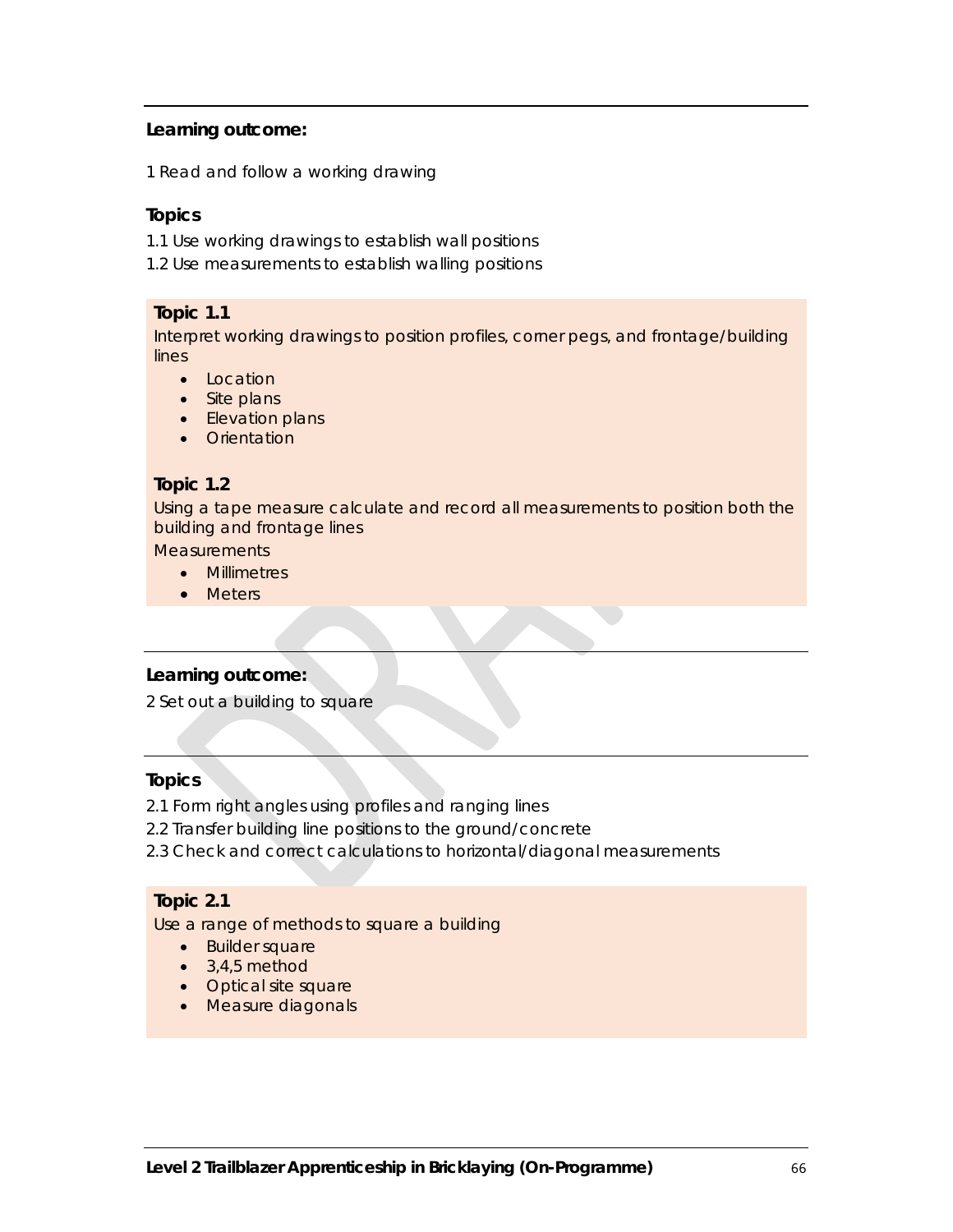# **Guidance for delivery**

### **Assessment suggestions for the unit**

This unit will be assessed by direct observation in the workplace and can supported by work evidence diary records and witness testimony.

### **Simulation guidance**

Simulation is not allowed for this unit.

#### **Evidence requirements for the unit**

Learners are required to set out a small building locating the frontage and building line of a structure. The learner only has to complete this practical exercise once if completed correctly.

The learner must read and follow the working drawing and successfully take measurements from the same drawing. The measurements will locate the frontage and building lines of a small building.

The learner will locate the corner temporary profiles, and locate the corner pegs. The learner will position the ranging lines for all four sides of a small building. The learner will transfer the building line from one side to the ground.

### **Links to other units within the qualification**

This unit links to the taught based unit 204.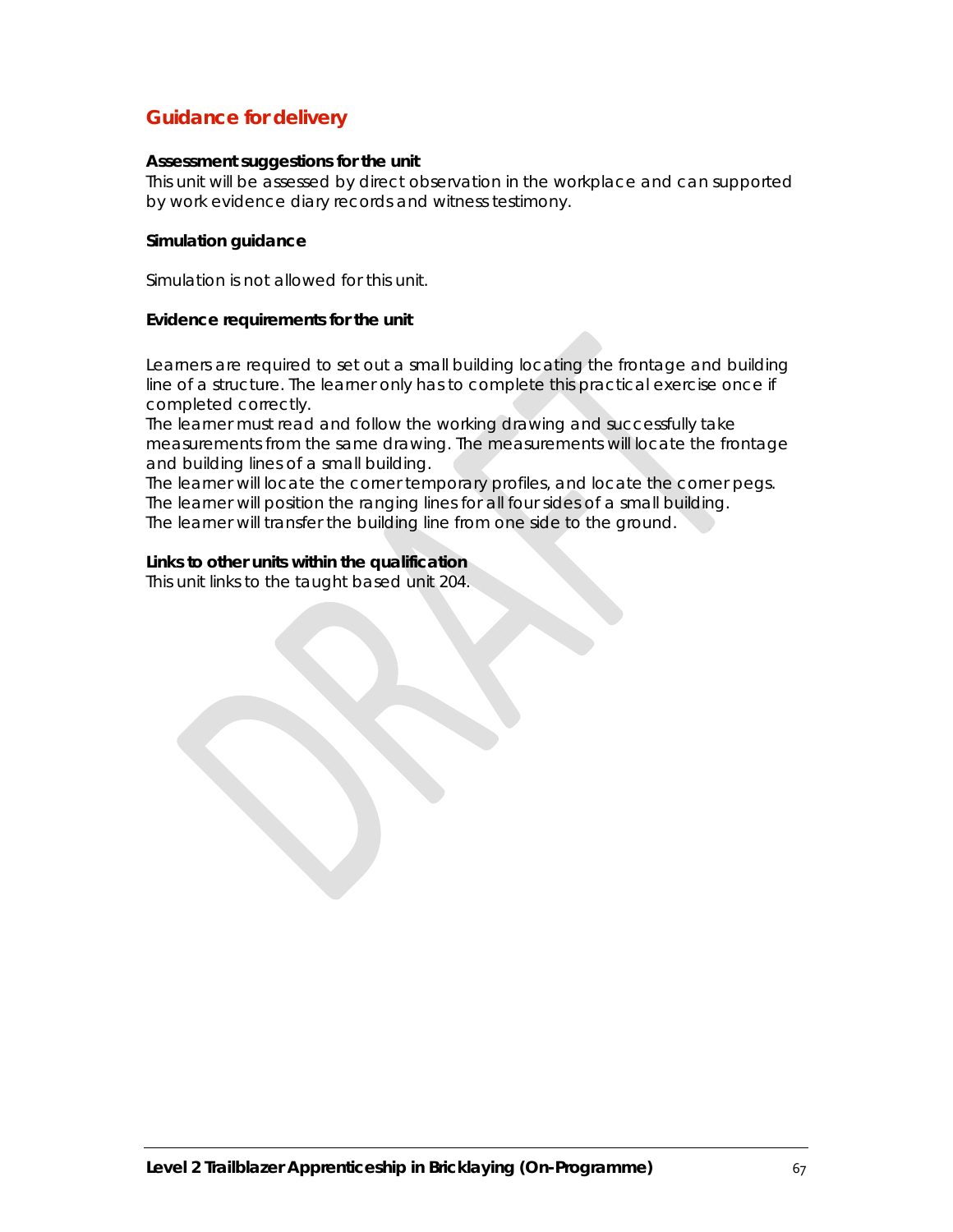| Level: $2$                           |                                |
|--------------------------------------|--------------------------------|
| <b>GLH: 60</b>                       |                                |
|                                      | Unit type: Competency - onsite |
| Assessment type: Portfolio / Project |                                |

# **What is this unit about?**

The purpose of this unit is for learners to demonstrate practically the skills and knowledge they have been taught in Unit 205 – Principles of building masonry structures.

The learners will be able to apply the knowledge and skills that they have already gained in other units to constructing cavity walls, isolated and attached piers and wall finishing's.

# **Learning outcomes**

In this unit, learners will:

- 1 Prepare for building a masonry structure
- 2 Build cavity walls
- 3 Build solid walls
- 4 Build isolated and attached piers
- 5 Construct walls with attached piers in brick and block
- 6 Apply finishes to the top of walls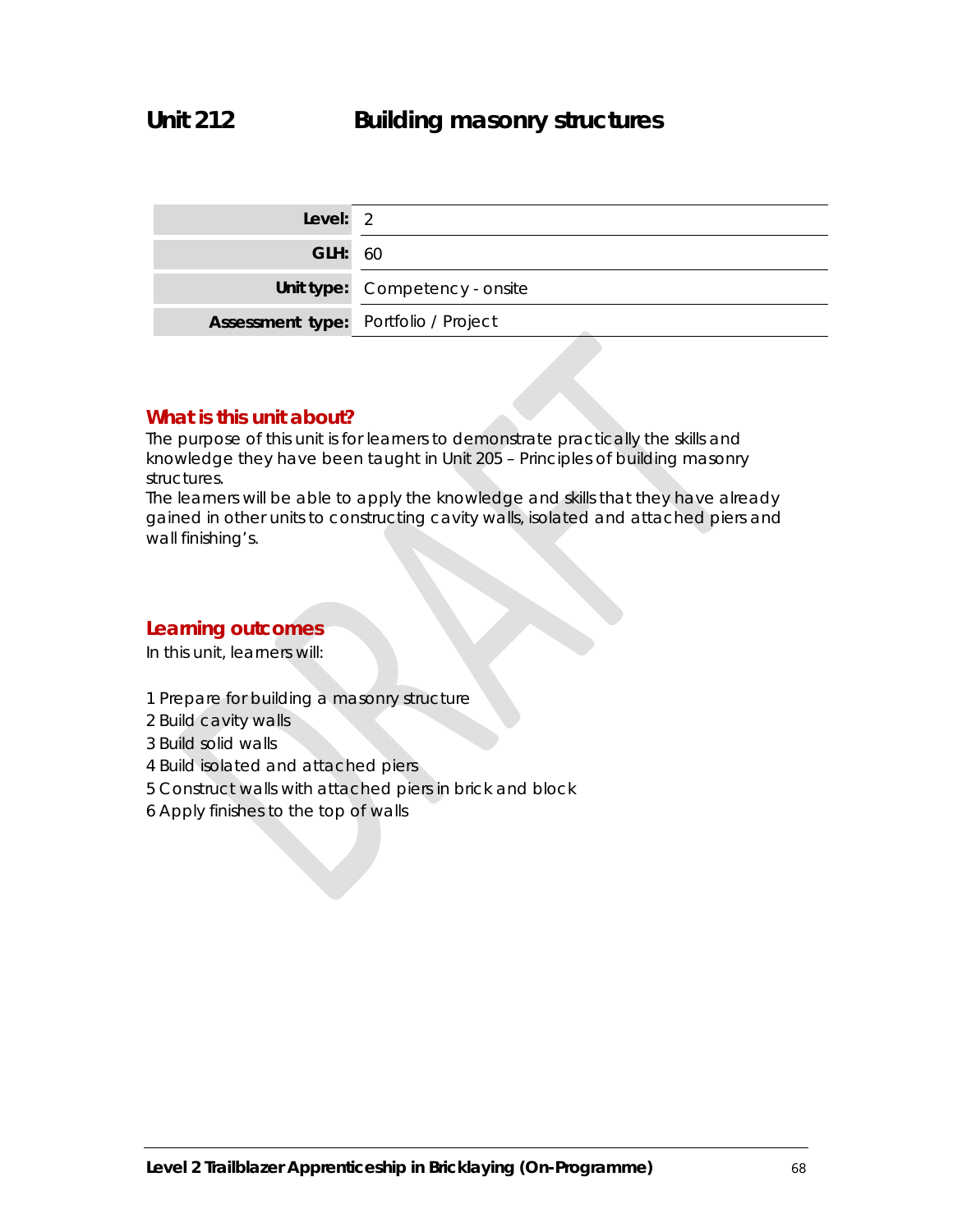1 Prepare for building a masonry structure

# **Topics**

- 1.1 Set up the work area
- 1.2 Load out materials in the work area
- 1.3 Set out the dimensions of the structure
- 1.4 Mix mortar
- 1.5 Cut bricks-blocks using hand and power tools

# **Topic 1.1**

1.1 Prepare the work area to carry out work

- Above ground
- Below ground
- On platforms

## **Topic 1.2**

Loading out materials by placing safely and conveniently to allow efficient and safe working

- Bricks
- Blocks
- Insulation blocks
- DPC
- Lintols
- Insulation
- Wall ties
- Frames

# **Topic 1.3**

Set out the position and size of the structure according to the information provided

- $\bullet$  Plans
- Site square

# **Topic 1.4**

Mix mortar according to the specification using a suitable method

- Guaging
- Plasticiser
- Mixer
- Potable water

## **Topic 1.5**

Cut building materials correctly and safely using a range of tools and equipment

- Hammer
- Bolster
- Petrol disc cutter
- Electric disc cutter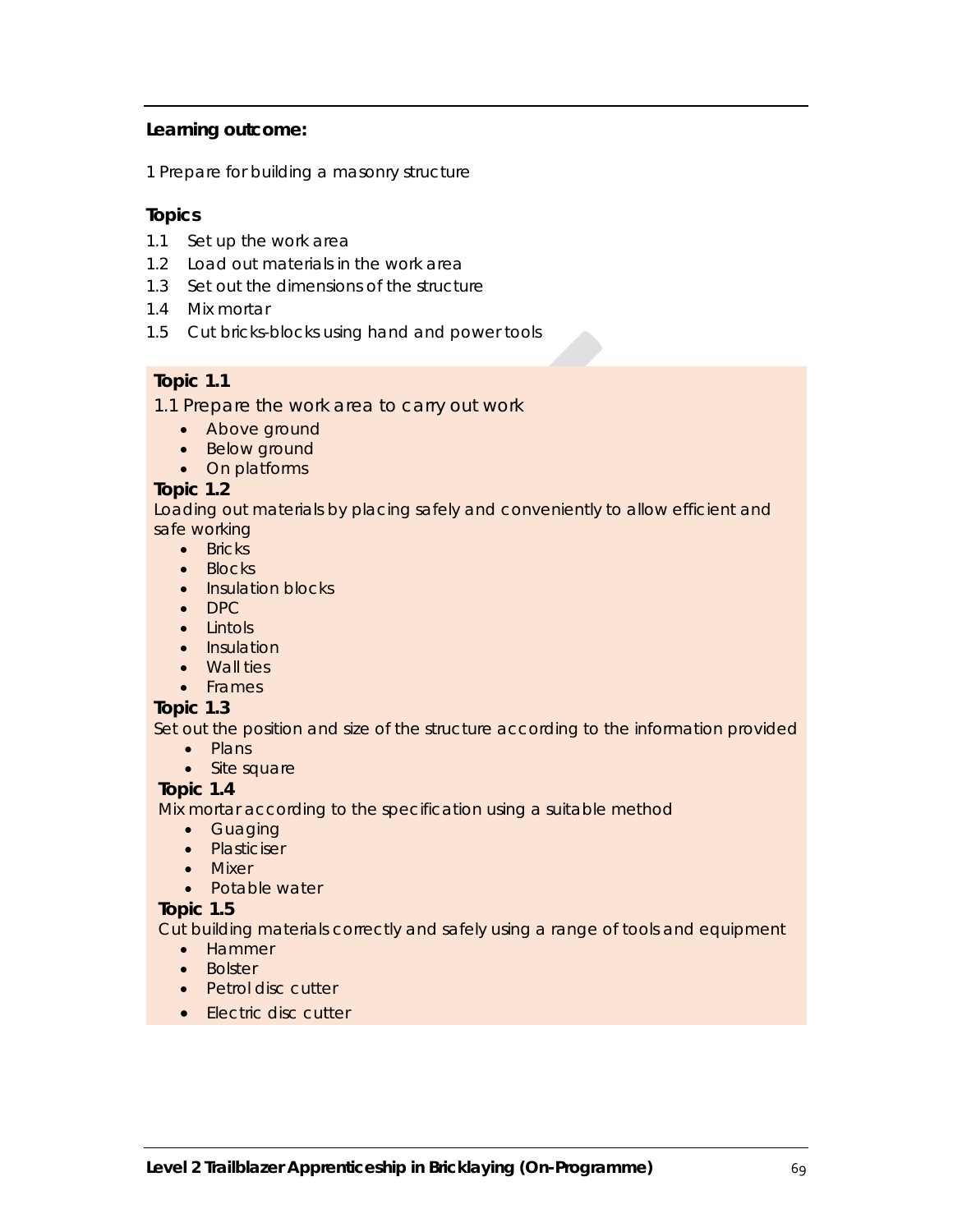2 Build cavity walls

## **Topics**

- 2.1 Set out cavity walls below and above ground level
- 2.2 Construct cavity walls using a range of materials
- 2.3 Install insulation to full and partial fill cavity walls
- 2.4 Construct cavity walls and install a range of components

## **Topic 2.1**

Set out cavity walls below ground and above ground level to ensure correct bond and positioning of openings and components

Bonds

- Half bond
- Reverse bond
- Broken bond

**Components** 

- Windows
- $\bullet$  Doors
- Vents
- Service entries
- Meter boxes

# **Topic 2.2**

Construct cavity walls using selected materials as per the drawings and specifications and as required by regulations

**Materials** 

- $\bullet$  Brick
- Block
- Insulation Block
- Thin Joint

# **Topic 2.3**

Install insulation into cavity wall as the work proceeds in accordance with the specification, manufacturers information and regulations Insulation

- - Full fill
	- Partial fill
	- Retaining clips
	- Joint tape
	- Wall ties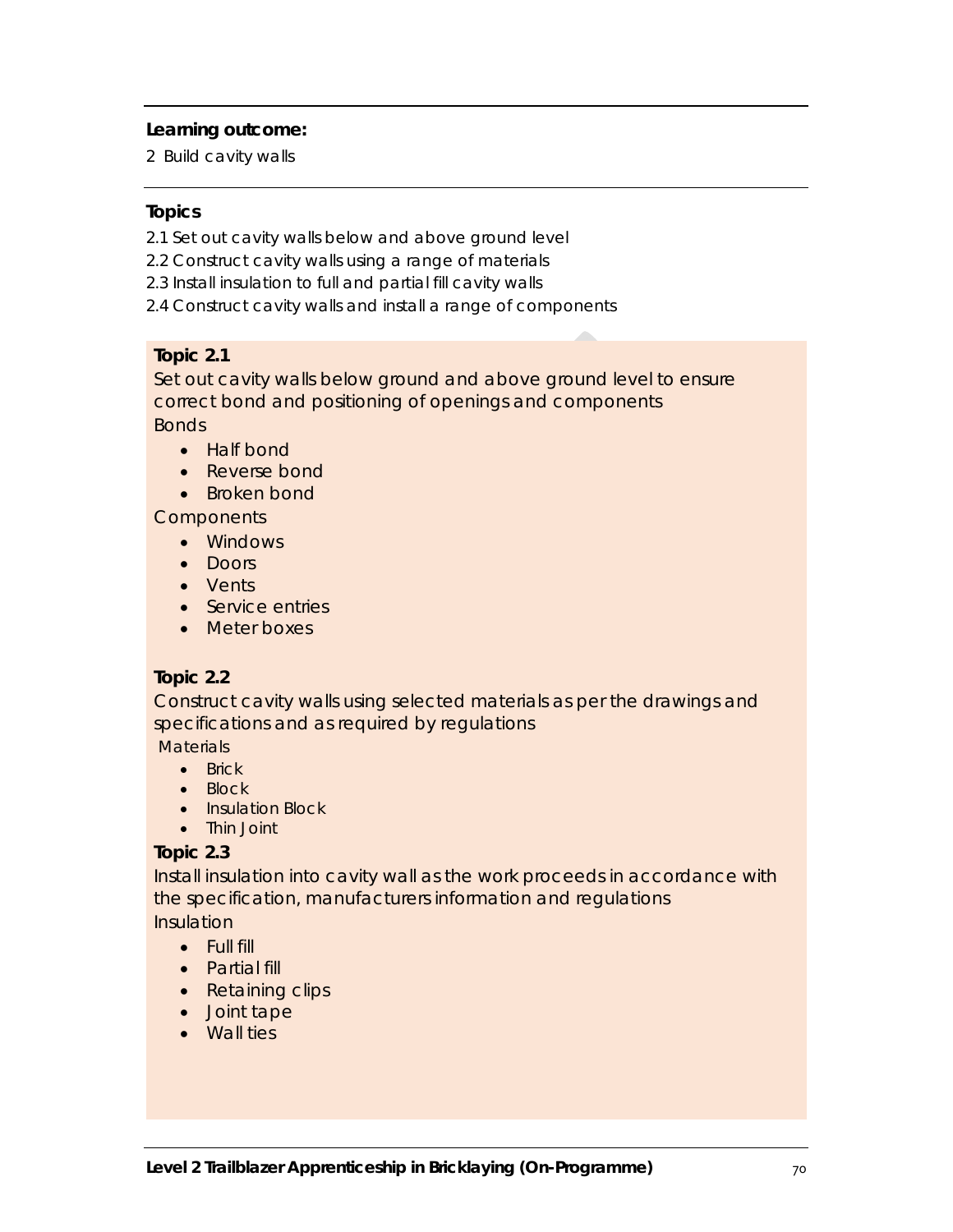# **Topic 2.4**

Construct cavity walling and install a range of components during the process according to drawings, specification and regulations Construct cavity walls using materials according to the specification and place components as required by the drawings and regulations. **Components** 

- Lintols
- $\bullet$  Trays
- DPC
- Ties
- Clips
- Vents
- Frames
- Weep holes
- Restraint straps

## **Learning outcome:**

3 Build solid walls

## **Topics**

- 3.1 Set out and build solid walls using a range of materials and bonds
- 3.2 Bond walls correctly at corners and junctions
- 3.3 Finish joints with a range of joint finishes

### **Topic 3.1**

Set out and build solid walls using a range of bricks blocks in bonds as specified by the drawings and specifications

Bricks and Blocks

- Concrete blocks
- Insulation blocks
- Trench Blocks
- Cellular blocks
- Clay blocks
- Clay bricks
- Facing bricks
- Engineering bricks
- Common bricks

**Bonds** 

- Half bond
- Ouarter bond
- English bond
- Flemish bond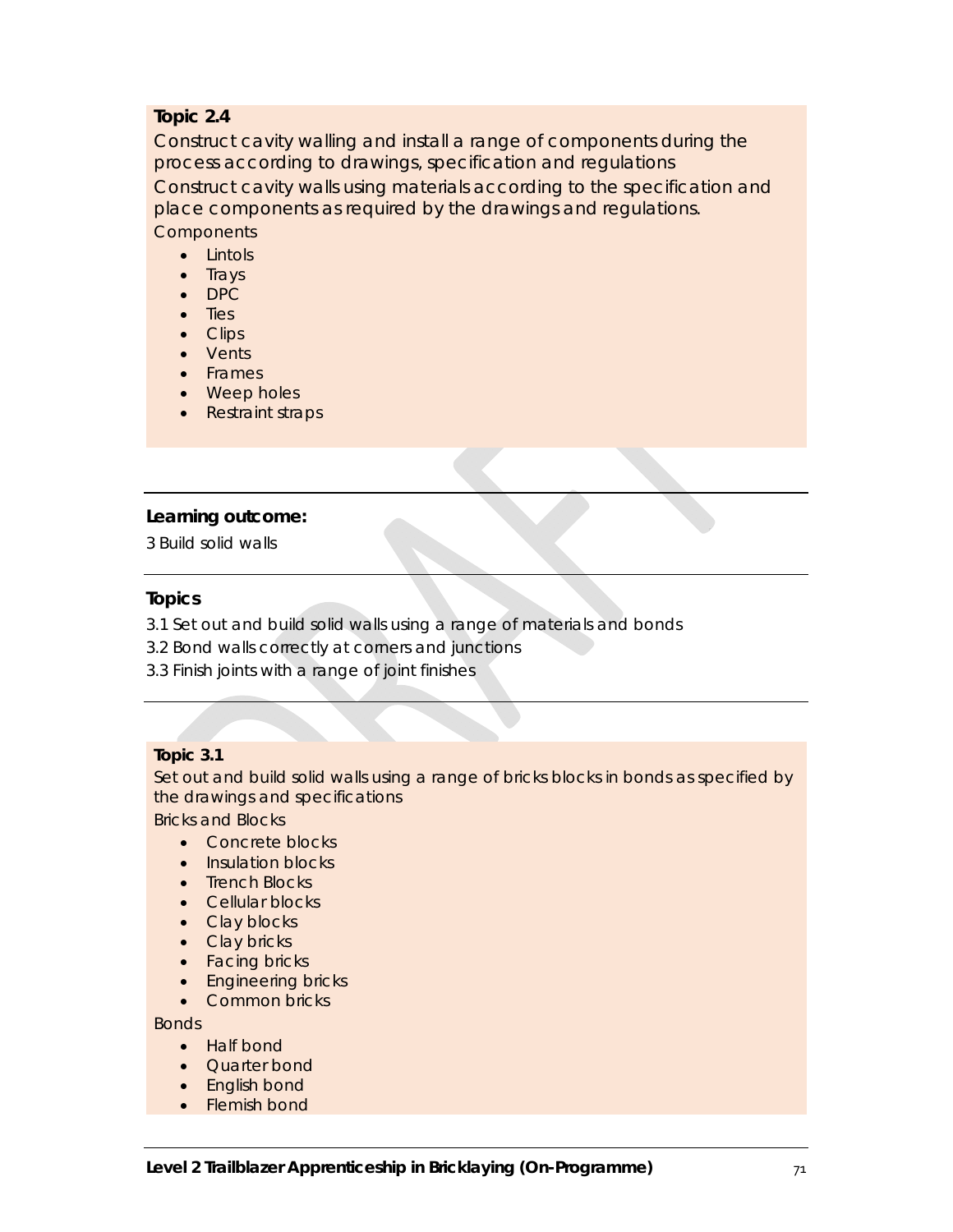- Stretcher bond
- Broken bond
- Reverse bond

# **Topic 3.2**

Construct walls at corners and junctions using the correct methods of bonding and to provide the strongest and the most attractive bond.

# **Topic 3.2**

Finish the joints with a range of joint finishes according to the specification and to form a full joint

Joint finishes

- Half round
- Cut from the trowel
- Raked
- Weatherstruck
- Recessed

## **Learning outcome:**

4 Build isolated and attached piers

## **Topics**

4.1 Build a two brick square pier in stretcher bond

## **Topic 4.1**

Build a two brick square pier in stretcher bond using the materials specified and with joint finishes to comply with the specification

## **Learning outcome:**

5 Construct walls with attached piers in brick and block

## **Topics**

- 5.1 Bond attached piers at the end of half brick and block walls
- 5.2 Bond attached piers in the centre of brick and block walls

5.1 Build walls in brick and blockwork with an attached pier bonded at the end of the wall using good practice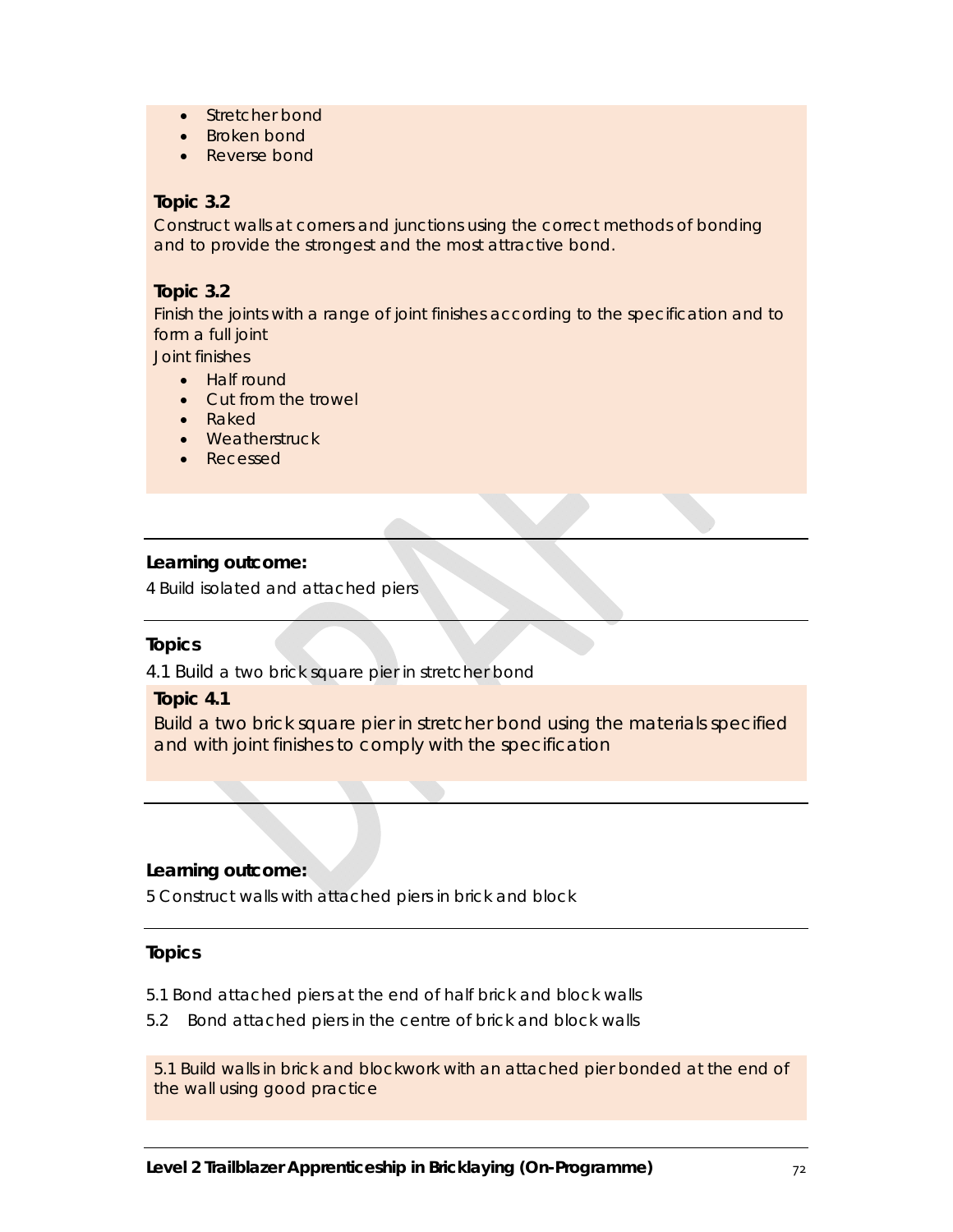5.2 Build brick walls and block walls with piers in the centre, bonded using good practice

#### **Learning outcome:**

6 Apply finishes to the top of walls

#### **Topics**

6.1 Apply a range of finishes in brick

#### **Topic 6.1**

Apply brick finishes to the top of walls to provide protection from the weather and to form an attractive finish.

**Finishes** 

- Brick on edge
- Soldier courses
- Special bricks
- Engineering bricks

## **Guidance for delivery**

#### **Assessment suggestions for the unit**

This unit will be assessed by direct observation in the workplace and can supported by witness testimony.

#### **Evidence requirements**

Learners can carry out a range of work on site which can be recorded in work evidence diaries

Alternatively employers could consider 'partnering up' in order to provide apprentices with the opportunity of a real working environment.

#### **Evidence requirements for the unit**

Learners should provide evidence of carrying out a range of practical activities on site according to the specifications, drawings and to building regulations.

#### **Simulation guidance**

• Drawings can be provided

#### **Links to other units within the qualification**

This unit links to the taught based unit 205.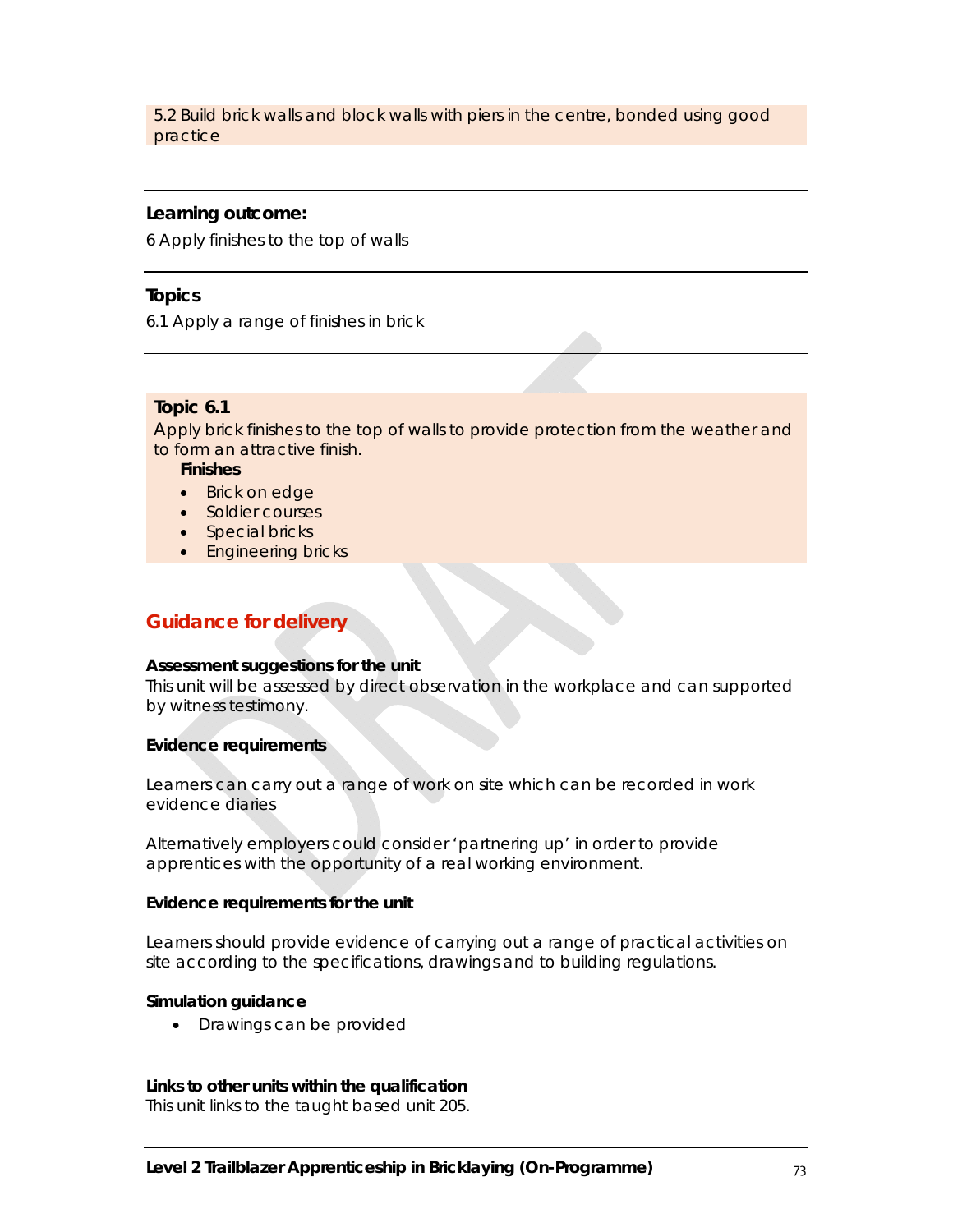# **Unit 213 Repairs, maintenance and restoration of masonry structures**

| Level: $2$                                  |                                |
|---------------------------------------------|--------------------------------|
| <b>GLH: 30</b>                              |                                |
|                                             | Unit type: Competency - onsite |
| <b>Assessment type:</b> Portfolio / Project |                                |

# **What is this unit about?**

The purpose of this unit is for learners to demonstrate practically the skills and knowledge they have been taught in Unit 206 – Repair and maintenance of masonry structures.

The learner will demonstrate the skills to be able to select materials to mix place compact and finish concrete on site.

The learner will also demonstrate safe practice in selecting a masonry saw for given work, selecting suitable blades and wearing the correct PPE to carry out a basic cutting task on site.

#### **Learning outcomes**

In this unit, learners will:

- 1 Construct a brick inspection chamber
- 2 Produce and place concrete on-site
- 3 Select and use a masonry saw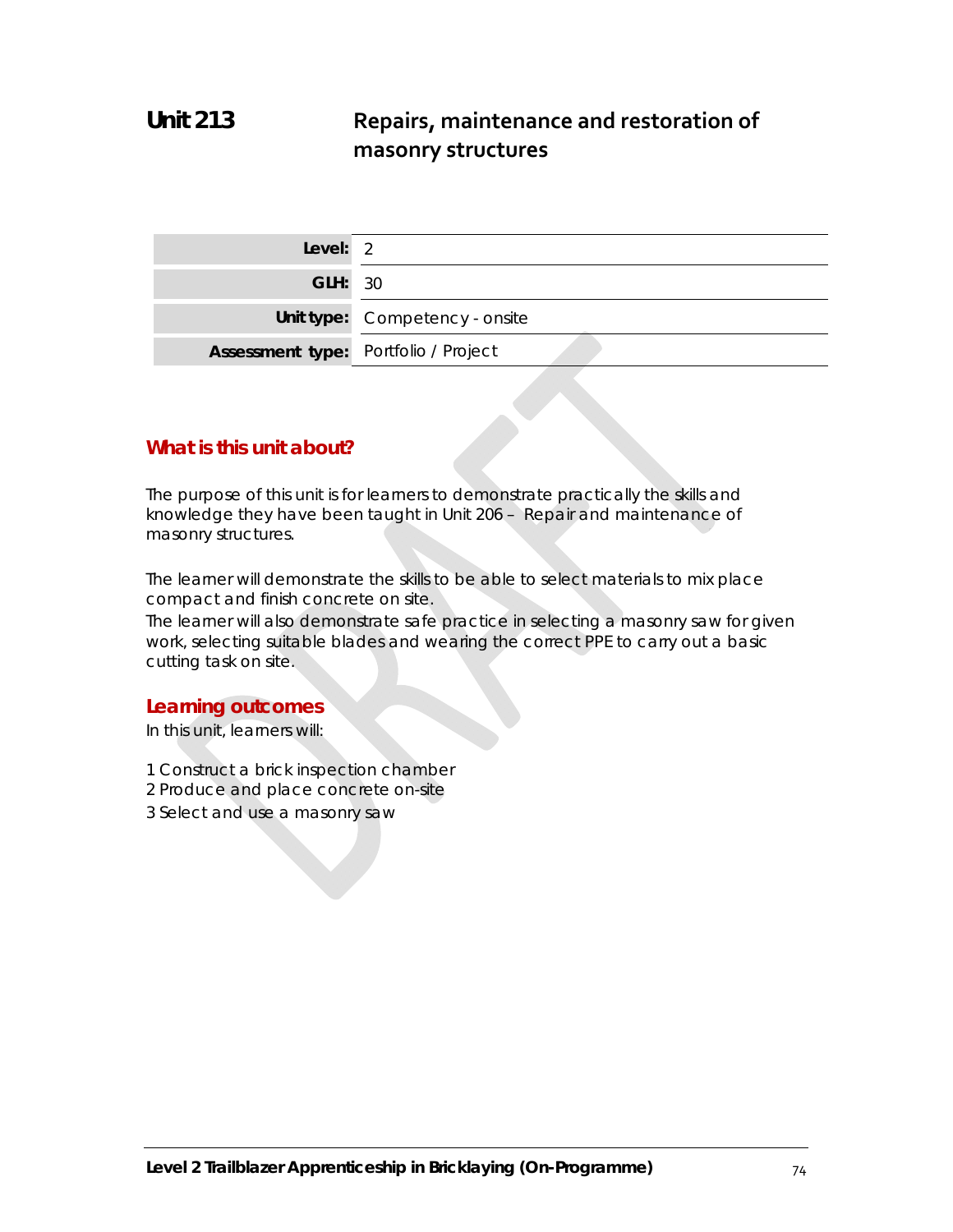## **Learning outcome:**

1 Construct a brick inspection chamber

# **Topics**

- 1.1 Construct a brick inspection chamber
- 1.2 Incorporate a half channel and branches
- 1.3 Produce benching
- 1.4 Fit an inspection cover

## **Topic 1.1**

Construct a brick inspection chamber to comply with the specification and building regulations and fit a cover

**Materials** 

- Brick
- **•** Engineering Brick
- Plastic

Inspection cover

- Cast Iron
- Steel
- Plastic

## **Learning outcome:**

2 Produce and place concrete on-site

## **Topics**

- 2.1 Select materials to make concrete
- 2.2 Produce concrete
- 2.3 Place and finish concrete

## **Topic 2.1**

Select materials for concrete production and gauge to the correct ratios **Materials** 

- Coarse aggregate
- Fine aggregate
- Portland cement
- Additives
- Steel reinforcing
- Water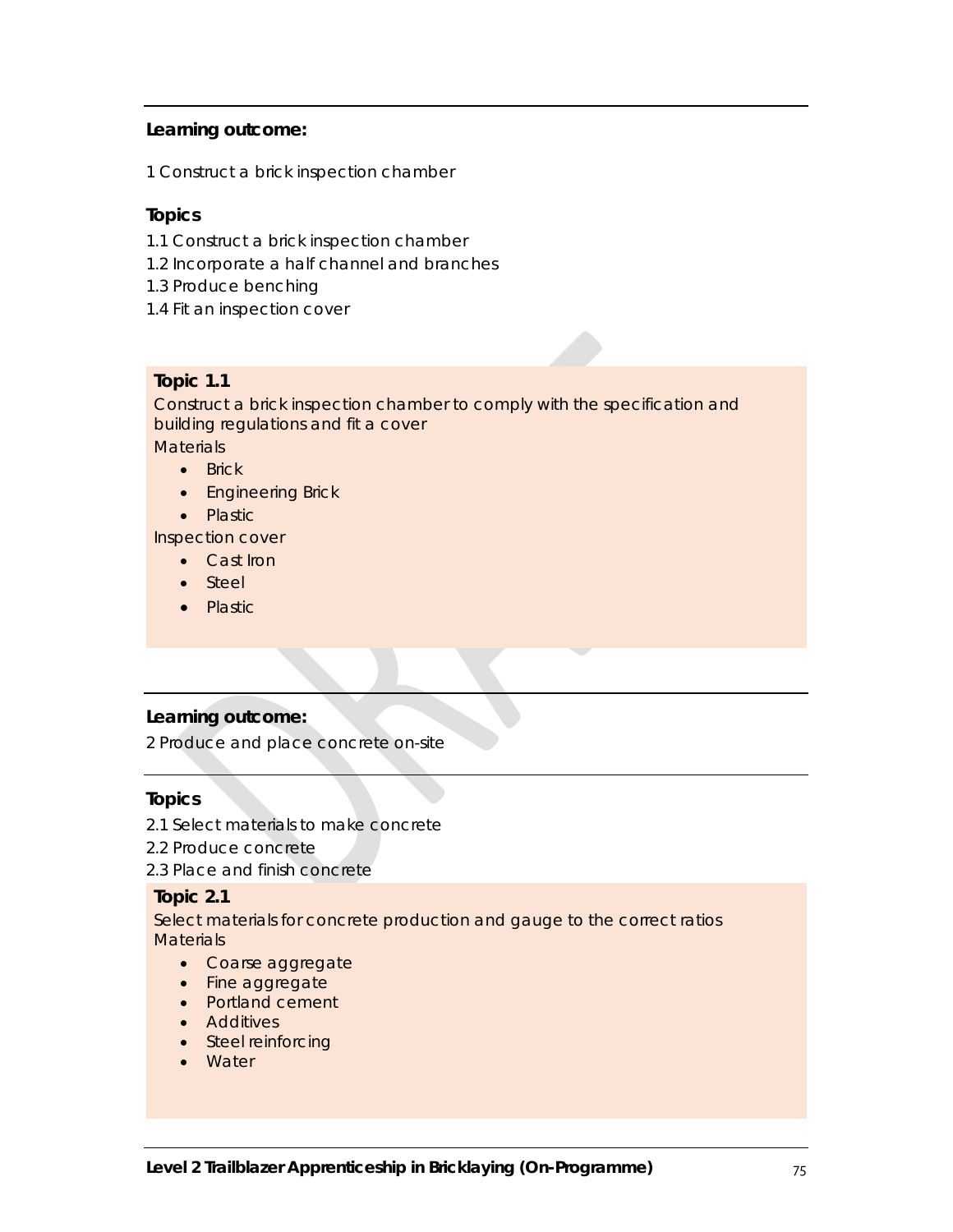# **Topic 2.2**

Produce concrete on site using correct methods to gauge materials and mix in a mixer ready for use

- **•** Gauging
- Hand mixing
- Small mixer
- Batching

## **Topic 2.3**

Place concrete for a work activity , properly compact the concrete and produce a specified surface finish

Compacting methods

- Tamping
- Vibrating
- Floating

Finishes

- Tamped
- Floated
- Trowelled

## **Learning outcome:**

3 Correctly Select and use a masonry saw

## **Topics**

3.1 Identify a suitable masonry saw for the work

- 3.2 Correctly fit the blade to saw
- 3.3 Select and use the correct PPE for the work
- 3.4 Correctly use the saw to cut a brick or block

# **Topic 3.1**

Choose the correct masonry saw for a given work activity and select the correct blade size and type for the work

- Air
- Petrol
- $\bullet$  Flectric
- Blade

Blade Types

- Diamond Tipped
- Carborundum

PPE

- **•** Goggles/visor
- Workboots
- Ear protection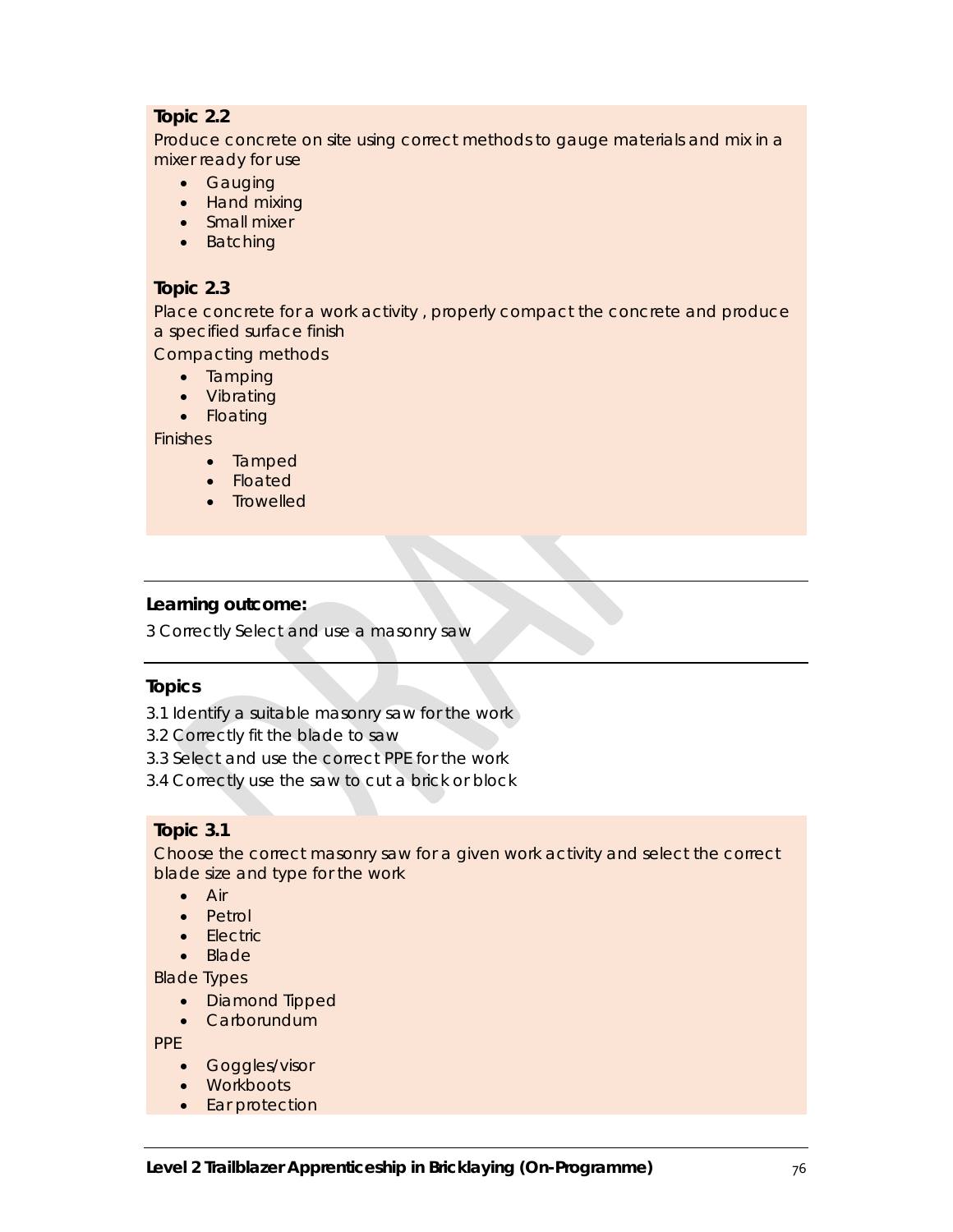- Respirators/dust masks
- Gloves
- Hard hats

## **Topic 3.2**

Correctly fit a saw blade to a masonry saw for a given piece of work

## **Topic 3.3**

Select the correct PPE to carry out cutting of a brick or block PPE

- Goggles
- Mask
- Protective footwear
- Helmet
- Gloves

## **Topic 3.4**

Correctly use a masonry saw to cut a brick or block to a given size.

# **Guidance for delivery**

#### **Assessment suggestions for the unit**

This unit will be assessed by observation of work activity and recording actual working a record diary

#### **Evidence requirements**

Candidates should be able to show competence of building an inspection chamber on site to specification and fitting an appropriate cover. The candidate should also show the ability to select appropriate materials and mixing systems to carry out concreting work on site to a specified finish. Candidates will show that they are able to use a range of mechanical cutters to cut masonry materials in site safely and considering the environment.

#### **Links to other units within the qualification**

This unit links to the taught based unit 206.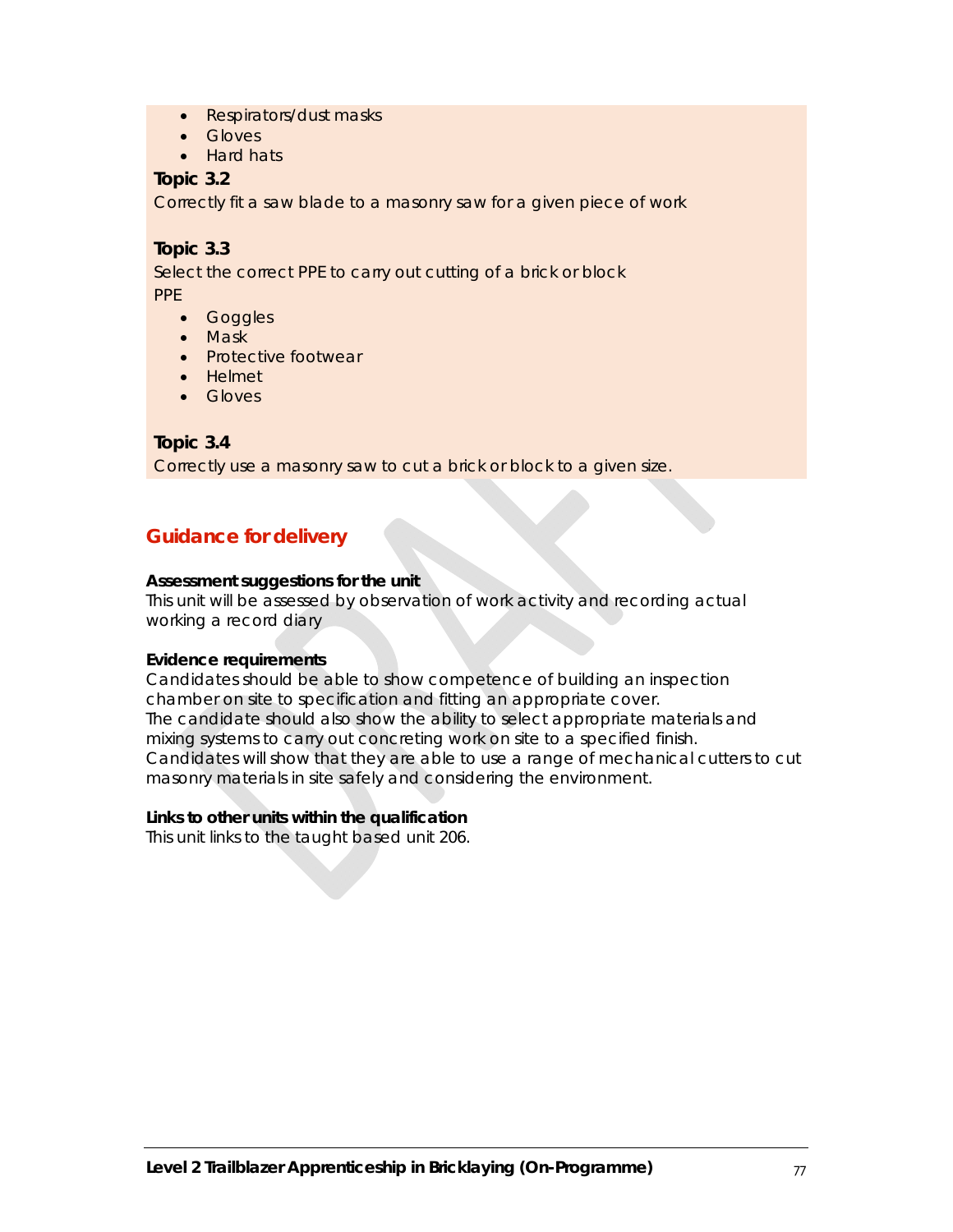| Level: 2                           |                                 |
|------------------------------------|---------------------------------|
| <b>GLH: 40</b>                     |                                 |
|                                    | Unit type: Competency - on-site |
| Assessment type: Portfolio/project |                                 |

# **What is this unit about?**

The purpose of this unit is for learners to demonstrate practically the skills and knowledge they have been taught in Unit 207 - Decorative brickwork. Learners will understand their role in the construction when completing decorative brickwork on site.

In this unit, learners will:

- 1. Be able to set out and build decorative features to include over-sailing courses and a dentil course
- 2. Be able to set out and build a basic rough ringed semi circled arch
- 3. Be able to set out and build a small decorative panel using basket weave bond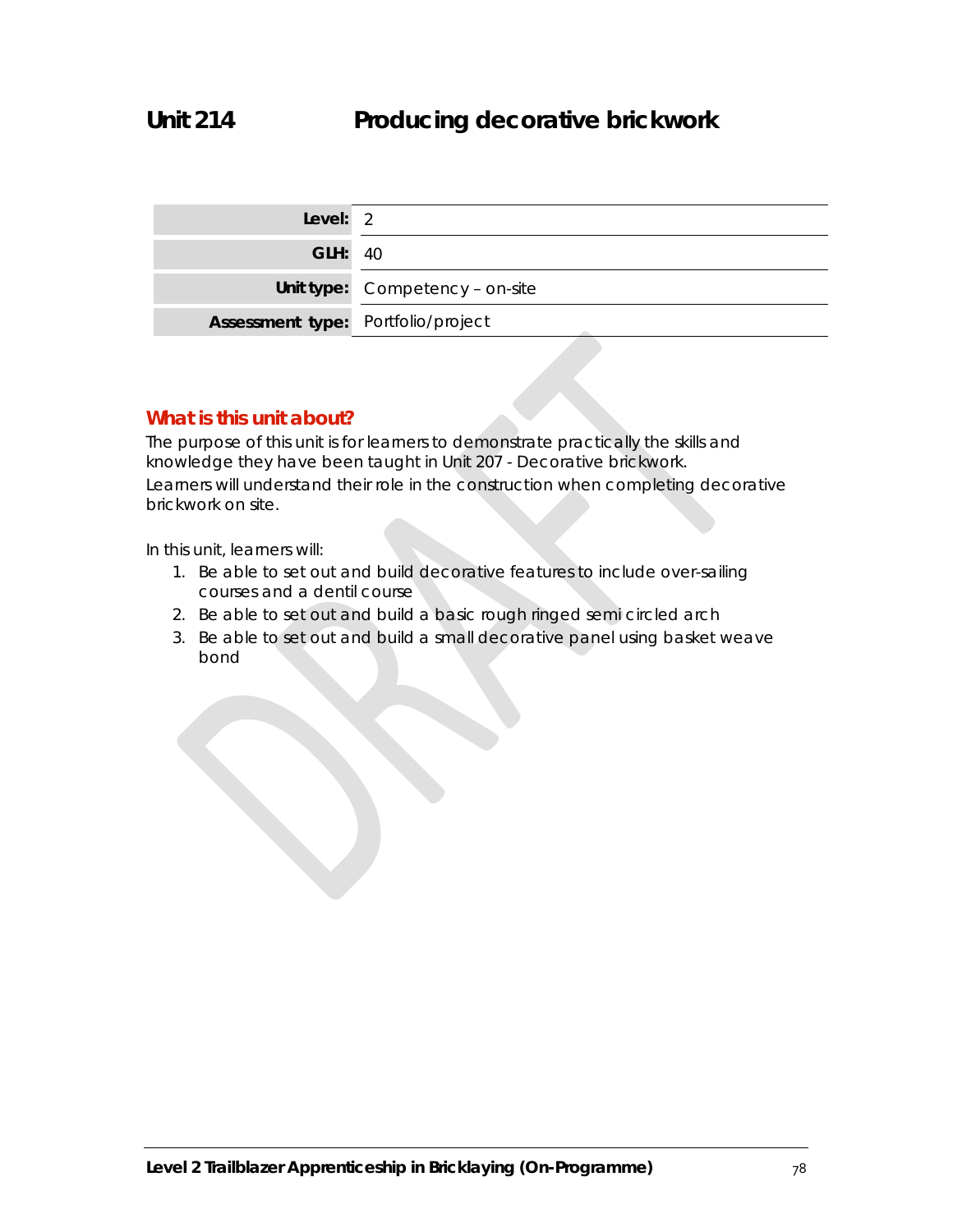### **Learning outcome:**

1. Be able to set out and build a decorative feature using over-sailing and dentil courses.

#### **Topics**

1.1 Bond different decorative bonds and features

#### **Topic 1:1**

Use decorative bonds to build a feature into a wall

- Over-sailing courses in stretcher or header bond at any location on a structure.
- Dentil course inserted between Banded courses (over sailing) at any location on a structure.

#### **Learning outcome:**

2. Be able to set out and build a small rough ringed semi circled arch

#### **Topics**

2.1 Set and build a two ringed, one brick thick on the face, rough ringed arch.

**Topic 2:1** 

- The span of the opening should be no larger then 3 stretchers long.
- The arch has two rough rings.
- The arch is to be one brick thick on the face. (215mm)
- The rough ringed arch is to show wedge shaped joints.

## **Learning outcome:**

3. Be able to set out and build a decorative brick panel using basket weave bond

## **Topics**

3:1 Set out and build a small decorative panel, using basket weave.

#### **Topic 3.1**

- The panel is to be built 3 stretchers in length with a minimum of 9 courses high .
- The panel is to be built using basket weave.